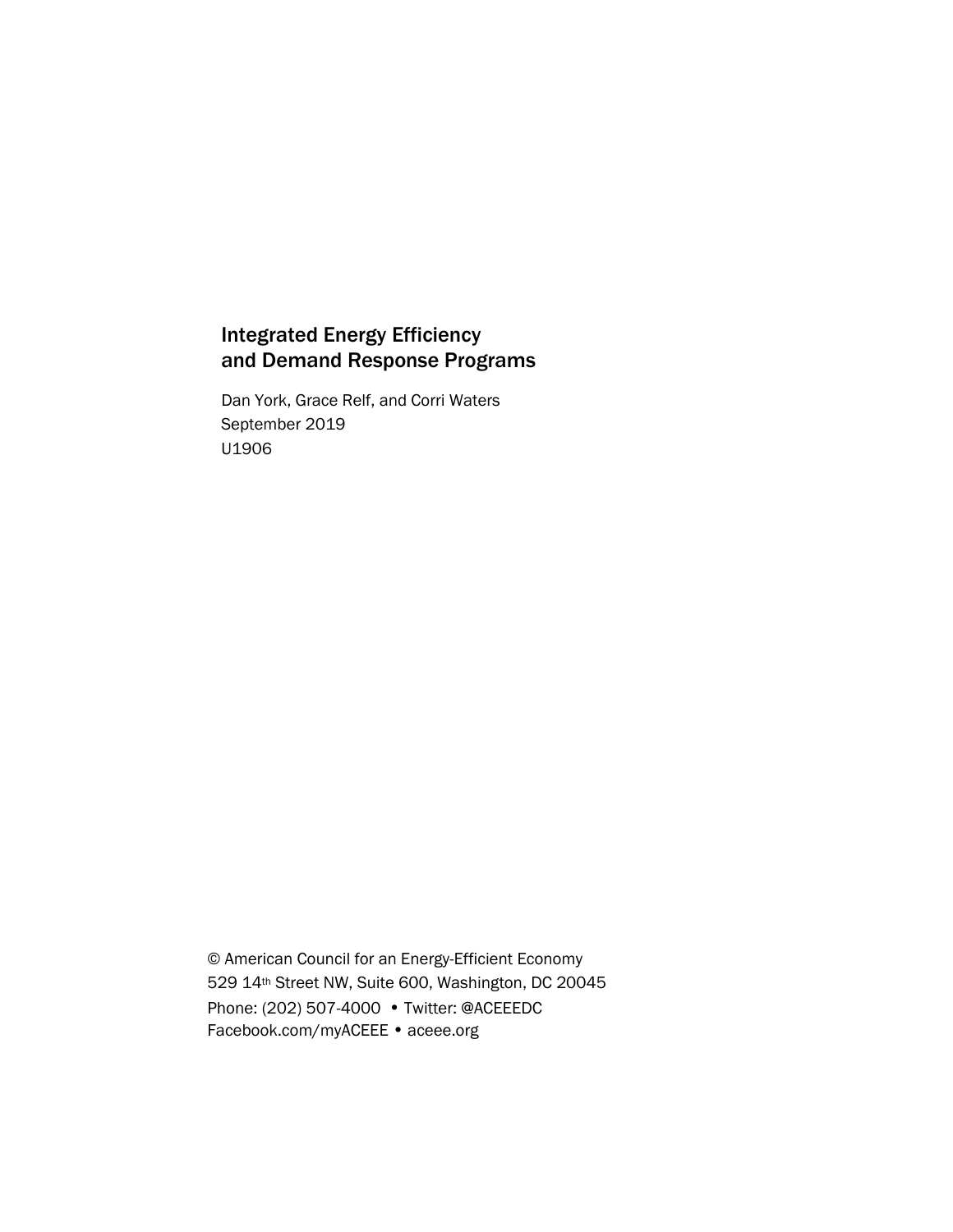# **Contents**

| California's Integrated Demand Side Management Proceedings17 |  |
|--------------------------------------------------------------|--|
|                                                              |  |
|                                                              |  |
|                                                              |  |
|                                                              |  |
|                                                              |  |
|                                                              |  |
|                                                              |  |
|                                                              |  |
|                                                              |  |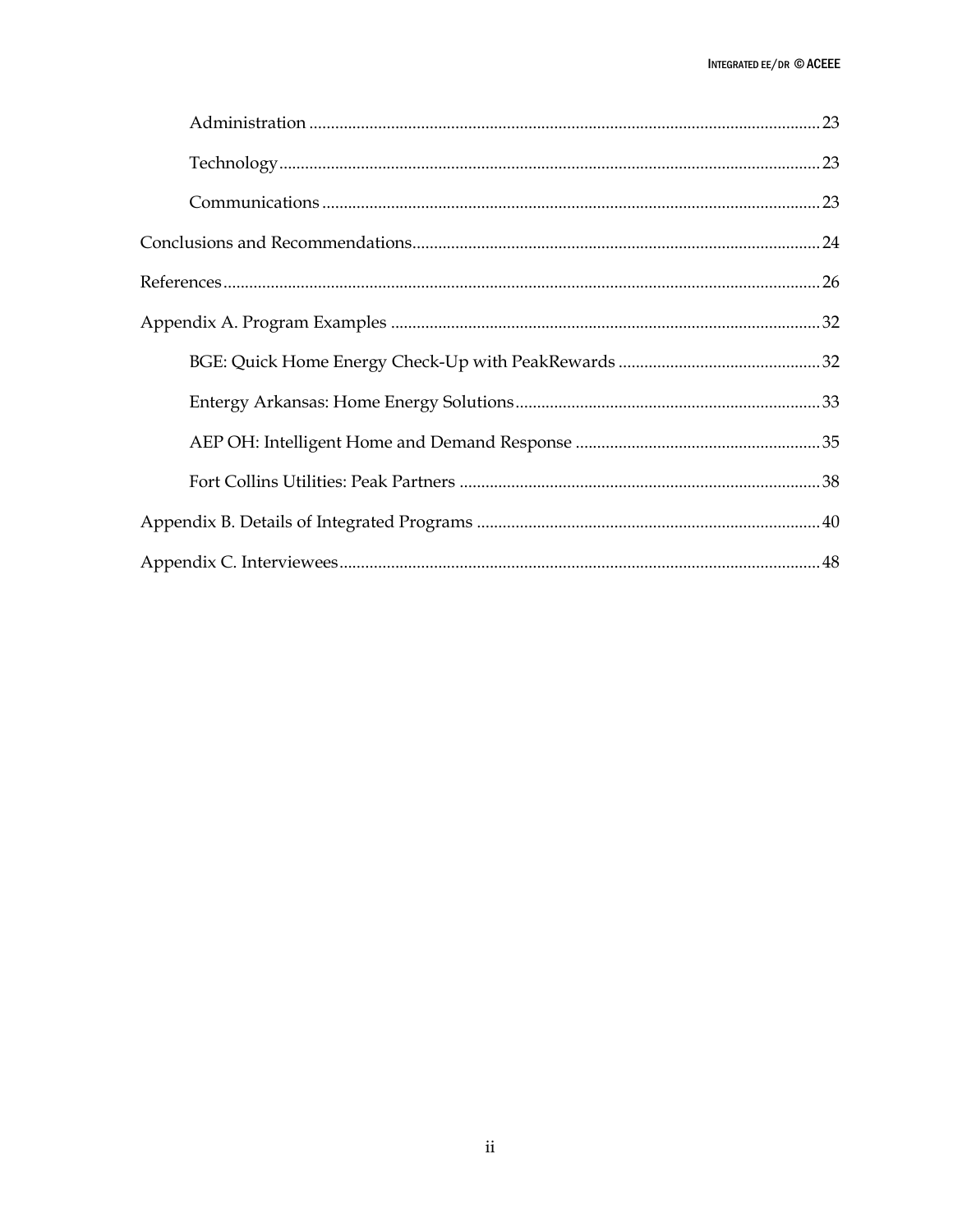# <span id="page-3-0"></span>About the Authors

**Dan York** is an ACEEE senior fellow engaged primarily in utilities and local policy research and technical assistance. He focuses on tracking and analyzing trends and emerging issues in utility-sector energy efficiency programs. Dan has a bachelor's degree in mechanical engineering from the University of Minnesota. His master of science and PhD degrees, from the University of Wisconsin–Madison, are both in land resources with an emphasis in energy analysis and policy.

**Grace Relf** is a research analyst for ACEEE's Utilities and Policy programs, focusing on utility-sector energy efficiency programs and initiatives such as rate design and utility resource planning. Prior to joining ACEEE, she worked at Karbone, Inc. as an energy and environmental markets analyst and broker, specializing in carbon, emissions, and biofuel credit markets. Grace earned a master of public administration in environmental science and policy from Columbia University in 2015. She also holds an honors bachelor of science with distinction in energy and environmental policy and an honors bachelor of arts in French from the University of Delaware.

**Corri Waters** is a research assistant for ACEEE's Utilities Program. She supports the *Utility Scorecard* and conducts research on energy efficiency program design and cost effectiveness. Prior to joining ACEEE, Corri interned at the Maryland Clean Energy Center where she coordinated events to promote clean energy policies, programs, and technologies. She currently serves as the project manager for Pittsburgh's Black Environmental Collective. Corri earned a bachelor of science in mathematics with a minor in environmental and sustainability studies from Loyola University Maryland in 2018.

## <span id="page-3-1"></span>Acknowledgments

This report was made possible through the generous support of Consolidated Edison Company of New York, the Energy Trust of Oregon, Eversource, Pacific Gas and Electric Company, the New York Research and Development Authority, and the US Department of Energy. The authors gratefully acknowledge external reviewers, internal reviewers, colleagues, and sponsors who supported this report. External expert reviewers included Ed Thomas the Peak Load Management Association, Fred Gordon and Quinn Cherf of the Energy Trust of Oregon, Mary Ann Piette and Elizabeth Stuart of Lawrence Berkeley National Laboratory, John Mayernik of the National Renewable Energy Laboratory, Brenda Chew of the Smart Electric Power Alliance, Laura Geel from the New York State Energy Research and Development Authority, Rodney Sobin of the National Association of State Energy Officials, and Carmen Best of Recurve. External review and support do not imply affiliation or endorsement. Internal reviewers included Rachel Gold, Marty Kushler, and Maggie Molina. The authors also gratefully acknowledge the assistance of utility and program contacts interviewed for this report (listed in Appendix C) who also reviewed the program examples. Last, we would like to thank Fred Grossberg for developmental editing and managing the editing process; Keri Schreiner, Sean O'Brien, and Roxanna Usher for copy editing; Eric Schwass for graphics design; and Casey Skeens, Maxine Chikumbo, and Wendy Koch for their help in launching this report.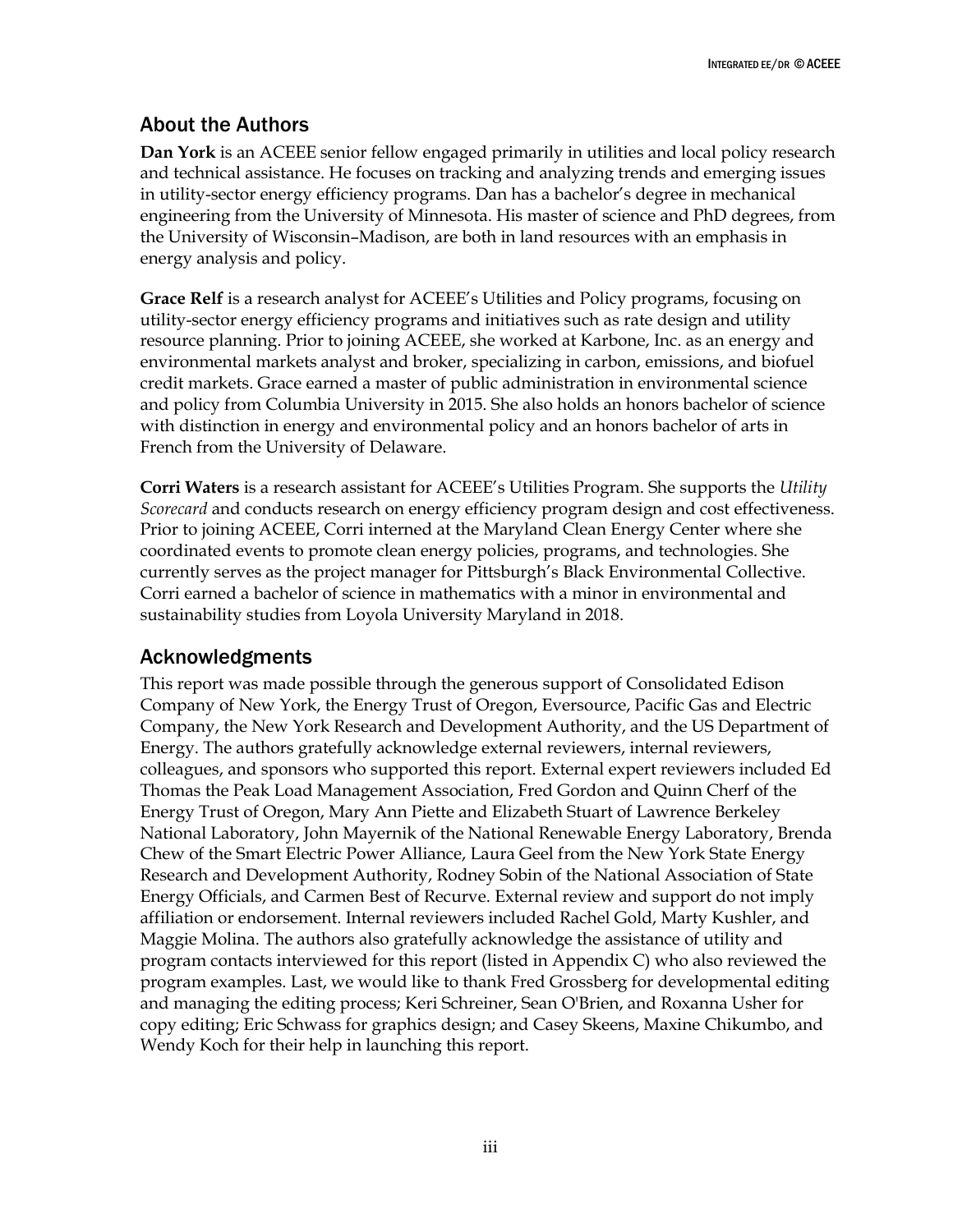### <span id="page-4-0"></span>Executive Summary

#### *KEY TAKEAWAYS*

- Despite multiple benefits for customers and grid operators, the number of utility integrated energy efficiency/demand response (EE/DR) programs is small.
- Rapid technological advances and utility industry transformation are creating new opportunities for integrated EE/DR programs.
- Residential smart thermostat programs are prevalent among current EE/DR offerings. They provide demand response (DR) capabilities along with home energy management.
- Organizational changes and supportive regulation will be needed to overcome barriers to integrated programs.
- The benefits of integrated programs include fully capturing the resources' value streams, more efficient administration, and a streamlined customer experience. Administrators should pursue these programs when the net benefits outweigh the costs of integration.

### *MOTIVATION FOR INTEGRATING ENERGY EFFICIENCY AND DEMAND RESPONSE*

The electric utility industry is undergoing a fundamental transformation due to advances in technology, changing customer preferences, and market developments. The rapid growth of distributed energy resources (DERs)—including renewable generation and energy storage —is fueling this transformation.<sup>1</sup> As more renewable and other distributed resources become part of the supply and distribution systems, the grid needs greater flexibility so it can respond dynamically and reliably to meet customer demand at the lowest reasonable cost. Energy efficiency and DR both provide necessary grid services. While integrating them in the same utility program may reduce some value streams associated with each resource, it can also create new value streams and increase efficiencies and existing benefits.

### *BENEFITS OF INTEGRATED EE/DR PROGRAMS*

 $\overline{a}$ 

Integrated EE/DR programs can benefit customers, program administrators, and system operators. Customer benefits include utility bill savings, easier program participation, increased resource and service options, and greater satisfaction. Integrated programs help program administrators increase impacts and reduce costs through more streamlined, coordinated communications and integrated services. Utilities and other grid operators benefit through reduced system costs, improved reliability, and optimized grid performance.

<sup>1</sup> *Demand response* encompasses various customer actions taken to reduce or shift electric load in response to signals or requests from a utility or system operator. This typically is done to provide load relief at a time of high system demand. *Energy efficiency* signifies measures and technologies implemented by customers that reduce the amount of energy used whenever the device is operated.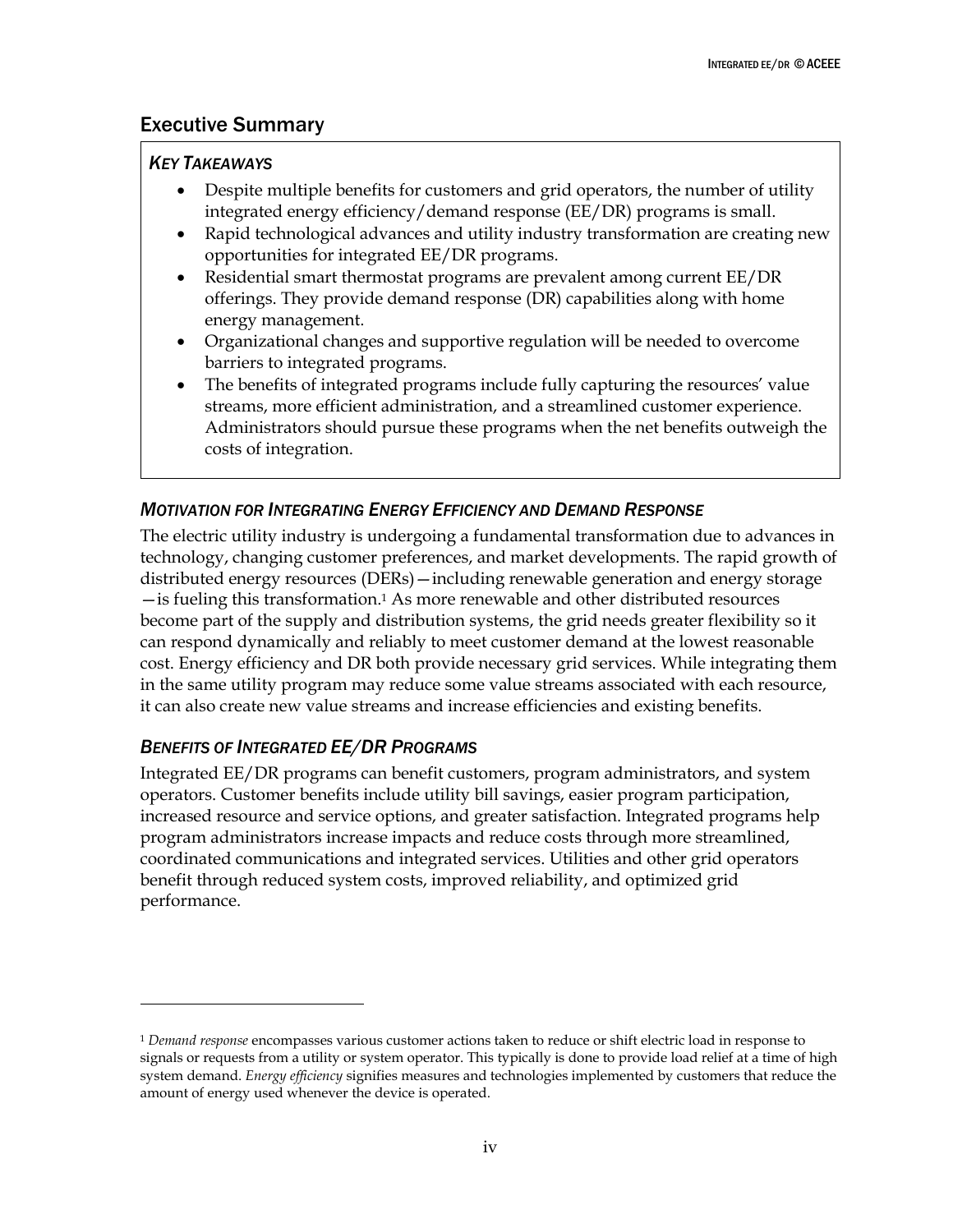# *ENABLING TECHNOLOGIES*

Several new technologies are facilitating the integration of energy efficiency and demand response programs. They include smart thermostats and Wi-Fi-enabled appliances and devices such as water heaters, refrigerators, clothes dryers, and air conditioners. This equipment allows utilities to simultaneously enroll customers in DR programs and provide energy efficiency incentives such as rebates for efficient appliances. Direct load control (DLC) switches and automated DR (ADR) for HVAC equipment remain critical for DR programs and therefore for integration. Finally, advanced metering infrastructure (AMI) supports integrated programs by enabling time-varying rate designs, customer targeting, and advanced feedback for energy management, which in turn enable new program and market models.

### *DEGREES OF INTEGRATION*

Our review of 22 integrated programs shows widely varying integration levels. In order of increasing integration, they are

- A stated recognition of energy or demand reduction capabilities
- Cross-promotion of energy efficiency and DR programs
- Administrative integration, including leveraging energy efficiency, DR, and DERs for a targeted need
- A single program offering both energy efficiency and DR

We found few examples of programs at the highest integration level. Smart thermostat programs were the most prevalent type of program we reviewed, and we found examples of them at almost every integration level. Enabling customer's energy management was a common theme, showing up in smart thermostat programs, behavior/home energy report programs, and real-time energy management system programs. Most of the programs we identified as integrated are those serving residential customers. We identified only six programs focused specifically on the commercial or industrial sectors, and they fell across the full spectrum of integration.

## *REGULATORY AND POLICY CONTEXT*

The policy and regulatory environment can be a strong driver for integrating programs. State or local policies such as energy efficiency resource standards (EERS) or spending requirements inform portfolio design. Both energy efficiency and DR can provide peak demand reductions, but the time, location, and nature of energy efficiency and DR—as well as how they fit into the taxonomy of load management—create different value propositions for the resources. Setting multiple goals and performance-based incentives for an integrated portfolio of energy efficiency and DR can ensure that utilities are appropriately incentivized to pursue both. Successful integrated programs can further influence this environment and facilitate the development of more supportive policies and regulation for greater EE/DR integration.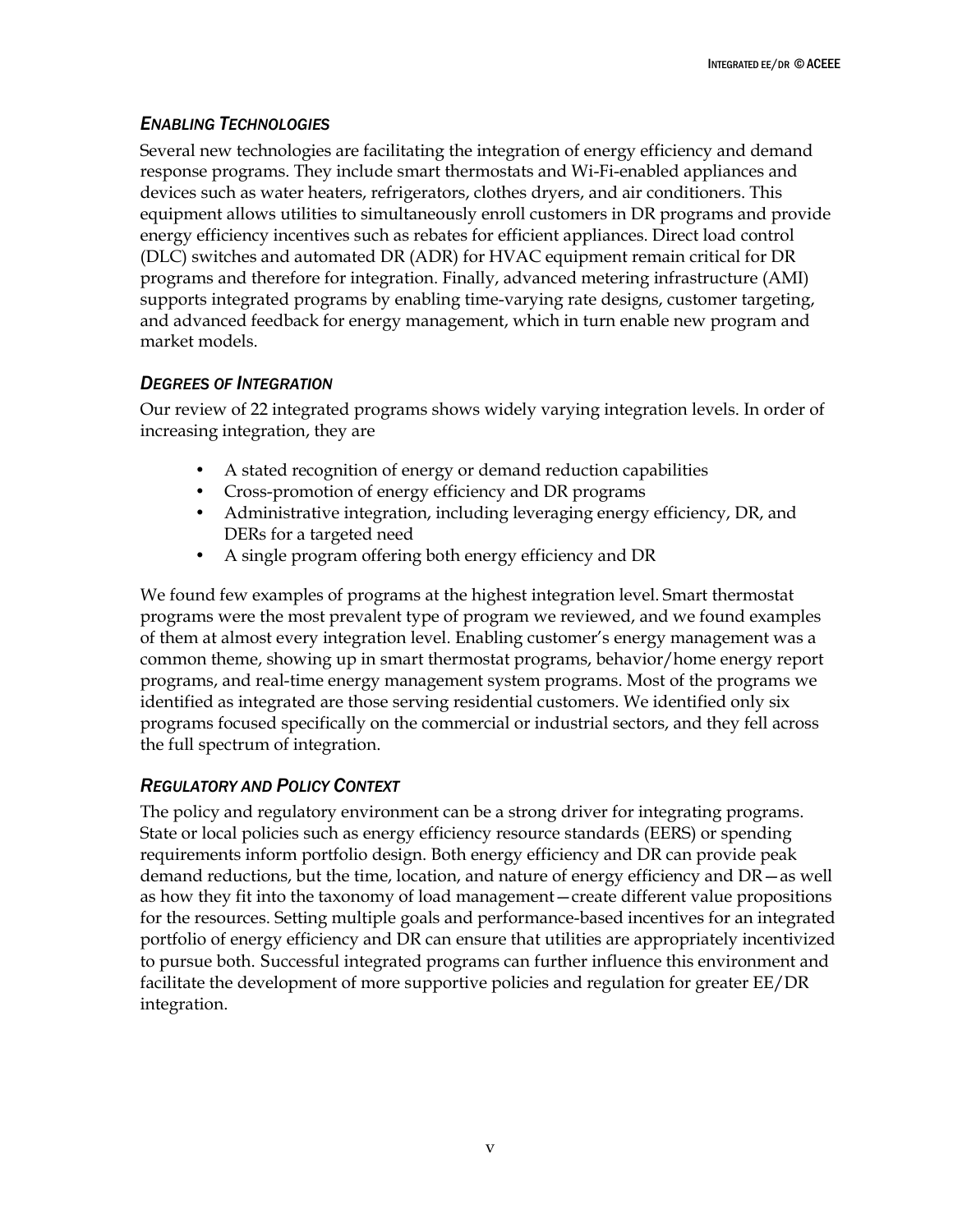#### *CHALLENGES*

Program administrators may face several challenges as they try to implement integrated EE/DR programs. Most utilities have separate internal teams that work on DR and energy efficiency. Communicating and coordinating efforts between teams can be difficult, especially when each team has its own budget and is working toward its own goals. Evaluating integrated programs may also be problematic, as efficiency and DR typically have separate savings targets, budgets, and evaluation metrics and methodologies. For customers, efficiency and DR can seem to have diverse or conflicting objectives, and the difference between saving energy through efficiency measures and reducing demand at specific times can be confusing. Other customers may be concerned that efficiency will reduce their bill credits for shifting load during DR events. Enabling technologies such as AMI can add to this confusion if rollouts are delayed or subject to technical glitches.

#### *CONCLUSIONS AND RECOMMENDATIONS*

Rapid advancement and proliferation of grid-interactive technologies can help utility operators to reshape customer load profiles. Further, they can do so with little to no noticeable loss of the desired outputs and functions of electric devices and equipment, including those that provide lighting, cooling, or heating. Grid-interactive technologies can do all of this in a way that also delivers energy efficiency's bill savings, comfort, and health benefits.

However designing and implementing integrated EE/DR programs requires fundamental changes in the organization and in customer program operations. Program staff and resources must be consolidated, and additional supportive regulation and rate structures are needed.

To facilitate the growth of integrated EE/DR programs, we recommend the following:

- Build support for integrated EE/DR programs among regulators, customers, stakeholders, and program allies through education about their value and benefits.
- Address the potential conflict between energy efficiency and load shift compensation through program designs that fully capture the value of integrated EE/DR resources.
- Enact regulatory changes that support integrated EE/DR programs, such as rates and rate structures that reflect time-varying costs.
- Enact organizational changes within utilities and other program administrators that support implementation of integrated EE/DR.
- Develop industry guidelines, metrics, and practices for assessing integrated EE/DR program impacts, value, and cost effectiveness.
- Document and share results from integrated EE/DR programs.
- Pursue integrated programs when the net benefits (e.g., fully capturing the resources' value streams, more efficient administration, a streamlined customer experience) outweigh the costs of integration.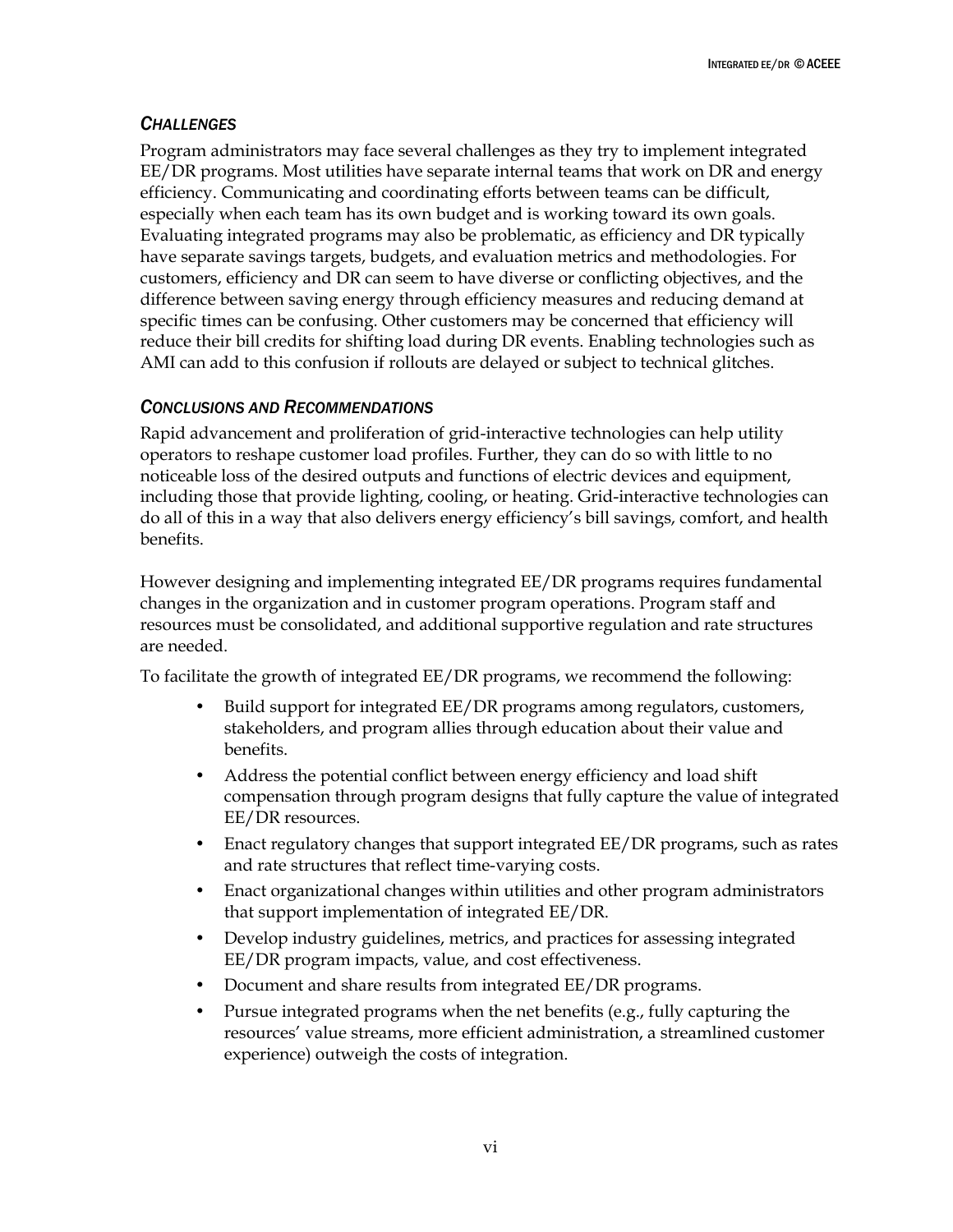## <span id="page-7-0"></span>Introduction

 $\overline{a}$ 

The electric utility industry is undergoing fundamental changes in all aspects of producing, transmitting, and delivering power to customers. The traditional utility model is rapidly transforming. According to the Northeast Energy Efficiency Partnerships (2016), we are witnessing a "revolution in customer engagement" through a proliferation of connected devices including smart phones, smart thermostats (connected/learning), water heaters, heat pumps, energy management systems, advanced HVAC equipment and controls, and energy storage.

As more renewable and other distributed resources become part of the supply and distribution systems, the grid needs greater flexibility and ability to respond dynamically to meet customer demand reliably and at low cost. The grid will no longer be primarily a oneway flow of large, centralized power. An increasing number of customers can produce and provide electric resources into the grid through on-site generation (e.g., photovoltaics) as well as through demand management. At the same time, utilities and grid operators are facing the massive challenge of replacing or upgrading existing grid infrastructure, particularly as power demand flattens and, in some areas, declines.

Various smart technologies are giving customers and utilities new analytical and control capabilities and enabling two-way communications and interactions.<sup>2</sup> They also allow utilities to optimize system operation as power needs and supplies vary. This is especially important as a greater share of generation comes from variable sources such as wind and solar. Smart technologies include connected devices with energy efficiency and demand response (DR) capabilities; algorithms and software solutions using large data sets to optimize end uses; and low-cost sensors.

Through smart technology, grid operators can interact with and control customer equipment to an extent not previously possible. Operators can reshape customer load profiles with at most minimal loss of the desired outputs and functions of electrical devices and equipment such as those that provide lighting, cooling, or heating (Bronski et al. 2015). Concurrently, customers can take active roles in meeting their electric power needs by making choices about their supply and use of electricity. They can, for example, supply and support grid operations by integrating their on-site renewable energy production and electric storage from electric vehicles or home batteries. They can also automate choices and control selected end-use appliances and equipment in response to signals from the grid. At the same time, changes to customer rates and rate designs are introducing new options that better reflect the real-time costs and value of power production.

A flexible grid has great potential. One recent study estimates that residential demand's flexibility potential will be 88 gigawatts by 2023 (Holden 2018). Such flexibility is made possible by numerous technological advances that let grid operators control system loads in

<sup>2</sup> Another term that ACEEE and other organizations use for smart technologies is *information and communications technologies* (ICT). Such technologies are central to what we call *intelligent efficiency* (Rogers et al. 2013). Not all ICT (smart) technologies are capable of being grid-interactive. And while many of these technologies are capable of such connected, interactive operation, utility programs using these capabilities are not yet widespread.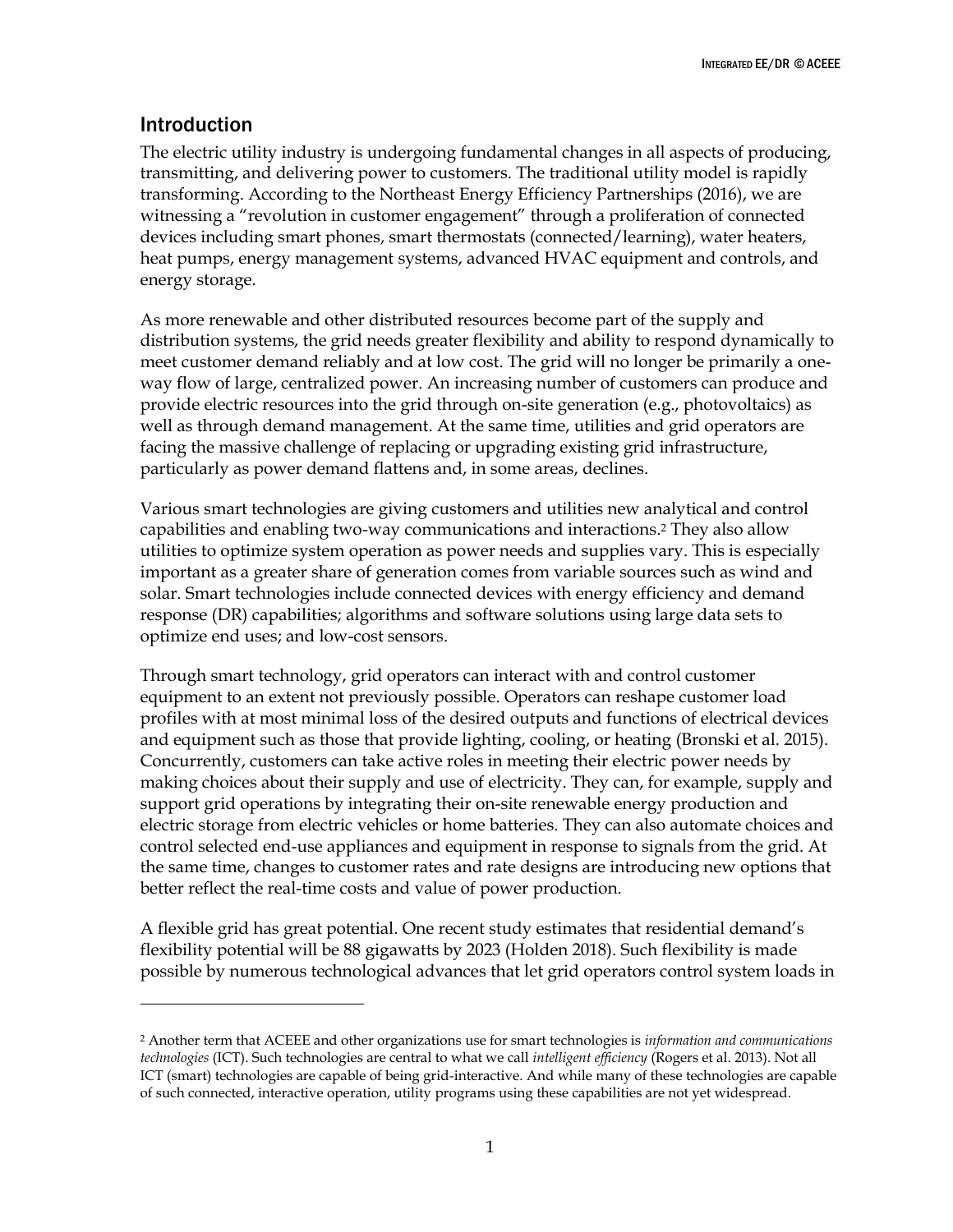order to optimize grid performance, improve reliability, and lower system costs. They also give customers new capabilities to reduce both energy use and power demand. Some customers may agree to utility control to dispatch distributed resources as needed, while others may prefer to receive pricing or other signals and choose whether to respond or not. The flexibility provided by a dynamic, interactive grid can also increase the value of customer energy and demand savings.

# <span id="page-8-0"></span>Integrating Energy Efficiency and Demand Response

Energy efficiency and DR programs seek to modify customer energy use to lower costs, and both types of program are expected to grow rapidly over the next decade (Feldman et al. 2018). Energy efficiency programs have traditionally focused on reducing electricity use (total kilowatt-hours) without considering timing and physical location. DR programs, by contrast, seek to reduce or shift electric power demand (kilowatts) at specific times and, in some cases, at specific locations.<sup>3</sup> From a grid perspective, energy efficiency improvements that reduce load during electric system peaks are more valuable than those that occur during off-peak periods (Mims, Eckman, and Goldman 2017). Similarly, the value of savings can vary based on geographic location due to distribution constraints.

The grid's physical nature is changing as high levels of distributed energy resources (DERs) come online. This can create higher peak demand, contrasted with lower midday demand served by solar generation. Peak demand can drive the need for investment in local distribution equipment and transmission and generation infrastructure. Because meeting peak demand is so costly, electric system operators are increasingly interested in measures that can reduce load at peak times.

Both energy efficiency and DR can provide these peak demand reductions. The Lawrence Berkeley National Lab provides a framework for four different types of load management: shape, shed, shift, and shimmy. Utilities and system operators have long used energy efficiency measures and price signals to provide longer-term load shaping (*shape*) and have implemented load reduction measures to reduce peak demand (*shed*). DR typically looks like a *shift* measure, moving demand away from peak times of day. In addition, advanced DR techniques may offer fast, load-following demand shaping (*shimmy*) (Alstone et al. 2017).

The time, location, and nature of energy efficiency and DR approaches, as well as how they fit into the load management system, create various value propositions. This is especially true when greenhouse gas (GHG) reductions are quantified as a value stream for these resources because peak demand is often met through more GHG-intensive resources. Therefore reducing peak demand may have greater value for GHG reduction than reducing demand during off-peak times.

Energy efficiency has typically focused on energy savings and the value of usage reductions, but many measures also create value by passively reducing peak demand. This occurs

 $\overline{a}$ 

<sup>&</sup>lt;sup>3</sup> While demand response generally seeks to reduce power demand, in regions with high penetrations of wind and solar, DR may be used to increase power demand in response to overproduction from these wind or solar resources.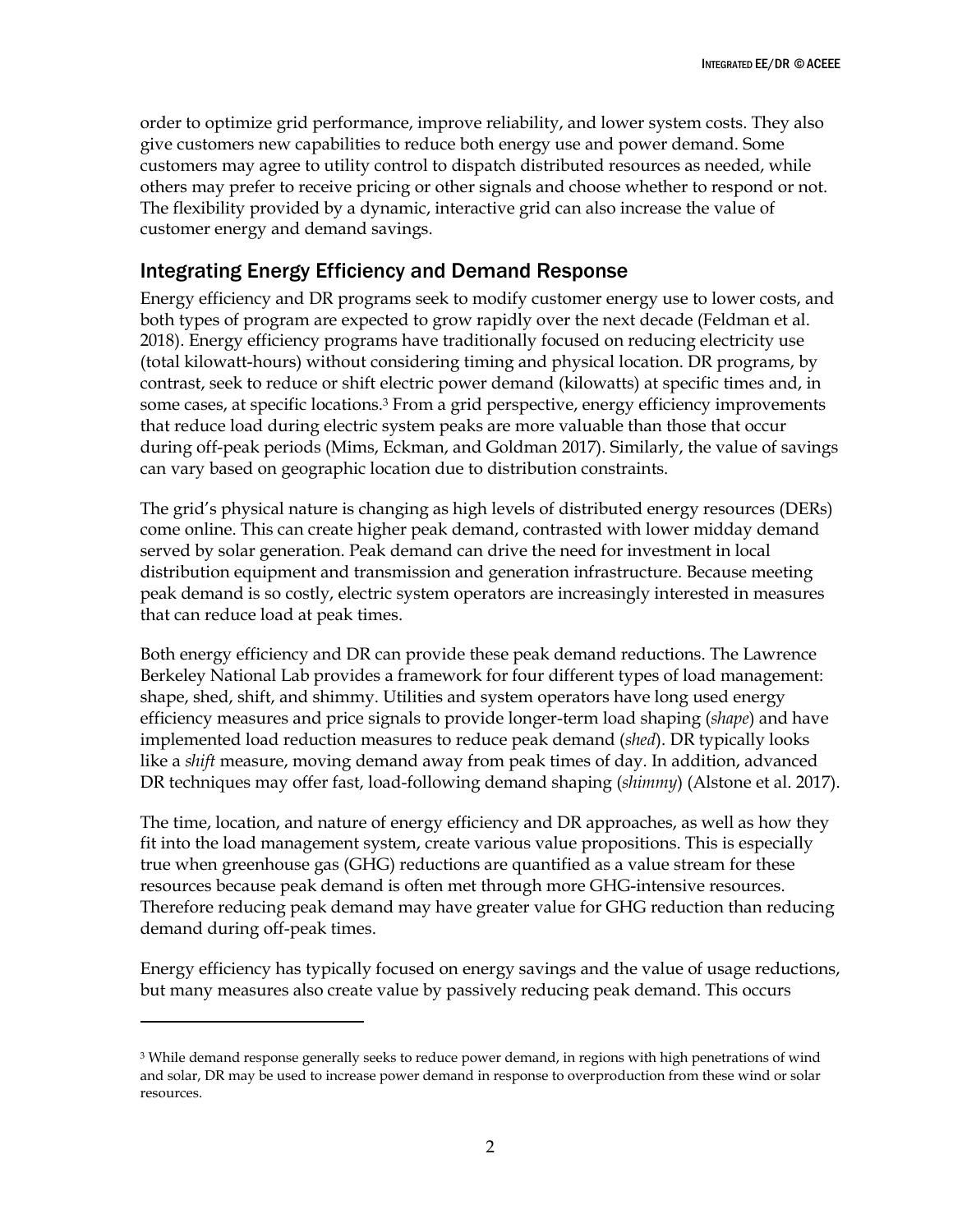largely through deferral of transmission and distribution infrastructure and by targeting equipment that contributes to high peak demand, such as residential air-conditioning units (Mims, Eckman, and Goldman 2017). In contrast, DR actively shifts demand away from peak times, but may not reduce demand overall. These resource characteristics create different value propositions and inherent incentives and disincentives for pursuing each resource. Similarly, pursuing resources in an integrated manner creates new opportunities for value, but also may reduce each resource's individual value compared to what might be possible if it were acquired on its own.

Program administrators typically approach and implement energy efficiency and DR programs separately rather than as integrated programs.<sup>4</sup> Yet ACEEE and other organizations, including the US Environmental Protection Agency, Lawrence Berkeley National Laboratory, and the Electric Power Research Institute, have long acknowledged the possible synergies and benefits of technologies and measures that reduce both energy use (kWh) and peak power demand (kW)(York and Kushler 2005; NAPEE 2008, Goldman et al. 2010; EPRI 2009). Some regulators also see these benefits; according to Hawaii Energy representatives, their regulators are explicitly asking for integration in their next program cycle (Brian Kealoha and Sehun Nakama, executive director, Energy Engineering, Hawaii Energy, pers. comm., March 1, 2019).

Integrated energy efficiency/demand response (EE/DR) programs provide services, technologies, and incentives to electricity<sup>5</sup> customers to reduce energy use (kWh) through improved energy efficiency and to reduce power demand (kW) as signaled by a utility or grid operator. Such programs combine two elements:

- Some type of improvement that reduces the energy consumed for a given end use (such as lighting, space heating, water heating, or air-conditioning) whenever the technology is in use.
- A control capability that can respond to remote or automated signals to shift or adjust the technology's operation; examples include cycling off an air conditioner for short periods or raising its set-point temperatures.

The types of technologies that are best suited to integrated EE/DR programs are those that can be cycled off or operated with reduced output with no appreciable impact on customer services or functionality. For commercial and industrial (C&I) buildings these technologies include lighting, energy management control systems, refrigeration/cooling equipment, and cooling storage. For residential buildings, the primary technologies are HVAC controls

 $\overline{a}$ 

<sup>4</sup> *Demand response* is a specific type of load management in which customers respond (manually or automatically) to a signal (message, alert signal, or pricing) from a grid operator to modify their demand. *Load management* is an umbrella term that describes any type of customer actions or measures that modify their demand.

<sup>5</sup> Opportunities may be growing for natural gas DR and integrated EE/DR programs in response to fuel shortages and increasing constraints on natural gas infrastructure. For example, The Energy Infrastructure [Demand Response Act of 2019](https://www.govtrack.us/congress/bills/116/s487/text/is) (introduced) would require the Department of Energy to carry out a pilot program on natural gas demand response technology. We do not include natural gas programs in the scope of this paper as examples are limited.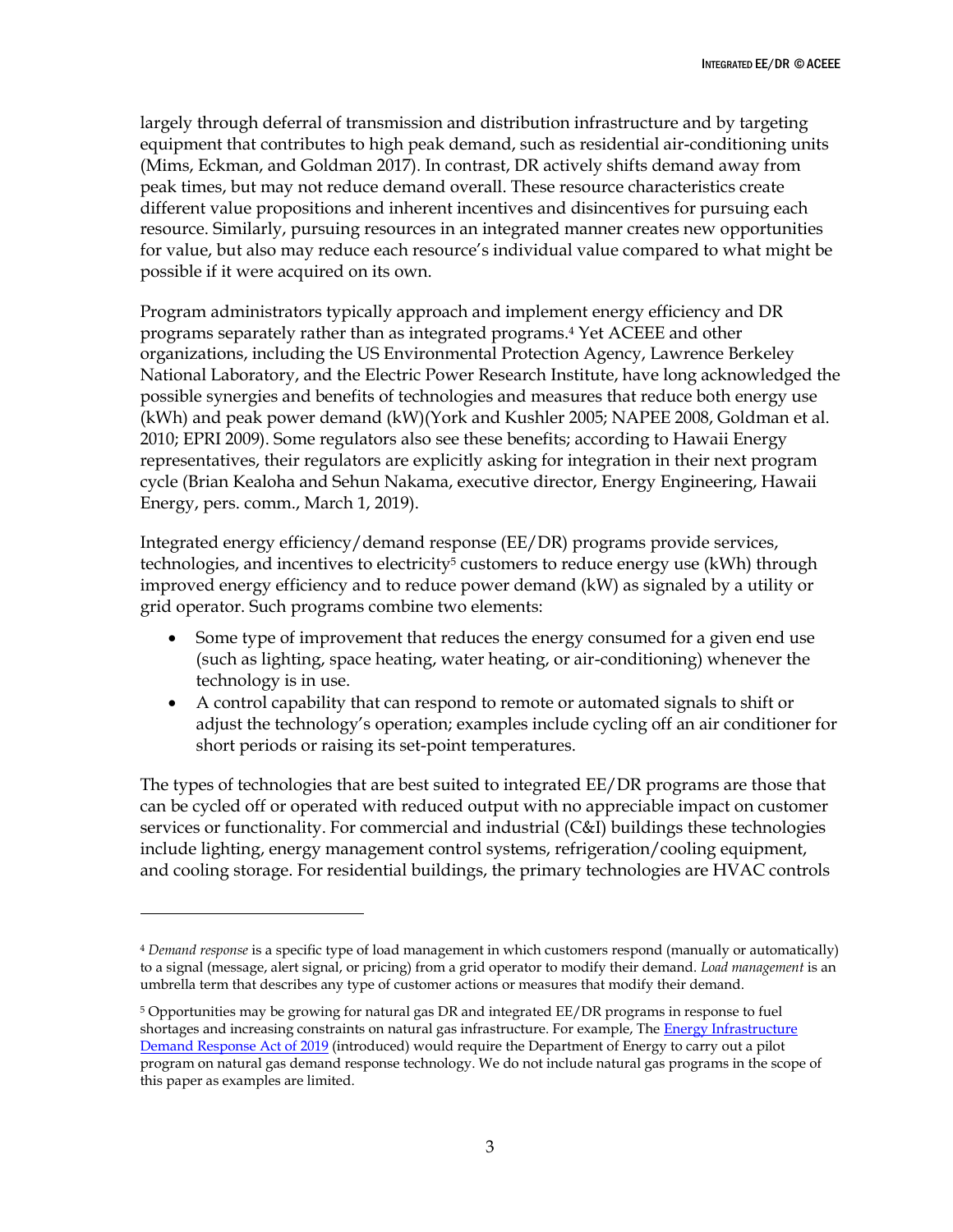(thermostats), water heating, and grid-connected smart appliances.<sup>6</sup> An integrated residential air-conditioning program, for example, might provide incentives to customers to purchase high-efficiency units with grid-interactive controls. Such controls would enable the utility (grid operator) to adjust temperature set points and/or cycle off the unit to reduce or shift power demand to relieve grid congestion or peak demand. In such cases, a single program and associated customer contact provides complementary services that address both energy use and power demand (Potter, Stuart, and Cappers 2018).

Integrated EE/DR programs can serve as a foundation for grid-interactive efficient buildings that incorporate a portfolio of technologies to benefit customers and the grid. These integrated programs can build on energy efficiency programs and their market infrastructure and increase customer engagement with new technologies and services. Program administrators are increasingly interested in developing and offering integrated programs in order to realize their potential services, benefits, and cost savings for both customers and utilities. However there is limited information on both integrated EE/DR program prevalence and successful program designs. This report addresses this information gap by reviewing experiences with integrated EE/DR programs.

# <span id="page-10-0"></span>Research Objectives and Methodology

The goal of this research was to characterize the landscape of integrated EE/DR programs in the United States. We sought insight into how many integrated programs exist, how they are designed, and what types of customers they serve. We also investigated policies and regulatory environments that support and enable the development and implementation of integrated programs. A related research objective was to identify challenges faced in developing these programs. Last, we examined results achieved and lessons learned to date by integrated programs, as well as what benefits they provide to customers and the grid.

### *RESEARCH QUESTIONS*

 $\overline{a}$ 

This study aims to answer several research questions:

- What are the potential services and benefits that market actors seek from integrating energy efficiency and DR programs?
- What examples are there of integrated EE/DR programs and what are the design elements of those programs?
- What results have programs achieved? To what extent do those programs deliver on the potential benefits identified?
- Are there program designs that have been particularly successful at achieving desired outcomes?
- Are there policies, regulatory structures, cost-effectiveness testing methods, business models or strategies, or rate structures that particularly support integrated programs?

<sup>&</sup>lt;sup>6</sup> For information on smart appliances, se[e www.energystar.gov/products/smart\\_home\\_tips/smart\\_appliances.](file:///C:/Users/Fred/Dropbox/ACEEE/Dan%20Y/EE%20&%20DR/www.energystar.gov/products/smart_home_tips/smart_appliances)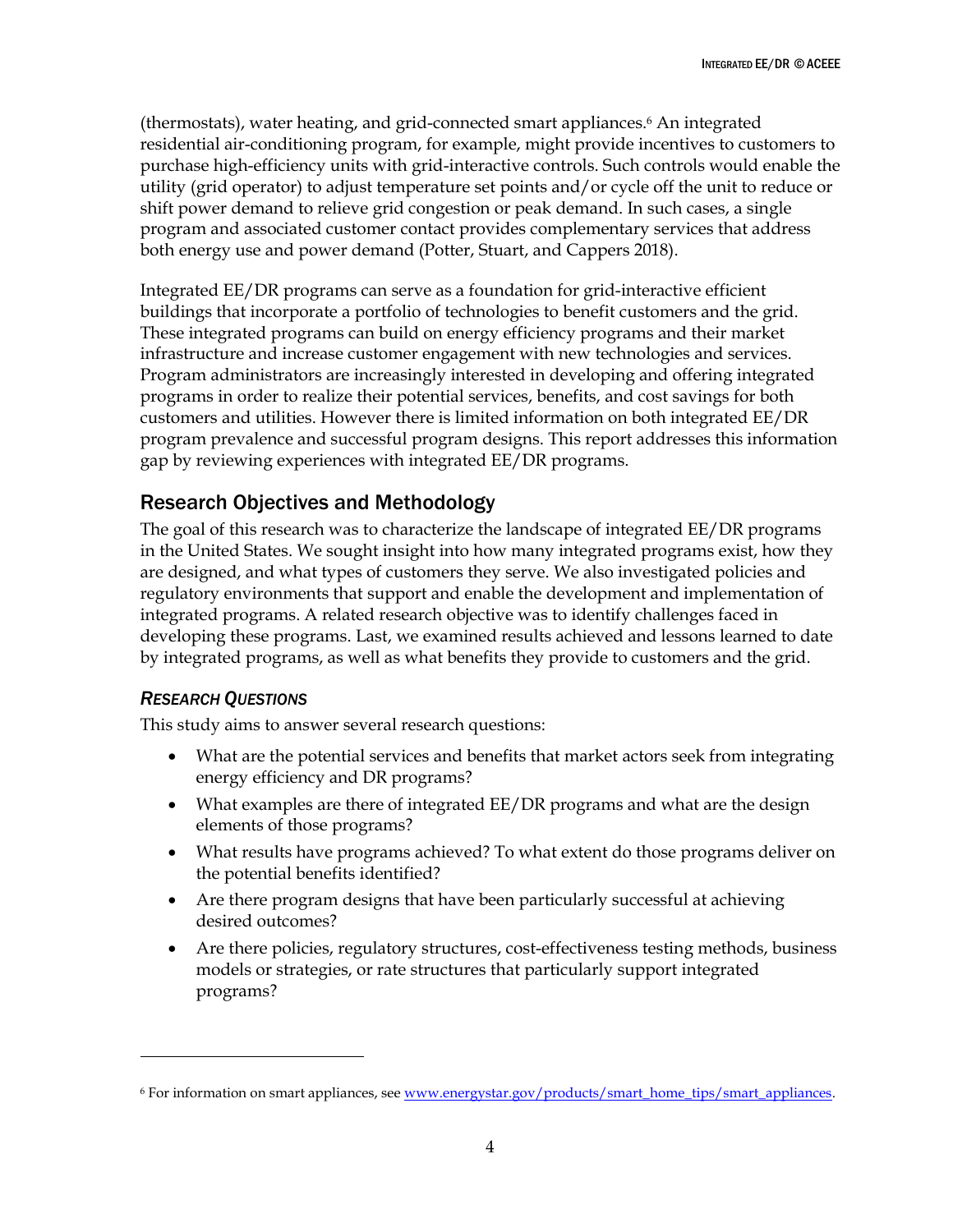- What barriers and problems are program administrators encountering in delivering integrated programs?
- What solutions have emerged to these barriers and challenges?

#### *METHODOLOGY AND DATA*

To answer these research questions, we reviewed existing research and experience with integrated programs. From the literature review and with input from key market actors, we identified and interviewed industry experts to find key research needs and to identify programs and resources to include in our project. These industry experts also provided input on broader market and policy trends and drivers for integrated program approaches. We also issued a call for program information via ACEEE communication channels.

To further identify successful program examples across multiple sectors, we reviewed 44 publicly available 2017 demand-side management (DSM) program filings from the 51 largest electric distribution utilities by sales across the country.<sup>7</sup> We reviewed only 44 filings because we could not find filings for all 51 utilities. The group of 44 included 41 investorowned utilities, 2 municipal utilities, and 1 community-based nonprofit utility (Salt River Project). There were no electric cooperatives in the group. Also, because two of the utilities have programs fully administered by third-party administrators, we reviewed their administrators' filings. We reviewed filings for all programs that contained both an energy efficiency component and a load management or DR component. We also put out a call for examples of integrated programs and conducted primary research for additional program examples.

This group of utilities gives a good sense of the overall integrated program landscape; they delivered more than half of all electricity in the United States in 2015, were in 31 different states, and represented different ownership structures. However our review did not consider natural gas programs, independent market actors, or programs that fell outside the reporting scope for these utilities. Where necessary and possible, we conducted structured interviews with key contacts and program administrators to understand the details and structures of the programs we identified from the review and from the call for examples.

Where available, we gathered the following data:

- Energy (kWh) savings
- Demand (kW) savings
- Program costs and benefits
- Targeted customer class
- Number of participants and participation rates
- Supportive rate designs
- Applicable end uses

 $\overline{a}$ 

<sup>7</sup> We determined that these were the 51 largest distribution utilities by electric sales in 2015 using ACEEE's *Utility Energy Efficiency Scorecard*, and all of the identified utilities remained in the top in 2017. Program filings or filings with program descriptions were not available for seven of the utilities. For more information on this methodology, see[: aceee.org/research-report/u1707.](https://aceee.org/research-report/u1707)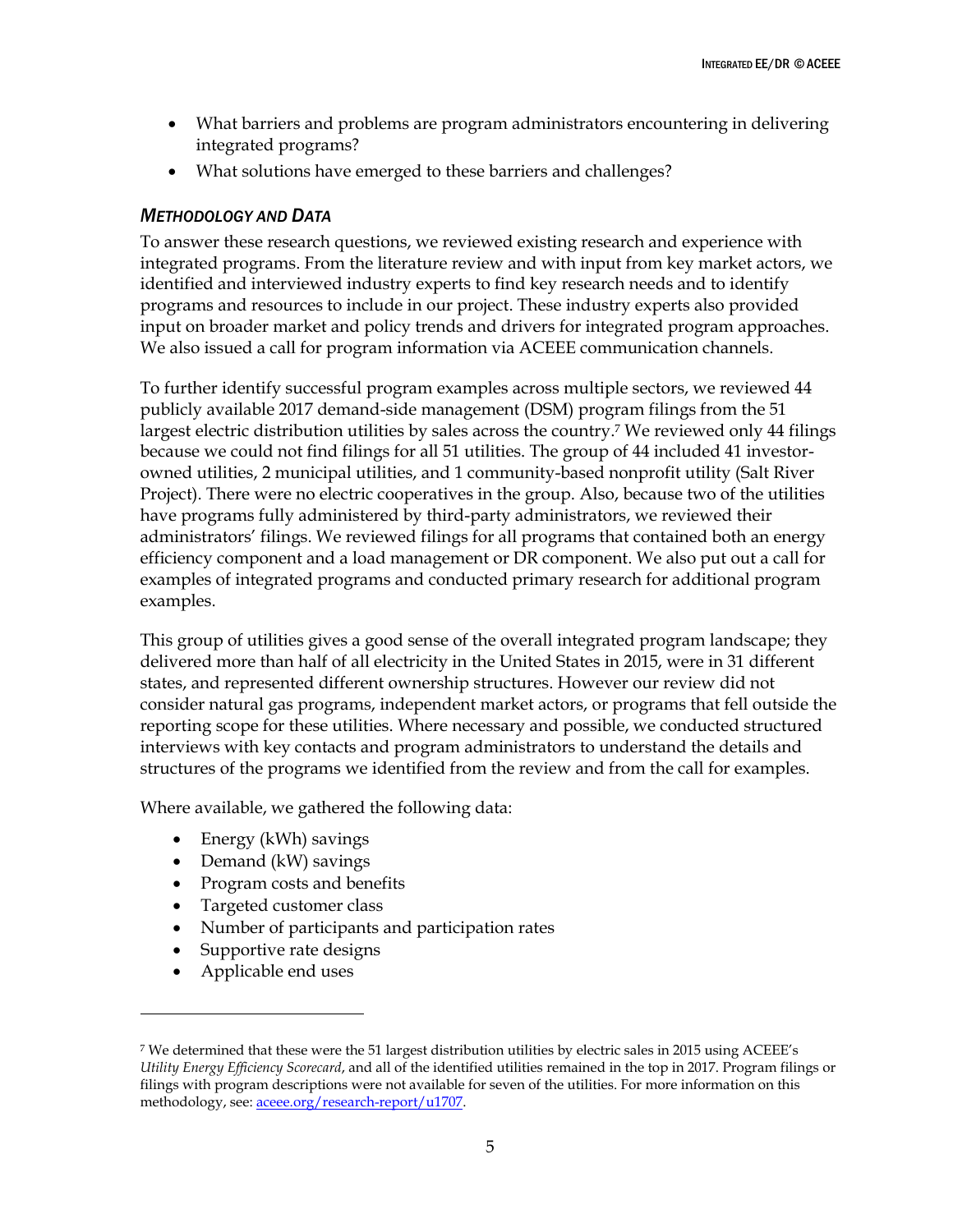- Program design features: incentives and services
- Information about the policy and regulatory structures that might have facilitated or impeded the integrated EE/DR program

We ultimately found 22 programs that integrated energy efficiency and DR to some degree.

## <span id="page-12-0"></span>Benefits of Integrated EE/DR

Based on our literature review as well as past research, we identified the potential benefits of integrated EE/DR programs for stakeholders involved in the energy efficiency and DR markets, including the program administrator, the customer, the grid operator, and private market actors supplying EE/DR technologies and products. The potential customer benefits from integrated programs include:

- Lower rates, which resulted in bill savings (including for nonparticipants)
- Increased bill savings through DR payments, time-varying rates, and reduced energy use
- Increased overall program satisfaction
- Increased ease of participation through a single program contact for multiple services
- Increased ease of participation through a single, clear program entry point or enrollment process
- Lower program costs
- Fewer power outages (from increased grid reliability) (NAPEE 2008)

We presented this list of potential benefits and value streams to experts and program administrators to solicit feedback on which items were most important.<sup>8</sup>

Not surprisingly, the program administrator respondents were interested in delivering benefits to their customers. Multiple respondents emphasized their focus on the customer experience, including increasing financial savings, improving customer satisfaction with programs, and reducing call center calls. At least one respondent planned to seek every customer benefit we identified.

Integrated programs also offer utilities opportunities to combine and strengthen their recruitment efforts. They can achieve this through more consistent, unified messaging about the value proposition for reducing energy demand, including through DR, and can open new communication channels such as through an individual customer engagement portal. Such a portal can be an ideal medium for bundling other types of home services and consumer offerings and for encouraging active engagement with home energy use (Klingel 2014). These tactics increase program participation and satisfaction.

 $\overline{a}$ 

<sup>8</sup> See Appendix C for list of interviewees.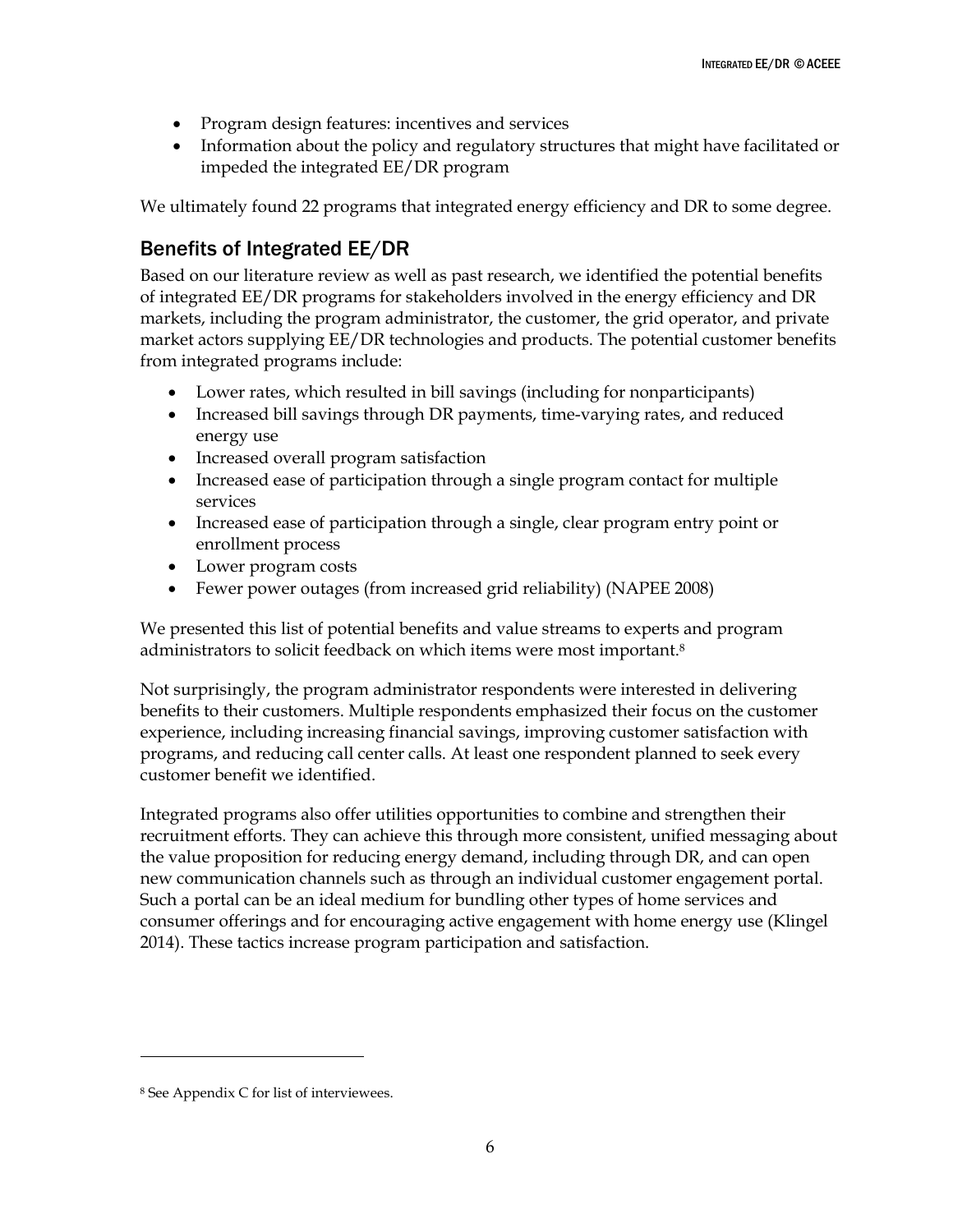Program administrators might target benefits such as increased energy savings, greater DR market penetration (and associated wholesale market payments if applicable), and billreduction opportunities that otherwise might be lost (NAPEE 2008).

Administrators are also interested in the financial opportunities offered by integrated programs, including lowering program costs through coordinated marketing and delivery efforts, and earnings opportunities and shareholder value creation via performance incentives. Integrated programs also can simplify and unify data management and messaging—further lowering program costs (Klingel 2014).

Private markets supplying EE/DR technologies and products will see additional value from integrated programs through energy arbitrage and nonwires solutions (NWS) opportunities, as well as through wholesale aggregation.

Respondents generally agreed that grid benefits such as increased resource adequacy and transmission congestion relief would be important in the future, but that programs were not yet large enough to deliver these results, which are currently secondary to customer benefits and increasing participation. As integrated programs scale, system operators will generally see greater grid reliability; faster, more effective response to outages and other grid problems; increased availability of ancillary services (e.g., frequency and voltage support, ramping, and balancing); and heightened wholesale competition resulting in lower wholesale prices.

Many of these benefits are interdependent. For example, reducing customer demand can provide value to the grid by increasing resource adequacy and offsetting the need for generation resources. Reducing peak demand similarly reduces strain on the grid and can increase reliability (Relf, York, and Kushler 2018).

# <span id="page-13-0"></span>Enabling Technologies

Several new technologies are facilitating the integration of energy efficiency and DR programs. Smart and Wi-Fi-enabled thermostats, including those with device sensors and remote sensors, are becoming more prevalent. As the market grows and competition increases, the products are becoming more reliable, advanced, and cost effective (Stubbe 2018). We found that smart thermostat programs are the most common type of integrated program. Smart thermostats can help customers learn about energy-efficient behaviors (e.g., reducing heating and cooling during times when no one is home) and program those actions to happen automatically. The thermostats also allow for utility control, including pre-cooling features and temperature changes during DR events. Pre-cooling shifts cooling to off-peak times so that the need for cooling decreases during the DR event; it also limits negative customer comfort impacts.

Advanced metering infrastructure (AMI) presents another opportunity for integrated programs. AMI can be used to identify high-use appliances and behaviors that are ripe for energy efficiency rebates, provide personalized messaging to customers on how to reduce energy use, and enable DR participation. AMI's data granularity also creates opportunities for different market models and services, such as pay-for-performance programs or time-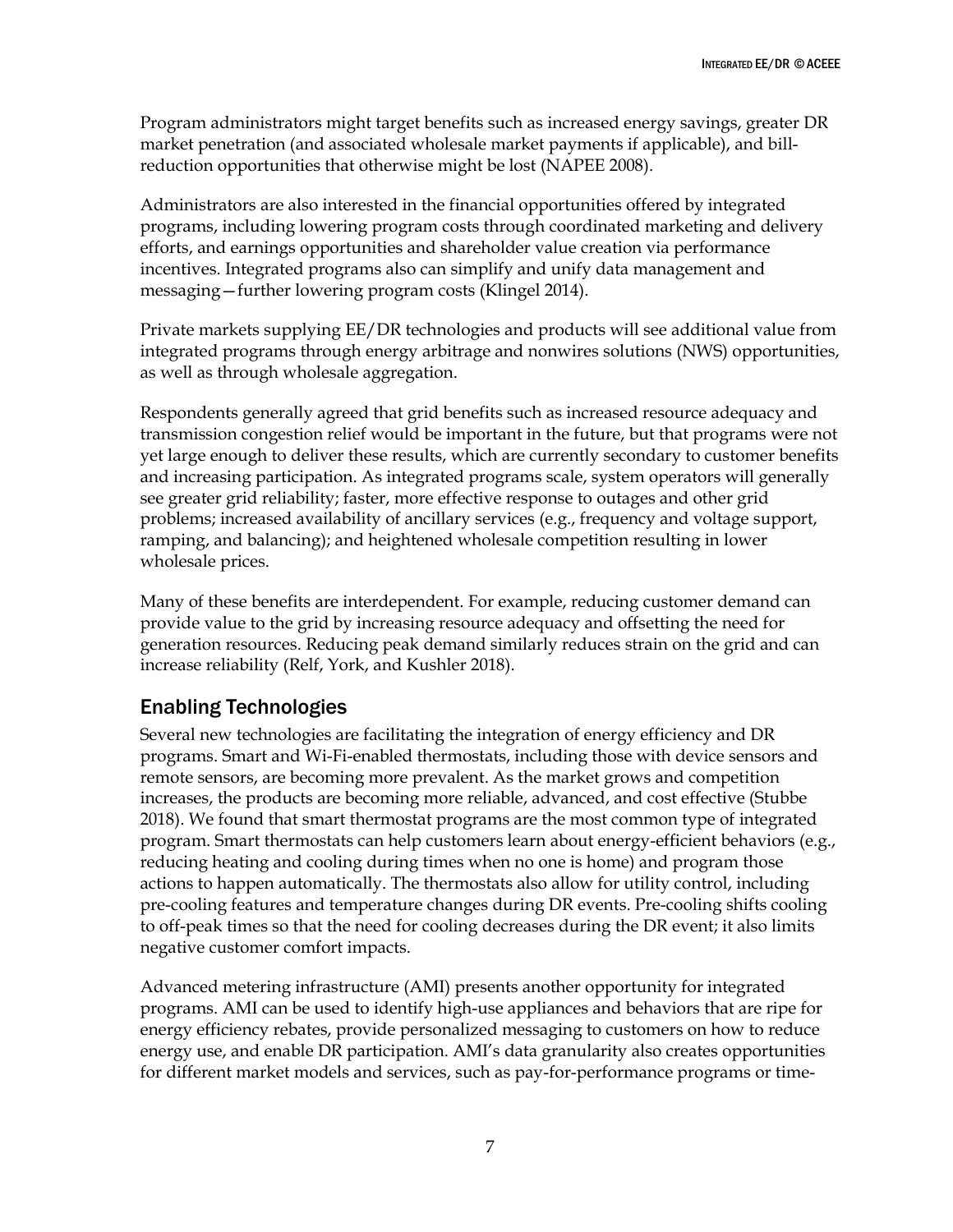based incentives.<sup>9</sup> AMI penetration is increasing rapidly. Residential installations almost doubled in just five years (2012–2017), growing from approximately 38 million to almost 70 million (EIA 2018). AMI can provide additional benefits for integrating programs, including contributing granular data for consistent and accurate valuation and evaluation, measurement, and validation (EM&V) practices (discussed further below).

Direct load control (DLC) switches and automated demand response (ADR) also are critical for DR programs and therefore for integration. An increasing number of devices, particularly HVAC equipment, are becoming DR capable. For example, Energy Solutions works with manufacturers to make equipment DR capable at the point of sale for Southern California Edison customers (Christine Riker, associate director, Energy Solutions, pers. comm., April 24, 2019). This facilitates easy enrollment in DR and creates a larger pool of eligible customers for integrated programs.

Wi-Fi-enabled appliances and devices, including water heaters, refrigerators, clothes dryers, and air conditioners, are another emerging opportunity for integrated programs. Devices with Wi-Fi capabilities allow utilities to simultaneously enroll customers in DR programs and provide energy efficiency incentives such as rebates for efficient appliances. Because Wi-Fi capability is a prerequisite for many DR programs, the increasing availability of Wi-Fi-enabled appliances will increase program participation.

The ability to communicate with customers via mobile applications, including with push notifications, is another aid to customer education and awareness of DR events. These apps can include personalized messaging on energy usage and behavior as well as notification and opt-in/opt-out options for DR events.

Finally, websites that market energy-efficient appliances and devices are becoming more prevalent. Such websites allow utilities to offer bundles of devices at discounts to customers. The technologies included in these bundles enable customers to participate in energy efficiency and DR programs via dual or streamlined enrollment.

## <span id="page-14-0"></span>Degrees of Integration

 $\overline{a}$ 

Electric industry experience with integrated programs is limited. Previous research identified few integrated EE/DR programs (Evergreen Economics 2015). Our current study found that while the number of integrated EE/DR programs is growing, they are still not widespread. Where they exist, they comprise only a small share of the total portfolio of customer DSM programs.

We found 20 utilities (approximately 45% of the ones we reviewed) that ran a program with some degree of integration of DR and energy efficiency.<sup>10</sup> We identified a total of 22

<sup>9</sup> Pay-for-performance programs establish contracts between customers and a service provider (utility or thirdparty) that pay customers for energy savings realized through increased energy efficiency on an ongoing basis. Time-based incentives vary according to the time of savings to reflect the cost of providing power at a given time.

<sup>10</sup> See Appendix B for a list of these programs.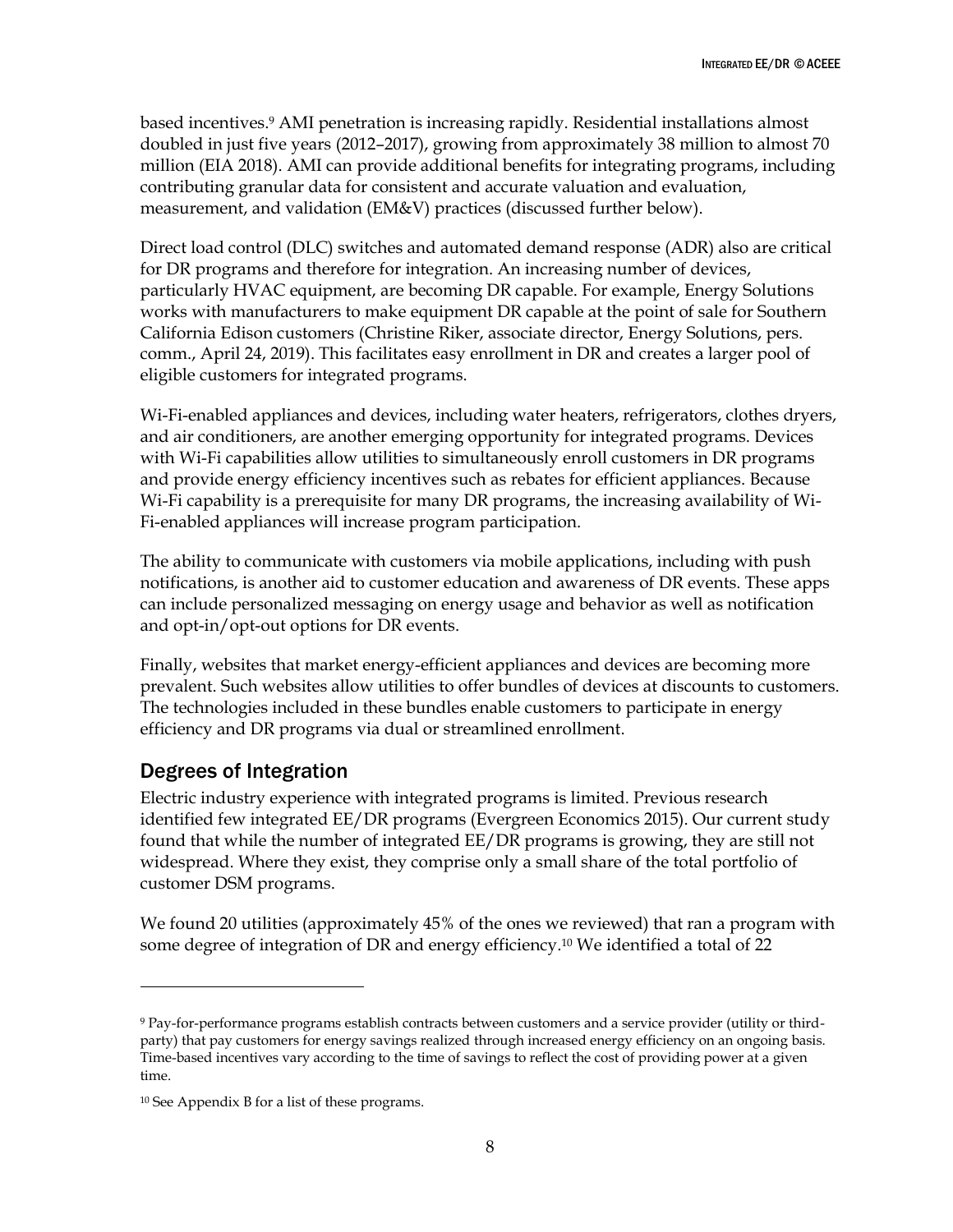individual programs run by these utilities and other utilities we found through additional research. Most of the 22 programs are residential, some focus on the residential and small business sectors, and a few focus exclusively on commercial customers.

Smart thermostat programs are the most prevalent type we found, as they can facilitate simple participation in energy efficiency and DR programs. Energy management is a common theme as well, showing up in programs featuring home energy reports, real-time energy management systems, and smart thermostats.

Although all the programs we identified offer some degree of integration, most focus on either the energy efficiency or DR element and operate as that type of program. The degree of integration stretches across a spectrum. At one end are programs with minimal integration of energy efficiency and DR. For example, a program promoting residential smart thermostats may have only some elements of integration and may primarily seek to improve household energy management and do little to make use of the devices' DR capabilities. At the other end of the spectrum, a program may fully use the capabilities of grid-interactive technologies in conjunction with comprehensive energy efficiency improvements. For example, a commercial building's retrofit program may install gridinteractive lighting and HVAC controls and take full advantage of their connectivity to manage building energy use and respond to grid signals to reduce or shift loads.

The various program integration levels frequently correspond to a hierarchy of DSM strategies. First, a utility needs to have the data to determine its peak demand period and which end uses are best targeted for reduction during that time. At that point, it might seek to deploy energy efficiency, which is a low-cost resource, followed by DR, and finally selfgeneration, which tends to be the most costly. Figure 1 illustrates this progression.<sup>11</sup>

 $\overline{a}$ 

<sup>11</sup> Forthcoming ACEEE research looks at the opportunities for bundling energy efficiency programs with other distributed energy resources such as solar photovoltaics and energy storage.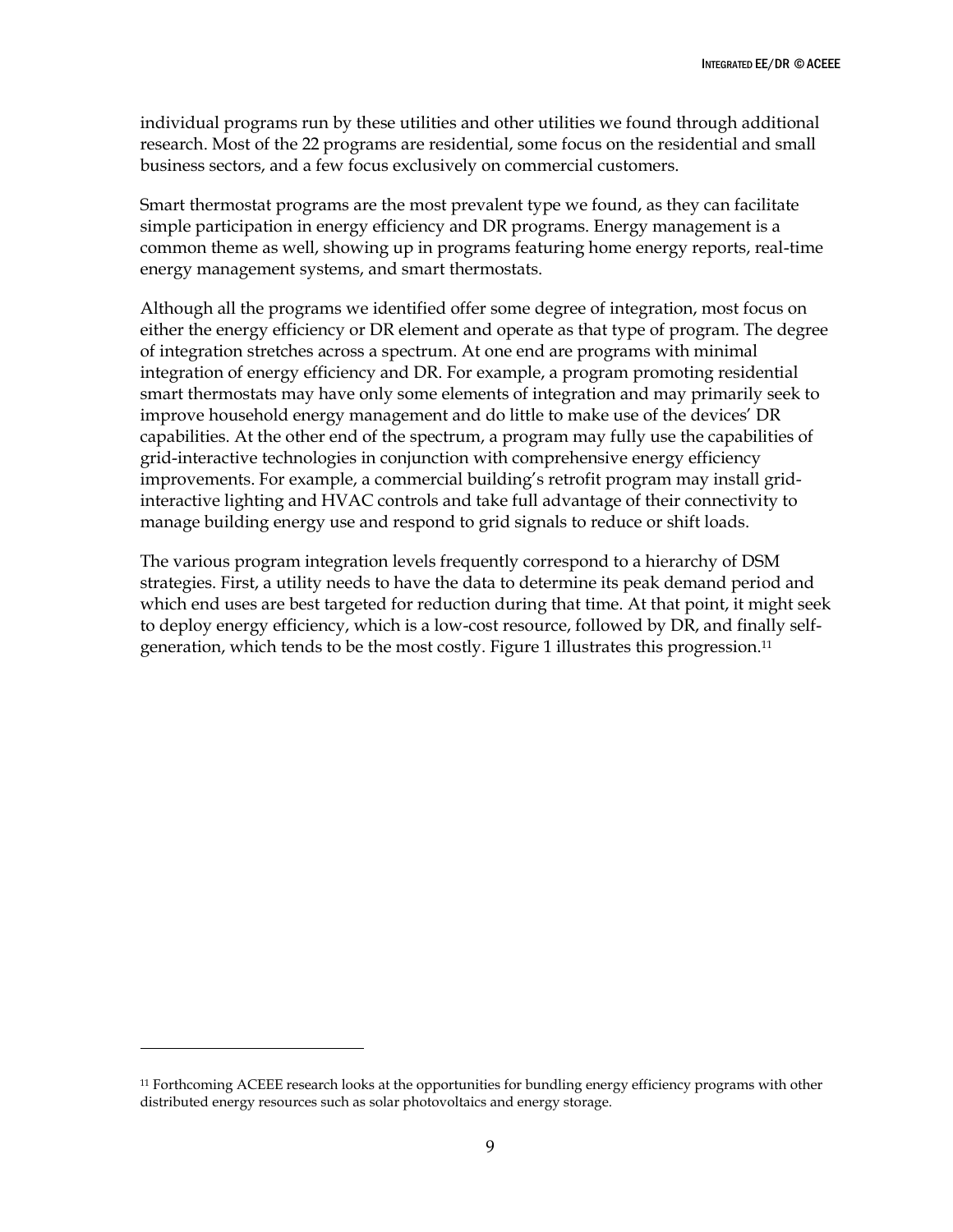

Source: Energy Solutions 2019.

Following are the four integration levels that we found among the EE/DR programs we reviewed; the levels are listed from weakest to strongest, with the number of programs at each level indicated in parentheses:

- Stated recognition of latent energy (kWh) or demand (kW) reduction capabilities (3)
- Cross promotion (5)
- Administrative coordination (7)
	- o Leveraging energy efficiency and DR for targeted need (2)
- Single program (5)

Figure 2 shows these levels of integration.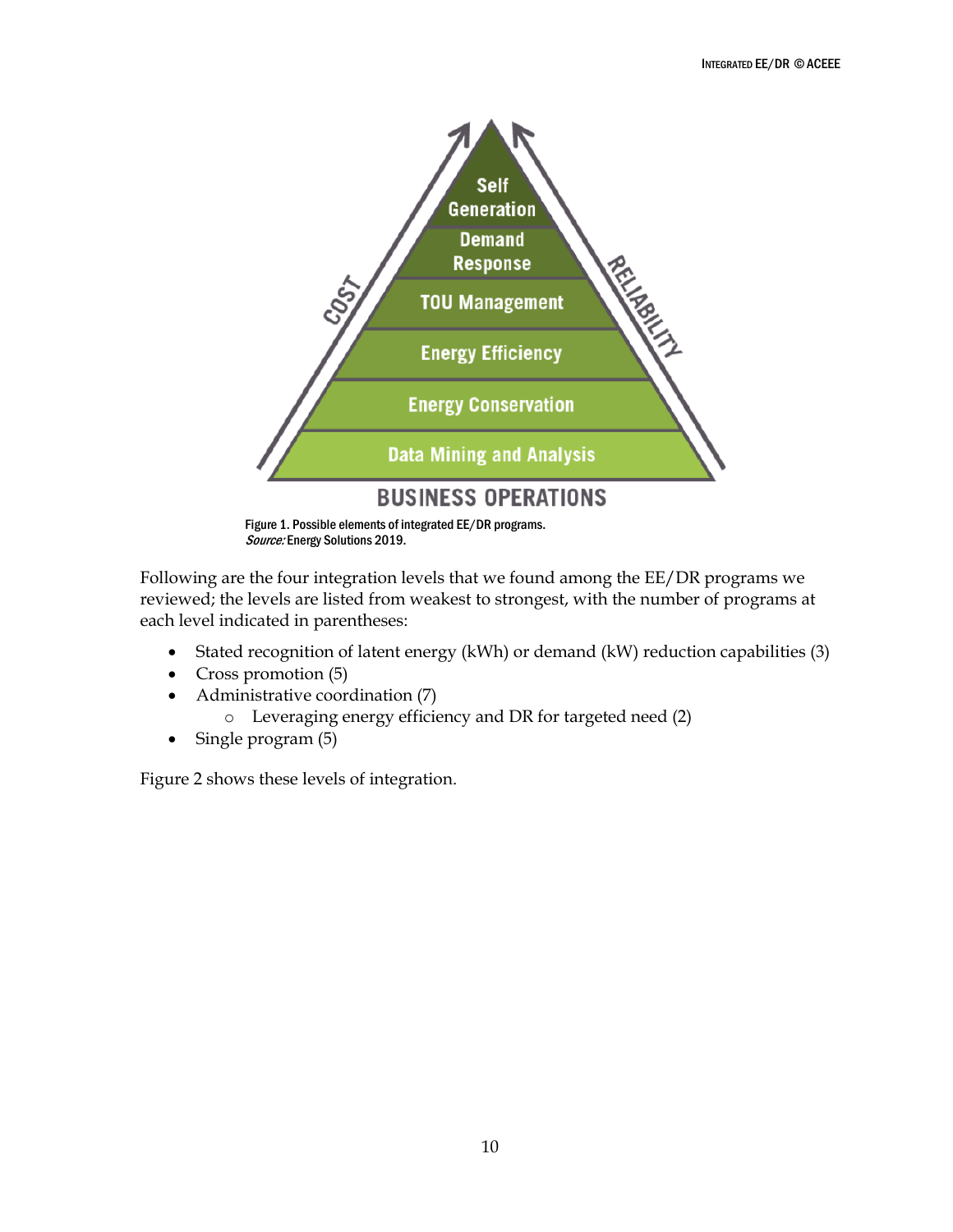

# RECOGNIZE  $\rightarrow$  PROMOTE  $\rightarrow$  COORDINATE  $\rightarrow$  INTEGRATE

#### Figure 2. Levels of program integration

Additionally, while they have not established specific programs, the California utilities and Oklahoma Gas & Electric (OG&E) have all conducted research on the benefits of and new approaches to integration. OG&E, for example, studied the cost efficiencies involved in lowincome and multifamily energy storage systems acting as an energy efficiency measure and participating in DR programs.

In the following sections, we describe the five integration levels and programs we reviewed at each level. Appendix A contains case studies of four of these programs:

- BGE Demand Response Dynamic Pricing (cross promotion)
- ComEd Smart Thermostats (cross promotion)
- AEP OH Intelligent Home and Demand Response (single program)
- FCU Peak Partners (single program)

The case studies offer additional detail on program design, drivers for integration, results to date, notable challenges and success, and lessons learned. The studied programs either represent common, replicable program types or offer particularly important lessons. As a whole, they cover various regions and sectors and include both well-established and newer programs.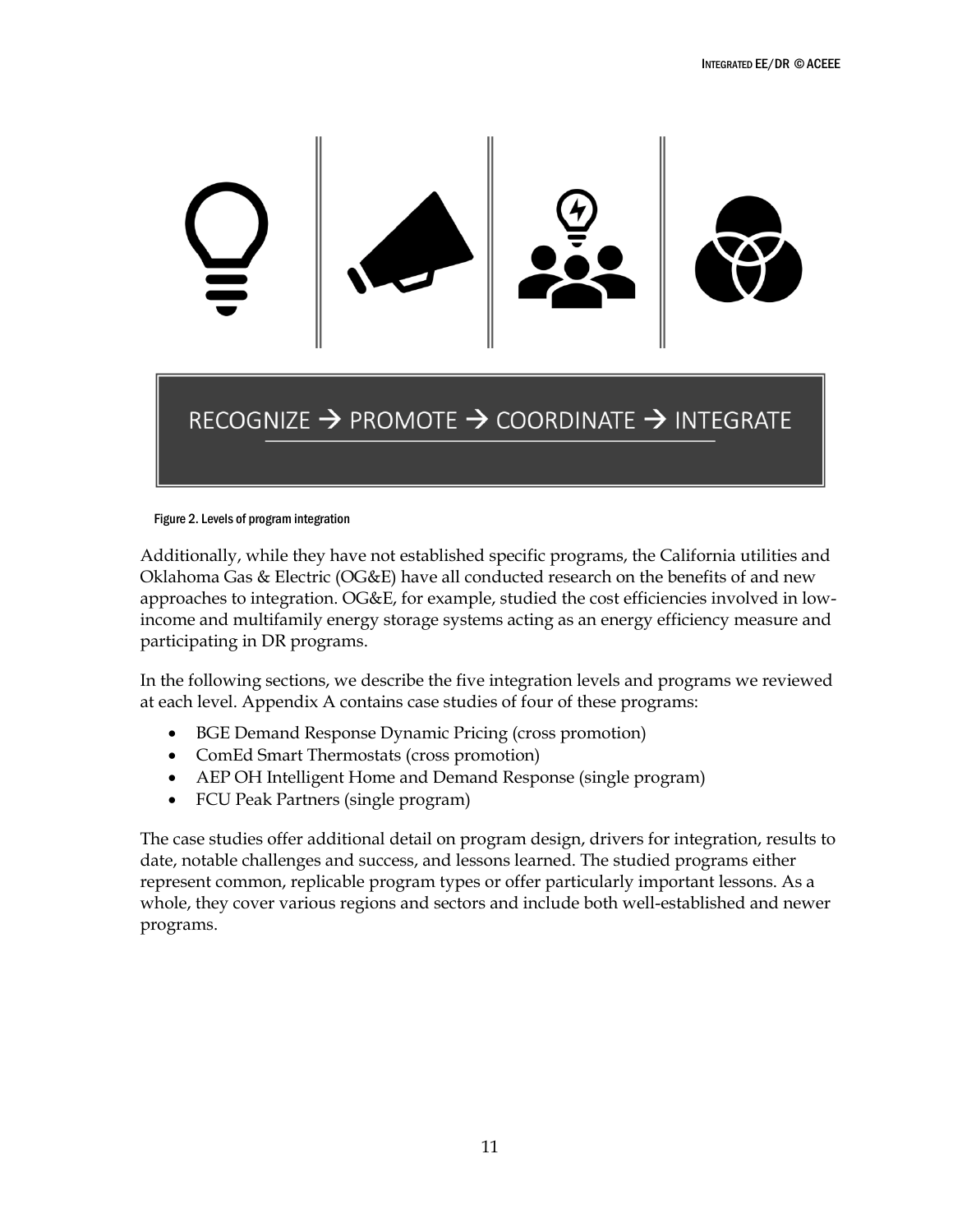### <span id="page-18-0"></span>*LEVEL 1. RECOGNITION OF ENERGY EFFICIENCY OR DR CAPABILITIES*

At the shallowest integration level, several program descriptions state the dual objectives of reducing energy use overall and reducing or shifting peak demand, but the programs are not otherwise integrated.<sup>12</sup> These programs embed—but do not take advantage of—the integrated capabilities of the measures deployed. Typically, the programs are primarily focused but recognize the deployed measures' latent demand or peak demand reduction potential in the program description. Similarly, some DR programs recognize energy usage savings benefits as an additional program benefit without it being a primary objective. As table 1 shows, we identified three programs of this type.

| Program administrator              | Program description                                                                                                                                                                                                                                              | Primary targeted<br>customer segment |
|------------------------------------|------------------------------------------------------------------------------------------------------------------------------------------------------------------------------------------------------------------------------------------------------------------|--------------------------------------|
| Commonwealth Edison (ComEd)        | The Smart Buildings Operations Pilot is a<br>real-time energy optimization program for<br>large buildings that primarily focuses on<br>energy reductions but with both energy and<br>demand savings targets.                                                     | Commercial and<br>industrial (C&I)   |
| Duke Carolinas and Duke Progress   | The EnergyWise Business program is a more<br>traditional commercial HVAC cycling DR<br>program but customers can also utilize the<br>thermostat's EE capabilities.                                                                                               | C&I                                  |
| Long Island Power Authority (LIPA) | The Home Energy Management program<br>offers home energy reports with stated goals<br>of reducing energy usage, increasing<br>awareness of and enrollment in EE and DR<br>programs, augmenting peak-hour energy<br>savings, and increasing program satisfaction. | Residential                          |

|  | Table 1. Programs recognizing latent energy efficiency or DR capabilities |
|--|---------------------------------------------------------------------------|
|  |                                                                           |

These are real-time energy management or behavioral programs (e.g., home energy reports) that aim to enroll customers in energy efficiency and DR programs. One of them (LIPA) also uses cross promotion.

While some utilities have reported demand savings from efficiency programs for many years, there is increasing interest in quantifying the peak demand reduction value of energy efficiency programs (Mims Frick et al. 2019). Programs that quantify both values could fall into this category of integration.

#### <span id="page-18-1"></span>*LEVEL 2. CROSS PROMOTION*

 $\overline{a}$ 

Programs at this level integrate aspects of outreach, marketing, and education for separate DR and energy efficiency programs, but do not otherwise coordinate program delivery, budgets, utility contact points, or other elements. As table 2 shows, we identified five programs of this type.

<sup>&</sup>lt;sup>12</sup> If programs stated these goals but did not offer energy efficiency and demand response program elements with some degree of coordination, we did not consider them to be integrated.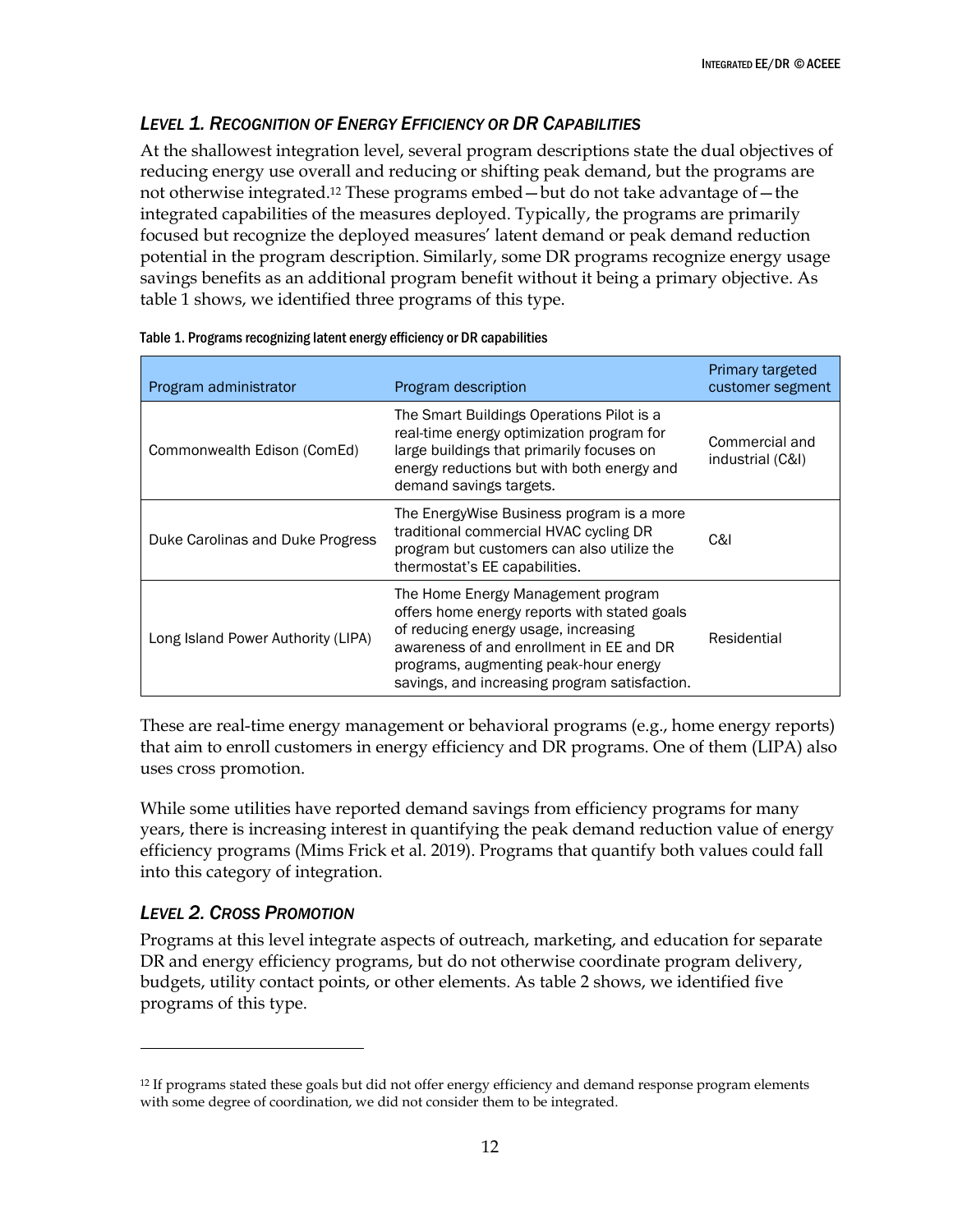| Program administrator            | Program description                                                                                                                                                                                                                                                                  | Primary targeted<br>customer segment |
|----------------------------------|--------------------------------------------------------------------------------------------------------------------------------------------------------------------------------------------------------------------------------------------------------------------------------------|--------------------------------------|
| Baltimore Gas & Electric (BGE)   | BGE offers multiple smart thermostat<br>programs in which customers can enroll in<br>all eligible EE and DR programs.*                                                                                                                                                               | Residential                          |
| Commonwealth Edison (ComEd)      | ComEd offers smart thermostats as part of<br>multiple program offerings and uses<br>thermostats that are eligible for both EE and<br>DR programs. The programs are cross-<br>promoted, and ComEd is working to integrate<br>the enrollment process through an online<br>marketplace. | Both C&I and<br>residential          |
| Eversource Massachusetts         | Administrators aim to facilitate enrollment in<br>both EE and DR programs for technologies<br>that are eligible for both.                                                                                                                                                            | Both C&I and<br>residential          |
| National Grid New York           | This program promotes connected<br>technologies in its Electric C&I Retrofit<br>Program for the purpose of enrolling<br>customers in DR programs.                                                                                                                                    | C&I                                  |
| San Diego Gas & Electric (SDG&E) | SDG&E's outreach promotes comprehensive<br>energy solutions for understanding and<br>managing energy usage, including with<br>DERs, and runs a home energy report<br>behavioral program that recommends EE<br>and DR programs.                                                       | Residential                          |

#### Table 2. Programs that engage in cross promotion

This type of program coordinates marketing or outreach events, or aims to enroll customers signing up for one program into one or more other programs. For example, BGE and ComEd both offer smart thermostats as a measure in many programs across their DR and energy efficiency portfolios, and aim to enroll customers in all programs for which they are eligible. SDG&E runs promotional events to make customers aware of all of its programs.

### <span id="page-19-0"></span>*LEVEL 3. ADMINISTRATIVE COORDINATION*

Administrative coordination involves a single point of contact multiple programs, coordinated internal management, or simultaneous program enrollment. It may also include cross promotion of programs. A single point of contact allows customers to get help or information on multiple programs from one source at the utility. A single internal contact or group managing the program means that one person or group leads multiple programs internally, which may include managing the budget, marketing, and general project management. In the coming years, multiple utilities are aiming to facilitate simultaneous enrollment, which allows customers to enter into multiple programs with a single application and thus reduces customers' time and administrative burdens.

As table 3 shows, we identified seven programs of this type.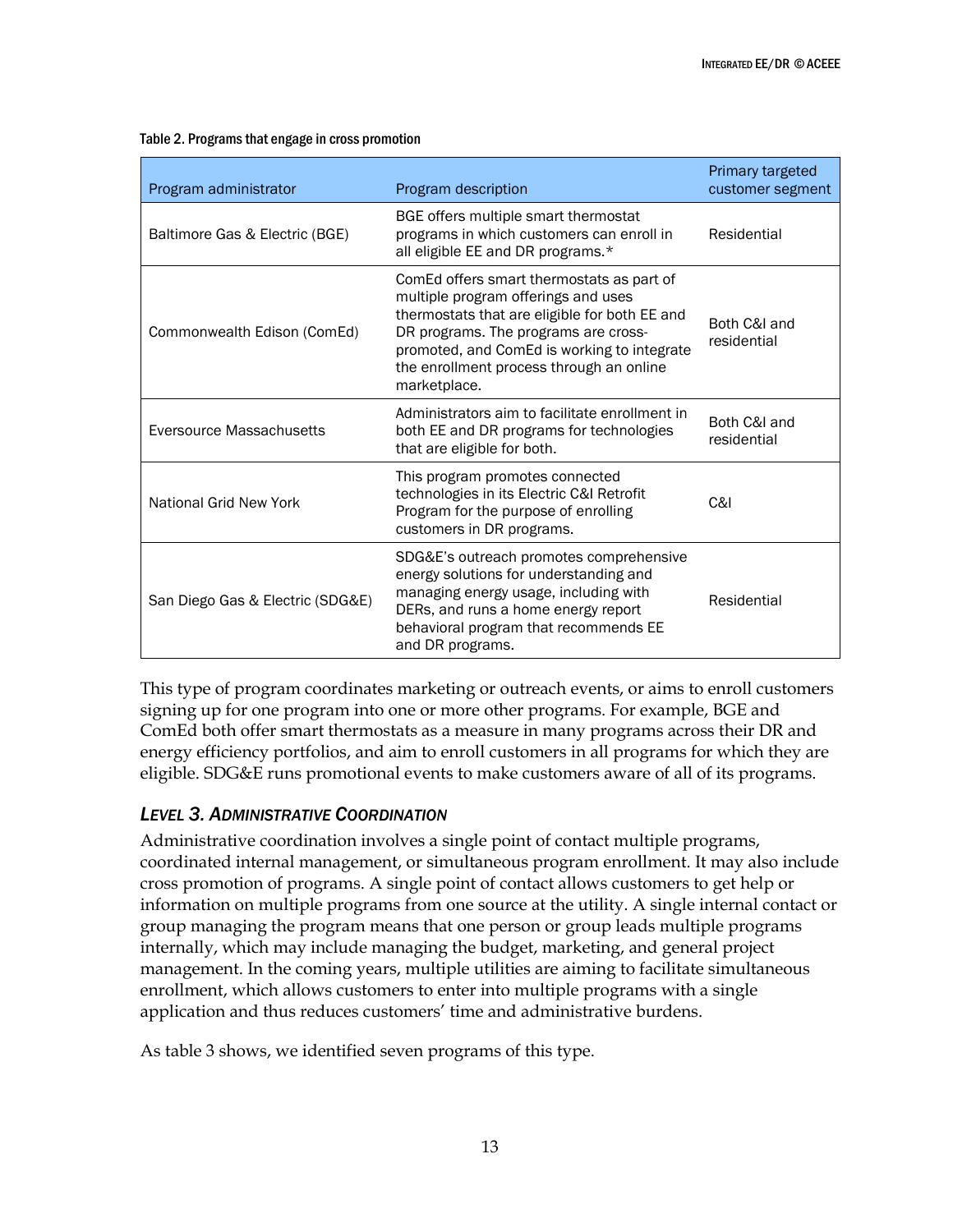#### Table 3. Programs with administrative coordination

| Program administrator            | Program description                                                                                                                                                                                  | Targeted<br>customer segment |
|----------------------------------|------------------------------------------------------------------------------------------------------------------------------------------------------------------------------------------------------|------------------------------|
| Consolidated Edison (ConEd)      | ConEd coordinated direct load control DR<br>and Bring Your Own Thermostat EE programs<br>through dual-enrollment at the point of<br>purchase.                                                        | Residential                  |
| <b>Dominion Energy</b>           | Approved to begin in 2019, Dominion's<br>program will offer rebates, education, and<br>dual EE and DR program enrollment for<br>customers who purchase smart thermostats.                            | Residential                  |
| Entergy Arkansas                 | Entergy Arkansas added smart thermostats<br>that can participate in DR events to its Home<br>Energy Solutions EE program in 2016.*                                                                   | Residential                  |
| Oncor                            | Third-party providers administer Oncor's<br><b>Commercial Load Management Standard</b><br>Offer Program, and some simultaneously<br>offer EE programs.                                               | C&I                          |
| Pacific Gas & Electric (PG&E)    | PG&E's integration efforts include offering<br>smart thermostats with EE and DR<br>capabilities and using a single contact point<br>for multifamily programs.                                        | Residential                  |
| Southern California Edison (SCE) | SCE's integration efforts include coordinating<br>program administration on its website;<br>coordinating integrated applications; and<br>coordinating marketing, education, and<br>outreach efforts. | Both C&I and<br>residential  |
| Xcel Energy Colorado             | Xcel Energy Colorado's Energy Management<br>Systems program offers incentives for both<br>peak demand reductions and energy<br>reductions.                                                           | C&I                          |

\* Appendix A offers a full case study of this program.

Some programs leverage energy efficiency, DR, and DERs for a targeted need. This might include multiple programs to acquire efficiency and DR resources, with all programs aimed at a unified goal. We include NWS programs here because the resources may be acquired through different channels, but they are used toward a single program's goal. To be implemented, NWS programs must be more cost effective than traditional wire solutions. This requires identifying all possible value streams that a traditional wires solution may provide, many of which are acquired through efficiency and DR. Our review identified only two NWS programs, although there are a few others in the United States, and energy efficiency and DR play a key role in them (Chew et al. 2018; Baatz, Relf, and Nowak 2018).

Table 4 lists the two programs we identified that leverage energy efficiency, DR, and other resources for a targeted need.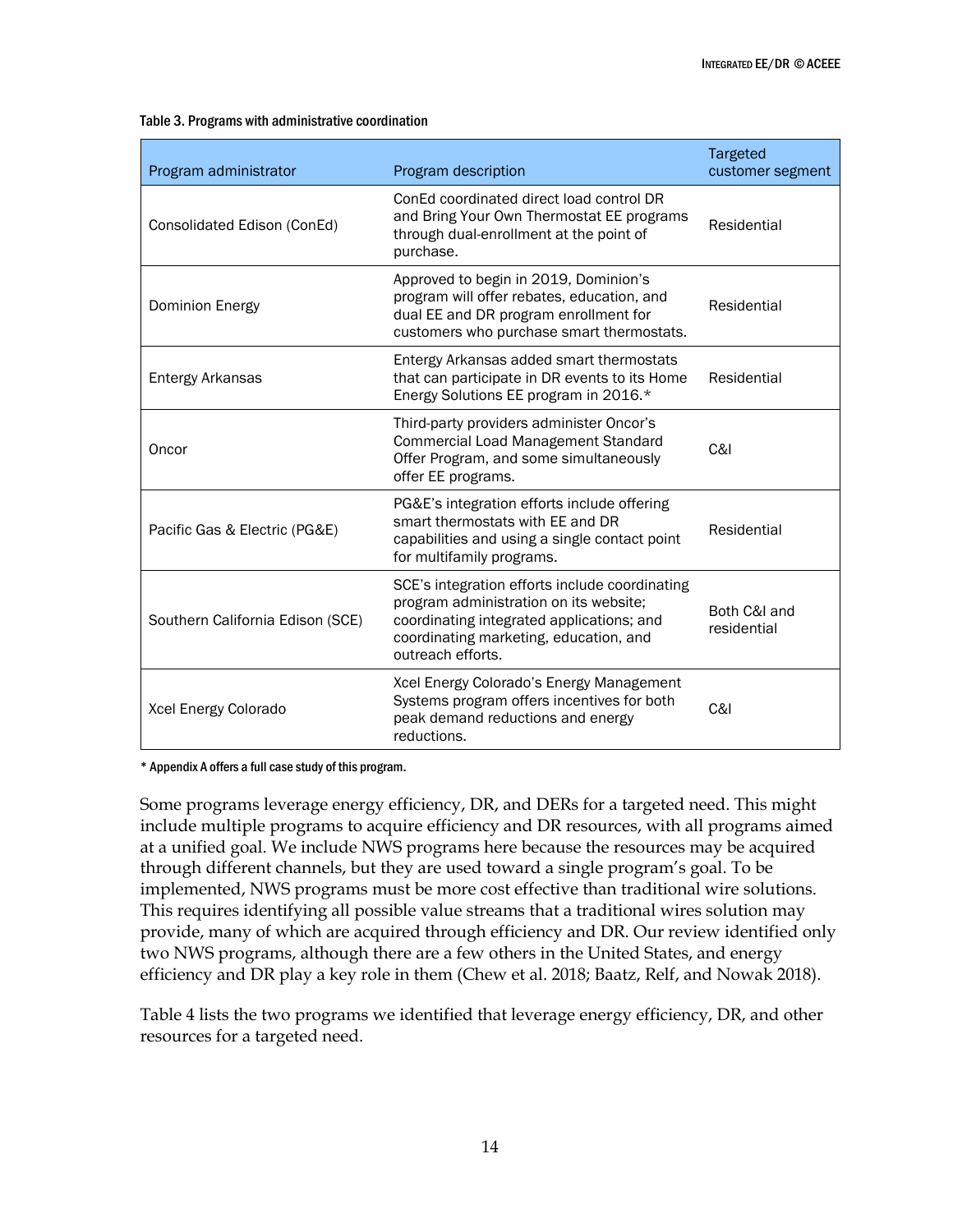| Program administrator | Program description                                                                                                                                                                                                           |
|-----------------------|-------------------------------------------------------------------------------------------------------------------------------------------------------------------------------------------------------------------------------|
| ConEd                 | Brooklyn Queens Demand Management (BQDM) is an NWS program that<br>leverages customer- and utility-sited EE and DR resources solicited through<br>an auction, along with other DERs, to offset the need for a new substation. |
| <b>SCE</b>            | The Preferred Resources Pilot study has determined that the company may<br>defer a new gas power plant by acquiring EE, DR, and other DERs.                                                                                   |

#### Table 4. Nonwires alternatives leveraging energy efficiency and DR for a targeted need

### <span id="page-21-0"></span>*LEVEL 4. SINGLE PROGRAM*

As table 5 shows, we identified five examples of the highest integration level: a single program offering both energy efficiency and DR.

| Program administrator        | Program description                                                                                                                                                                                                                                                                              | Targeted<br>customer segment |
|------------------------------|--------------------------------------------------------------------------------------------------------------------------------------------------------------------------------------------------------------------------------------------------------------------------------------------------|------------------------------|
| AEP Ohio                     | The It's Your Power program uses smart<br>appliances and connected devices and an<br>app to provide customers with energy<br>management information as well as an in-<br>home device that allows customers to<br>participate in DR events.*                                                      | Residential                  |
| Ameren Missouri              | Peak Time Savings is an early-stage program<br>that saves energy through programmable<br>and learning thermostats, while<br>simultaneously enrolling customers in an<br>automated DR program for cooling systems.                                                                                | Residential                  |
| Fort Collins Utilities (FCU) | Peak Partners is a portfolio of DR programs<br>employing programmable Wi-Fi thermostats<br>and electric water heater controllers to<br>reduce peak demand. The programs<br>simultaneously offer programmable<br>thermostats and energy monitors, creating<br>energy savings throughout the day.* | Residential                  |
| NV Energy                    | The PowerShift Commercial Energy Services<br>program uses a single program and a single<br>appointment to offer rebates for energy-<br>efficient equipment, energy assessments,<br>and smart thermostats that can be enrolled<br>for DR events.                                                  | C&I                          |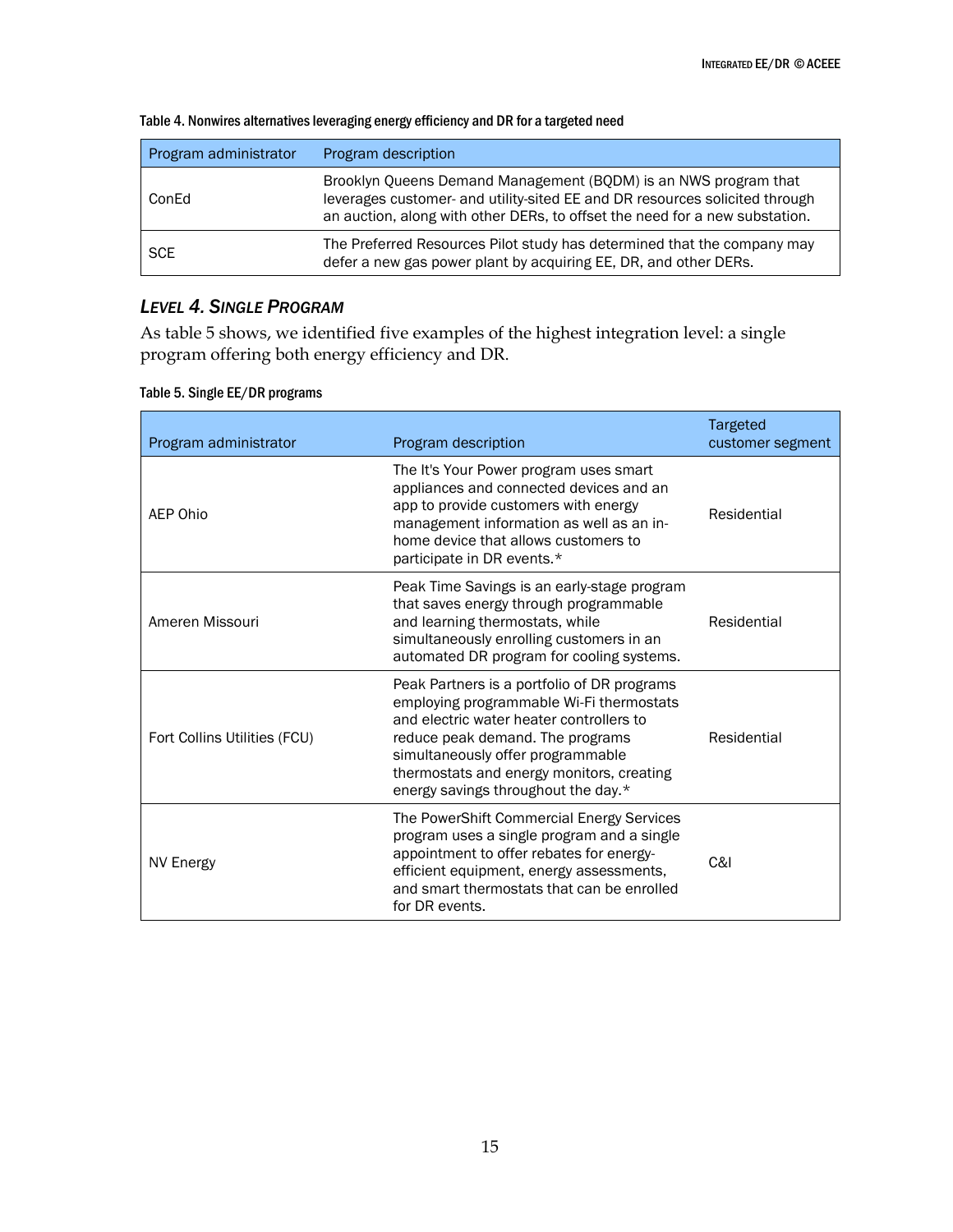| Program administrator                             | Program description                                                                                                                                                                                                                                                                                      | Targeted<br>customer segment |
|---------------------------------------------------|----------------------------------------------------------------------------------------------------------------------------------------------------------------------------------------------------------------------------------------------------------------------------------------------------------|------------------------------|
| Water and power utility in<br>Southern California | This program targeted households during<br>peak times through calls and emails with a<br>type of behavioral DR called a peak energy<br>report. It also provided customers with home<br>energy reports (HERs) with comparative<br>energy usage information that encouraged<br>energy-efficient behaviors. | Residential                  |

\* Appendix A offers a full case study of this program.

These programs frequently have simultaneous enrollment in energy efficiency and DR elements and offer one website for customer information about all options. All of these programs use smart thermostats as a key element, and three of them have additional technology components such as smart appliances and connected devices.

# <span id="page-22-0"></span>Regulatory and Policy Context

Several factors influence utility and program administrator program decisions and actions. Regulated utilities are required to spend customer funds prudently, keeping in mind costeffectiveness constraints, savings targets, and other regulatory requirements. In addition, both regulators and program administrators operate within their state and region's policy environment. Policies such as energy efficiency resource standards (EERSs) and spending requirements inform portfolio design. Some utilities are also subject to cap-and-trade policies designed to limit carbon emissions by pricing each ton emitted. Utilities with these obligations are motivated to reduce compliance costs by incorporating less-carbon-intensive resources into their portfolios. Indeed, many of the industry experts and program administrators we interviewed said that GHG reduction policies were a key factor in their increasing integration of energy efficiency, DR, distributed generation, storage, electric vehicle, and other low-carbon-enabling technology programs.

Investor-owned utilities also work in the interest of their shareholders. For this reason, utilities must consider the business case for energy efficiency and other programs, including minimizing operating costs, recovering their program costs and decoupling profits from sales, and earning financial incentives on programs or creating cost savings in comparison with alternatives investments. Utilities also must meet regulatory standards and requirements in order to avoid fines that reduce their profitability. In restructured markets, utilities may maximize the value of resources cleared in wholesale markets, including energy efficiency and DR. These factors are major drivers for designing programs that maximize benefit-to-cost ratios. For example, BGE program administrators noted that their smart grid rate case was a strong driver for integrating their programs. Through integration, they believed they could make the meters more cost effective, which would make the proposal more attractive to regulators (Amanda Janaskie, manager, Energy Efficient Programs, Baltimore Gas and Electric, pers. comm., April 16, 2019).

Some utilities, such as electric cooperatives and municipal utilities, have ownership and oversight structures that do not include shareholders or regulators. Electric cooperatives are directed by members and act in accordance with their desires. Similarly, municipal utilities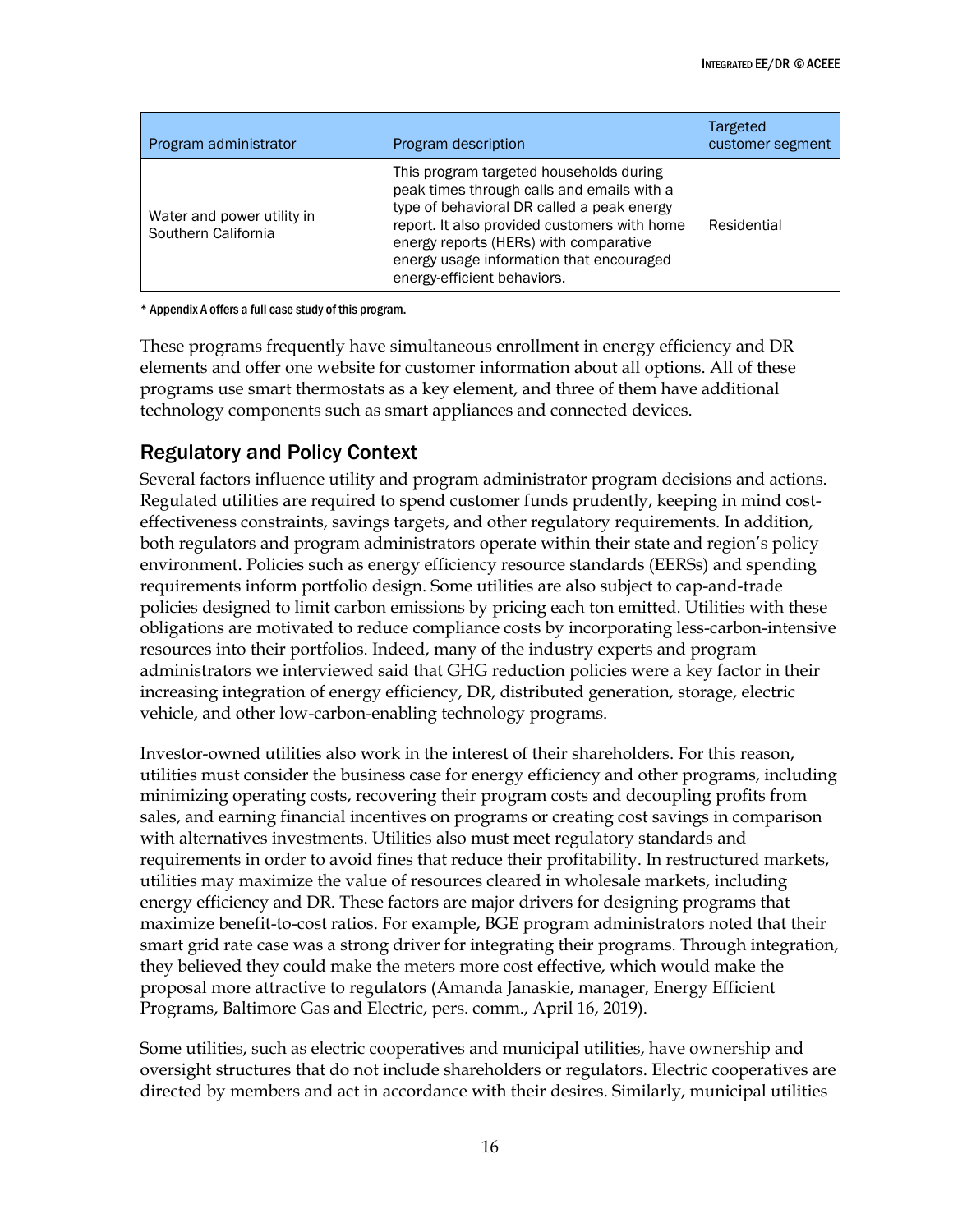respond to the city council or another municipal agency that oversees their actions. These types of utilities sometimes have more flexibility to explore new program models or actions because they tend to be smaller and nimbler in their operations, and because their oversight bodies may have different goals and policy options than state utility regulatory commissions.

For example, as we highlight below, Fort Collins Utilities (FCU) in Colorado runs Peak Partners, a DR program that integrates elements of energy efficiency. The Peak Partners administrators said their actions are driven by three sets of needs: customer desires, utility functions, and city council policy goals. In particular, the city council has set a goal to reduce GHGs 20% by 2020, 80% by 2030, and 100% by 2050 (using a 2005 baseline). FCU programs must therefore achieve three goals: benefit the customers, benefit the utility, and meet the city's policy goals. Working with a small energy services team that covers energy efficiency, DR, distributed generation, storage, green buildings, and electric vehicles, the utility analyzes its programs on a portfolio level to determine whether they meet these three broader goals (John Phelan and Pablo Bauleo, Fort Collins Utilities, pers. comm., March 12, 2019).

While the policy and regulatory environment can be strong drivers for integrating programs, administrators have found that company goals and internal decisions that have led to successful integrated programs have in turn influenced regulators and policymakers. For example, Entergy Arkansas' regulators asked it to develop new strategies for delivering savings to customers. To address this and create benefits for customers and the utility itself, the company began to pursue integrated approaches. The commission has since indicated that the company should continue to pursue these integrated approaches, which are meeting the commission's needs (Heather Hendrickson, Project Manager, Entergy Arkansas. pers. comm., March 2019).

Regulators can help to create an environment for integrated programs by approving costeffective investments in necessary communications and technology infrastructure, including advanced metering functionality. In cases where programs rely on a particular technology, program administrators should design the program to consider the adoption timeline within the program boundaries. For example, program administrators at AEP Ohio noted that

The program would have been easier to implement if the AMI rollout was complete in our service territory, or at least had a significant start ahead of the program. This would have improved customer experience—customers wouldn't have to wait for AMI to join the program after hearing about it—and cost effectiveness of marketing would have been improved.

AEP Ohio also recommended a thorough test of all the AMI technologies before implementing the program (Deanna Gilliland, manager, Intelligent Home Programs, AEP Ohio, pers. comm., April 25, 2019).

#### <span id="page-23-0"></span>*CALIFORNIA'S INTEGRATED DEMAND SIDE MANAGEMENT PROCEEDINGS*

One approach to a comprehensive policy and regulatory framework for integrated energy efficiency and DSM programs is California's Integrated Demand Side Management program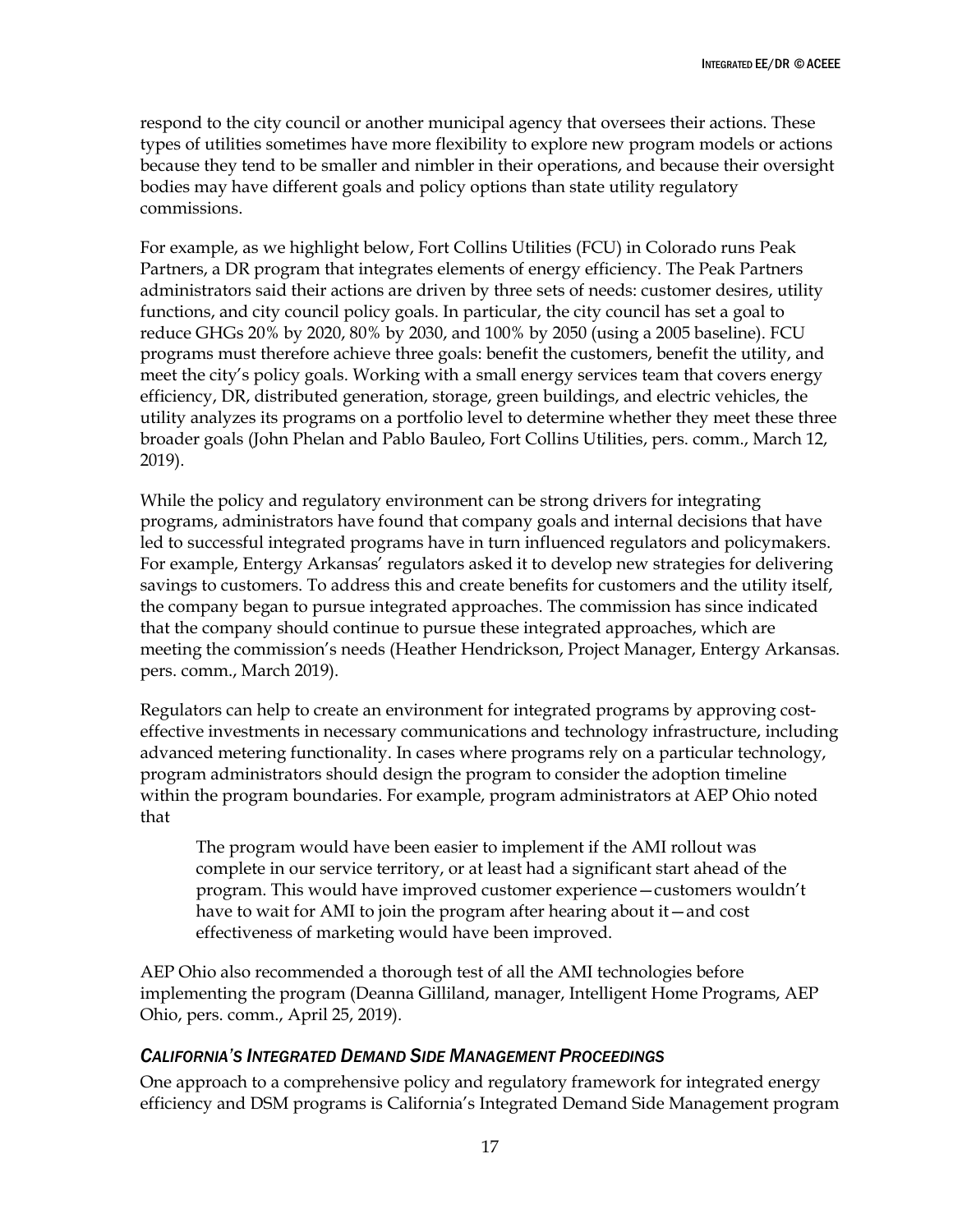(now called Integrated Distributed Energy Resources [IDER]). IDER provides funding for programs that take an integrated approach to DERs. In 2007, the California Public Utilities Commission required utilities to integrate DSM measures including energy efficiency, DR, advanced metering, and self-generation (California PUC 2019). The rulings were later updated to include all DERs, with broad regulatory goals of enabling customer choice and optimizing grid, customer, and GHG benefits (Baker 2017).

Regulators guided utilities to draw on existing funding sources (including energy efficiency and DR) to set budgets for integrated efforts such as marketing and outreach.<sup>13</sup> However utilities found it challenging to fund integrated projects with siloed funding streams (California PUC 2019). An omnibus process evaluation of the California investor-owned utilities' integrated DSM 2010–2012 programs and initiatives found many positive outcomes, such as increased promotion of integrated programs by account managers and effective trainings for contractors and implementers. The report also highlighted the difficulties and challenges the utilities faced in developing and implementing integrated programs, including unsophisticated tracking of integrated DSM accomplishments (Itron 2012). In 2014, the commission concluded that "statewide IDER efforts have had limited success" (California PUC 2019).

In response, the commission initiated an integrated DER proceeding (R-14-10-003) to address lessons learned and barriers identified from program experiences. In 2016, the commission adopted D16-12-036 to facilitate DERs deployment on a pilot basis to displace or defer investments in traditional distribution infrastructure. It included a competitive solicitation framework, a working group on cost-effectiveness testing, and a utility regulatory incentive (valuation) mechanism pilot. The commission also developed a distributed resources action plan and vision in 2016, and established a DER steering committee to oversee and sustain the effort.

The IDER proceedings provide clear direction to California's utilities and program administrators to prioritize integration. Regulatory requirements that have existed for more than a decade that require planning over the long term, with associated budgets and available external funding, are driving a market for integrated programs. Our interview with Energy Solutions, a company that implements programs in California, emphasized that available funding was critical to pilot and program development and implementation. California's utilities and the commission have continued their efforts and leadership for integrated DERs.

### <span id="page-24-0"></span>*EARLY EXPERIENCE WITH INTEGRATED PROGRAMS IN NEW YORK*

 $\overline{a}$ 

New York has been another leader and pioneer for integrating energy efficiency and DR. In the early 2000s, the New York State Energy Research and Development Authority developed and offered programs for C&I customers that sought both peak demand reductions and energy efficiency savings. ACEEE documented some of these early efforts in

<sup>&</sup>lt;sup>13</sup> Utilities are not required to spend EE funding on distributed generation projects, but they can use IDSM funding to pay for integrated marketing and other efforts.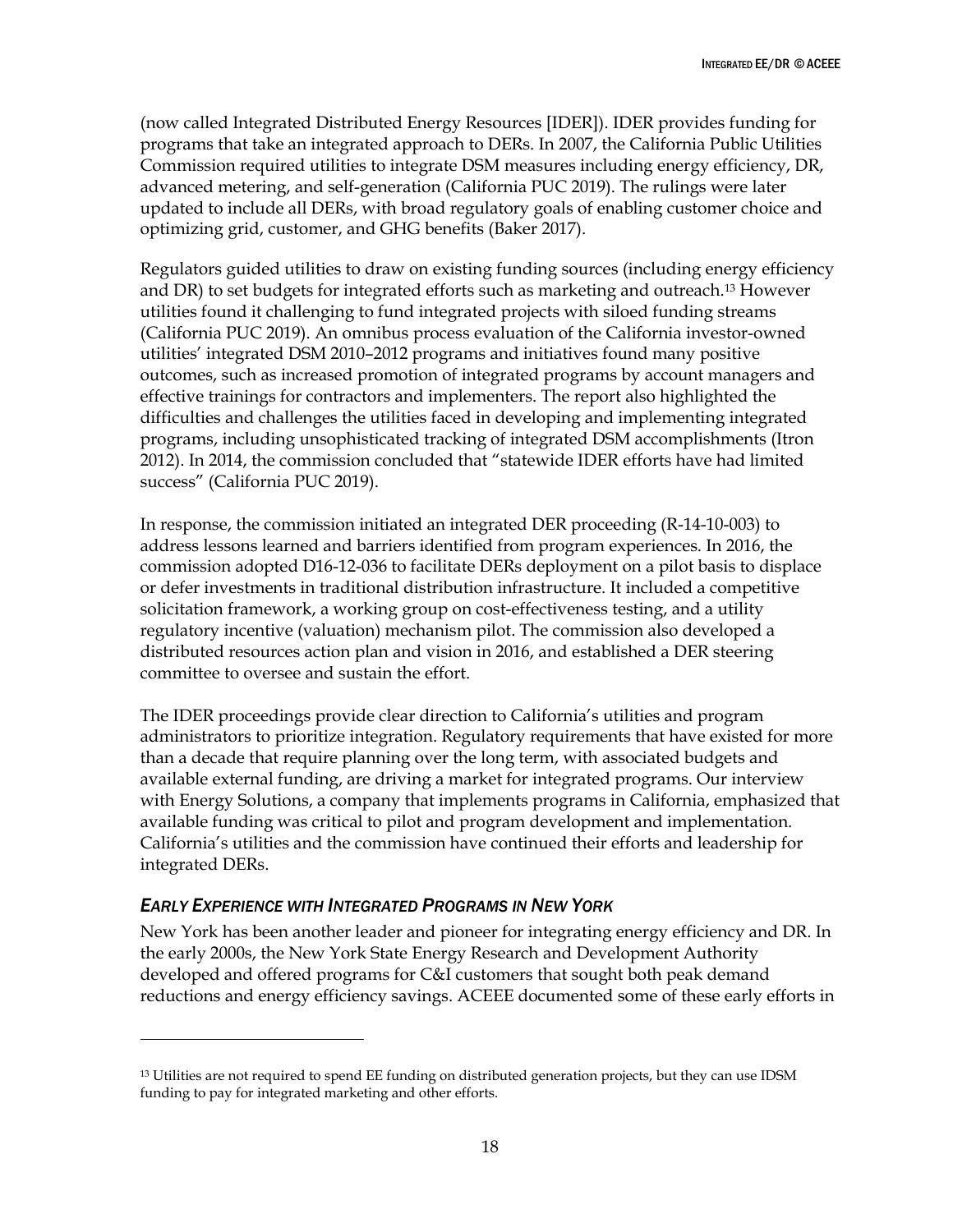our work with reliability-focused energy efficiency programs in the wake of the electricity crises experienced in California and other states (Kushler, Vine, and York 2002)

In recent years, New York has been engaged in a comprehensive review and analysis of its entire electricity sector with the objective of overhauling regulation and utility business models as well as operation and management of the electric grid. As part of this effort, called Reforming the Energy Vision (REV), the New York Public Service Commission (PSC) in January 2016 issued an order (14-M-0094) that directed the Clean Energy Advisory Council to develop a REV Energy Efficiency Best Practices Guide. One of the PSC's top recommendations was to use a pay-for-performance approach to energy efficiency and demand management incentives—that is, providing financial incentives to customers for both energy efficiency savings and demand reductions. REV also seeks innovative program and utility partnership ideas, including integrated DERs, through its REV Connect initiative.

New York has also increased its emphasis on the peak demand savings that energy efficiency programs achieve (New York PSC 2015). New York's distribution utilities are leveraging their marketing and administrative resources for combined DR and energy efficiency as a result of the PSC order. New York's proceedings on the Value of Distributed Energy Resources (VDER) also emphasize peak savings. These efforts aim to accurately compensate DERs based on the value streams they create in order to place them on more level footing with other resources and increase their penetration. Compensation is based on various factors, including the resource's energy value, environmental value, demand reduction value, and locational system relief value (New York PSC 2019). VDER currently does not cover energy efficiency and DR, but the Commission has stated that it aims to expand the types of covered resources in the future (New York PSC 2017).

### <span id="page-25-0"></span>*OTHER STATES*

California and New York's efforts to integrate energy efficiency and DR are examples of multipronged efforts led by regulators in collaboration with utilities and stakeholders. Utilities in other states—including Maryland, Pennsylvania, Massachusetts, Nevada, Connecticut, and North Carolina—have also created integrated EE/DR programs (Buckley 2016; Evergreen Economics 2015).

# <span id="page-25-1"></span>Challenges

Program administrators have long been and continue to be enthusiastic about integrated DSM's potential benefits, but they have encountered common challenges to widespread, and sometimes even targeted, implementation. Multiple program administrators noted that, while they hoped to tap into the multiple value streams from integrated programs, it has been difficult to operationalize those value streams for several reasons. This section describes some of the common challenges to implementing integrated EE/DR programs. Many of these challenges were identified long ago, but persist to this day. Our interviews with experts in the field confirm that these are major limiting factors for implementing integrated programs.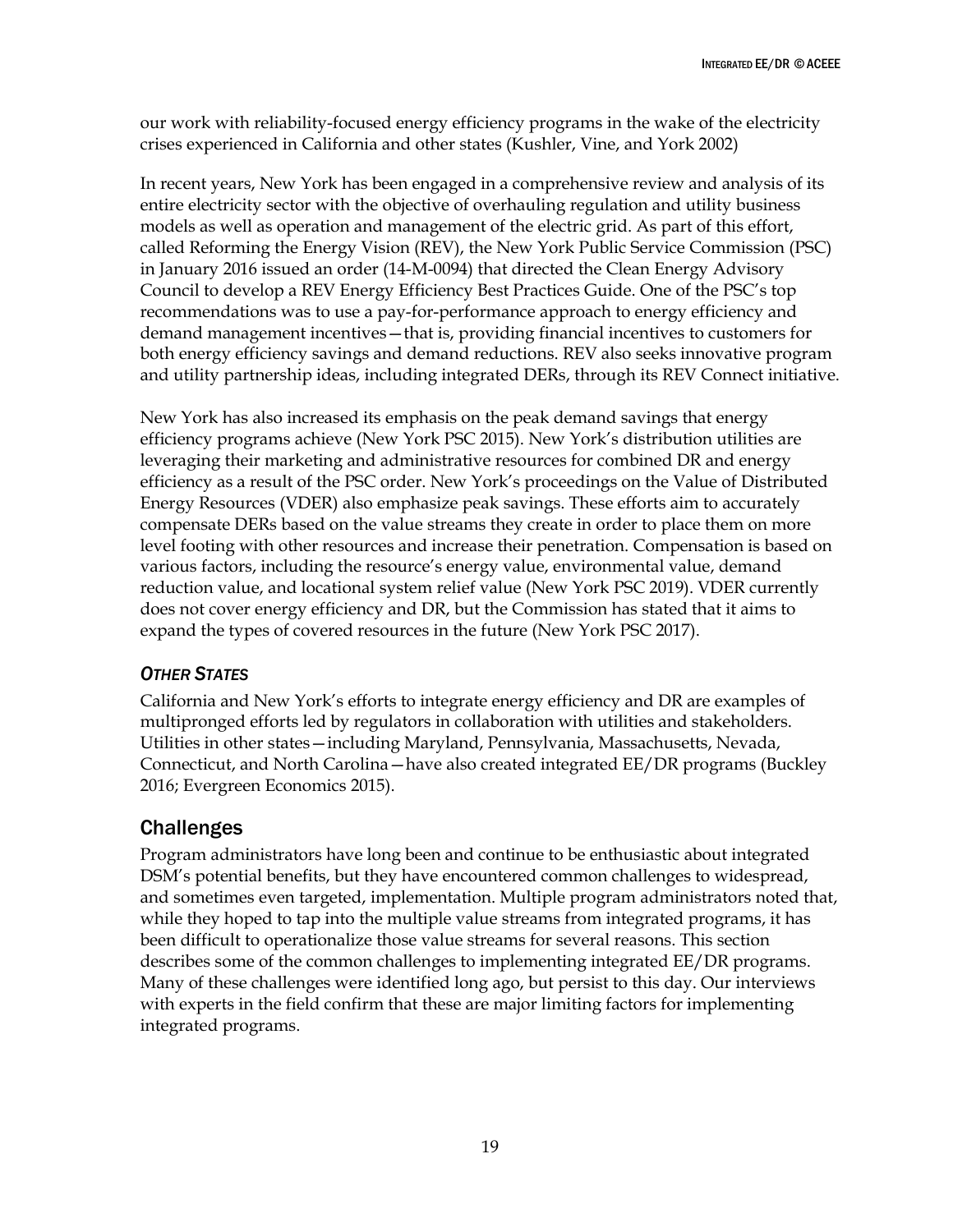#### <span id="page-26-0"></span>*ADMINISTRATION*

Integrated programs pose a number of administrative challenges. Coordination is a major one. Most utilities have separate internal teams that work on DR and energy efficiency. This adds steps to communicate and coordinate efforts across teams, especially when each one has its own budget and is working toward its own goals. Teams may have to take the time to look at each building holistically to find the most appropriate solutions, which requires deep coordination among program administrators (Potter, Stuart, and Cappers 2018). Integrated programs may also involve complex program requirements and multiple technologies that administrators as well as contractors will have to understand thoroughly.

Allocating budget to integrated programs may not be possible due to internal company policies or logistics. Transferring siloed budgets from one program to another may be difficult, and separate budgets can be particularly problematic if the funding cycles are not aligned. For example, if an integrated program relies on multiple funding streams, the whole program can be voided if one funding cycle ends. One of our respondents noted that his DR programs had a smaller budget than his energy efficiency programs, which made it difficult to scale the programs in step.

Further, combining budgets in utilities that have different incentives may encourage the pursuit of load management at the expense of energy efficiency. For example, advocates in some states have argued for lower company incentives for DR than energy efficiency because efficiency creates more lost revenues (Michigan PSC 2019). Like efficiency, load management programs may adversely impact a utility's growth and investment objectives. However load shifting improves system load factor, increases utilization of existing generation resources, and in most cases does not result in an overall decrease in energy sales to customers, making these programs more attractive to many utilities.

To address this potential barrier to integration, regulators should create multiple goals and performance-based incentives for an integrated portfolio of both energy efficiency and DR to ensure that utilities are incentivized to pursue both. For example, Massachusetts' energy efficiency resource standard has multiple goals that address overall objectives such as reduced carbon emissions, increased economic benefits, and fuel-neutral energy usage reduction targets. The state further set specific targets for annual energy usage reduction targets and peak demand reduction (Gold, Gilleo, and Berg 2019).

### <span id="page-26-1"></span>*EVALUATING THE COST EFFECTIVENESS OF INTEGRATED PROGRAMS*

A fundamental challenge is the lack of effective, standard practices for evaluating integrated programs' efficiencies and benefits. Cost-effectiveness evaluations continue to operate in silos for energy efficiency and DR programs, whether they are integrated or not. Regulated utilities are often required to meet energy and demand savings targets as defined in statelevel energy efficiency resource standards, in other policies, or by the utility commission or utility itself. Targets for demand savings, energy savings, and other goals are typically separate from one another and have separate budgets; some are even tracked in separate utility proceedings. Integration can be a challenge for entities that have designated budgets for distinct savings goals (Potter, Stuart, and Cappers 2018).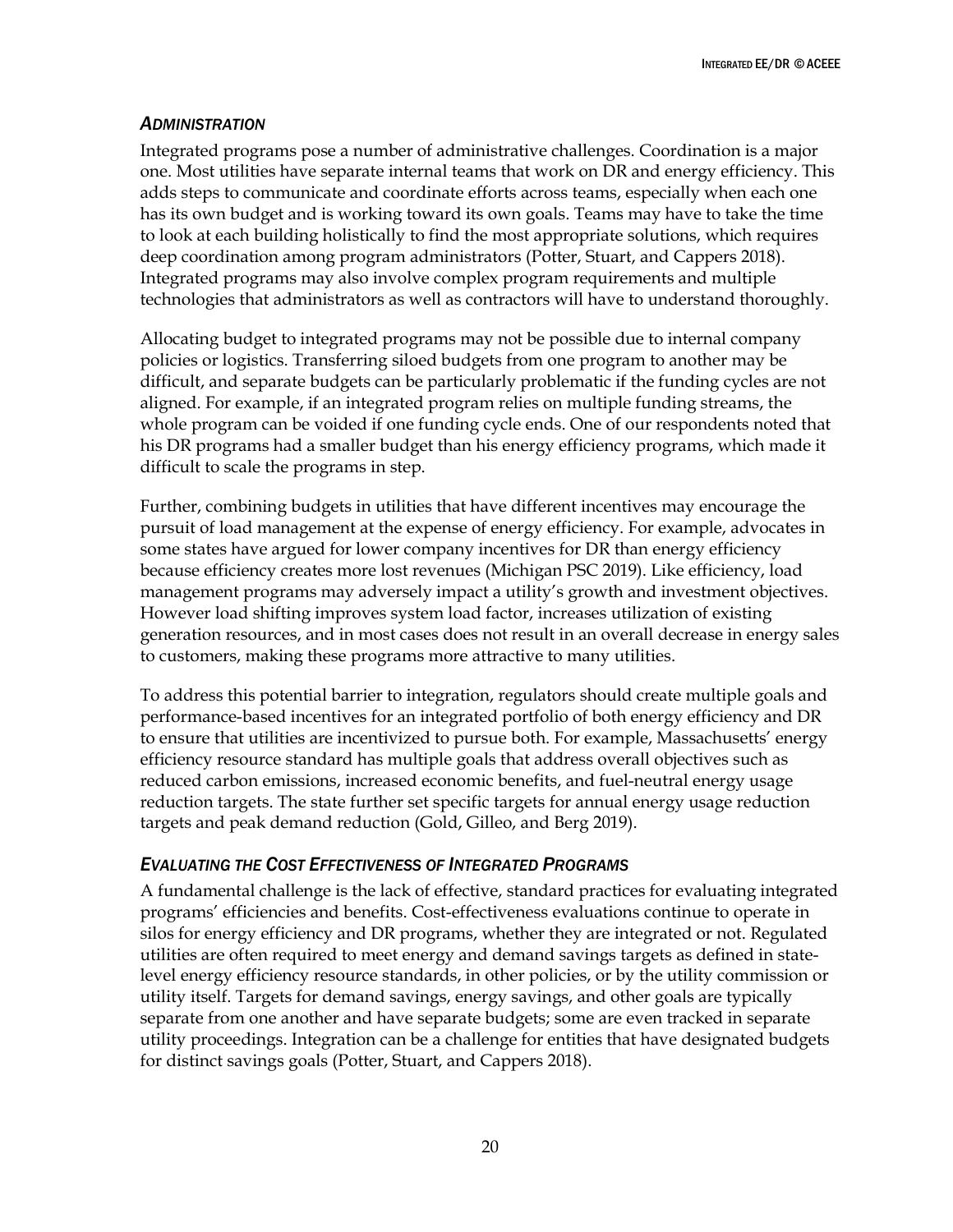Creating a new cost-effectiveness and evaluation framework for integrated EE/DR programs poses challenges because the nature of each program varies in fundamental ways. For example, DR programs may require more frequent review periods and a different methodology for calculating savings because DR events can vary in frequency, duration, and the number of customers willing to participate (Potter, Stuart, and Cappers 2018). Vine (2008) notes that evaluators of integrated programs must address many of the same issues faced in evaluating energy efficiency programs: baselines, additionality, gross savings, net savings, reliability, uncertainty, precision, and persistence. However these elements may be measured and evaluated very differently for each program type, so a megawatt of load reduction may be valued differently in an efficiency program than in a DR program.

Traditional cost-effectiveness rules can hinder the development of integrated programs because they do not allow administrators to count benefits achieved from program synergies. When measuring values for efficiency and DR separately, administrators struggle to understand whether the programs achieved more because they were delivered together and achieved increased customer awareness, for example. To design effective and costeffective programs, administrators must understand how the interactive effects of coordinated delivery affect the value of metrics such as energy and demand savings and measure lives. Allocating value according to the different sources and beneficiaries of that value can be important to ensuring accurate alignment of incentives and funding, although doing this may increase evaluation and administrative costs.

Faced with these challenges, none of the program administrators we interviewed had developed unique cost-effectiveness frameworks for integrated programs. Instead, they relied on traditional methods for both DR and energy efficiency measures—even for integrated programs. At best, they are expanding and adapting existing energy efficiency protocols to DR and other customer energy programs.

While efforts to update cost-effectiveness testing and advancements in EM&V practices are gaining traction across the country, traditional cost-effectiveness tests are still widely used (ACEEE 2019). The 2017 *National Standard Practice Manual* (NSPM) provides a framework for developing cost-effectiveness tests that align with the state or jurisdiction's policy goals. This framework helps stakeholders identify energy efficiency's relevant costs and benefits, and thus more accurately capture its value. The NSPM is currently being expanded to include additional DERs such as DR. In particular, it will aim to address the question of what the value is when "multiple DERs are assessed and optimized relative to a fixed set of alternative resources" (NESP 2019). This effort will help to quantify efficiencies of integration for cost-benefit analyses of energy efficiency and DR.

Additionally, AMI, grid-interactive buildings, building energy management systems, and smart devices can help enable more granular and consistent valuation practices by providing data to capture time and locational impacts of energy efficiency and DR resources (Nowak, Molina, and Kushler 2017). This can help open new program models—such as payfor-performance programs, DER aggregation, and competitive procurement—that allow third-party actors into the market. Advancements both technologically and with new policy frameworks may help to relieve the consistent valuation issues across DERs while quantifying the additional benefits of integration itself.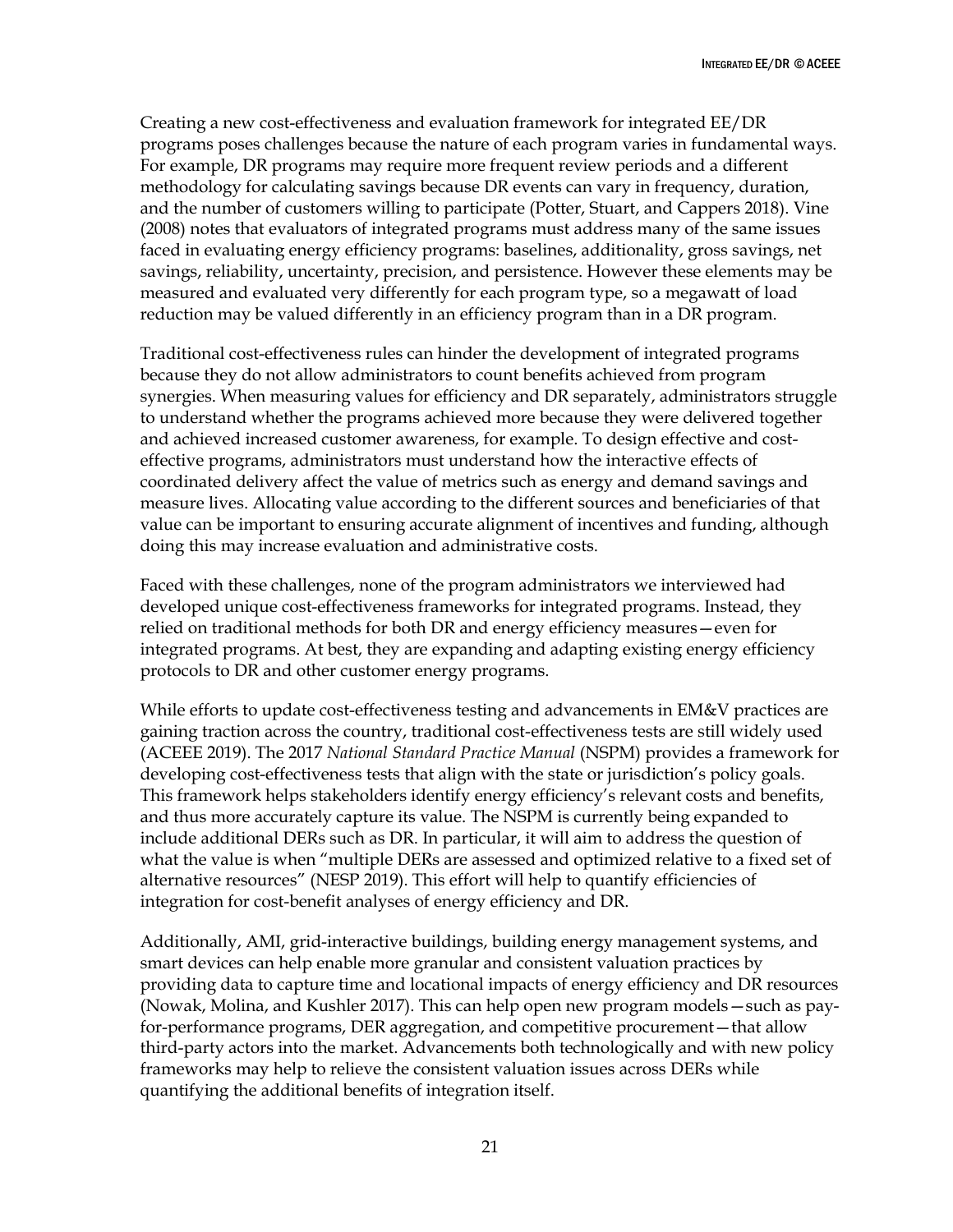### <span id="page-28-0"></span>*CONFLICTING OBJECTIVES*

Energy efficiency may cannibalize the potential for DR. Reducing overall energy use with energy efficiency can reduce peak power demand and thus the potential amount of load to be shifted or reduced with DR (York and Kushler 2005; Potter, Stuart, and Cappers 2018). For example, reducing overall demand for the building can mean that there is less available demand to call on for demand reduction events. Similarly, replacing an existing inefficient commercial lighting system with an energy efficiency system would reduce the load available to be reduced by DR measures.

This can create a barrier to participation in integrated programs. Customers may be concerned that energy efficiency measures will reduce their bill credits for shifting load during DR events. This may be especially true for C&I customers with large loads and DR potential.

Experience is not conclusive on this effect. An evaluation of the early California integrated DSM efforts found that integration can reduce the anticipated DR impacts relative to a DR program without efficiency (Itron 2012). In contrast, another study showed that a Southern California utility demonstrated additive peak demand reductions during a two-month period in the summer of 2014 with its combined peak energy rebates (behavioral DR) and home energy reports (energy efficiency). Out of 14,100 households, customers with one or the other program had an average of 3.8% (DR) or 2.1% (energy efficiency) peak load reduction, while those with a combined program had an average of 6.8% peak load reduction. These results show that energy efficiency and DR can complement each other and yield additive peak load reduction (Brandon et al. 2018).

### <span id="page-28-1"></span>*TECHNOLOGY*

Administrators also face challenges with technology itself. For example, they may try to implement their programs before the technology is ready, such as before an AMI rollout is complete or before manufacturers have worked out the kinks with DR-enabling technologies on HVAC equipment. In some cases, introducing AMI has been problematic due to the technology's poor performance; in other cases, its limited availability has increased program costs.

### <span id="page-28-2"></span>*COMMUNICATIONS*

Many of our respondents reported challenges related to communication strategies. Saving energy through energy efficiency improvements is fundamentally different than shifting or reducing demand at very specific times. While such efforts can be complementary, customers may not understand the differences, leading to confusion and reluctance to participate in programs. In addition, upfront marketing can cause problems if the language is too technical, the rebate and credit structures are unclear, or it is not evident to customers which programs they are enrolling in.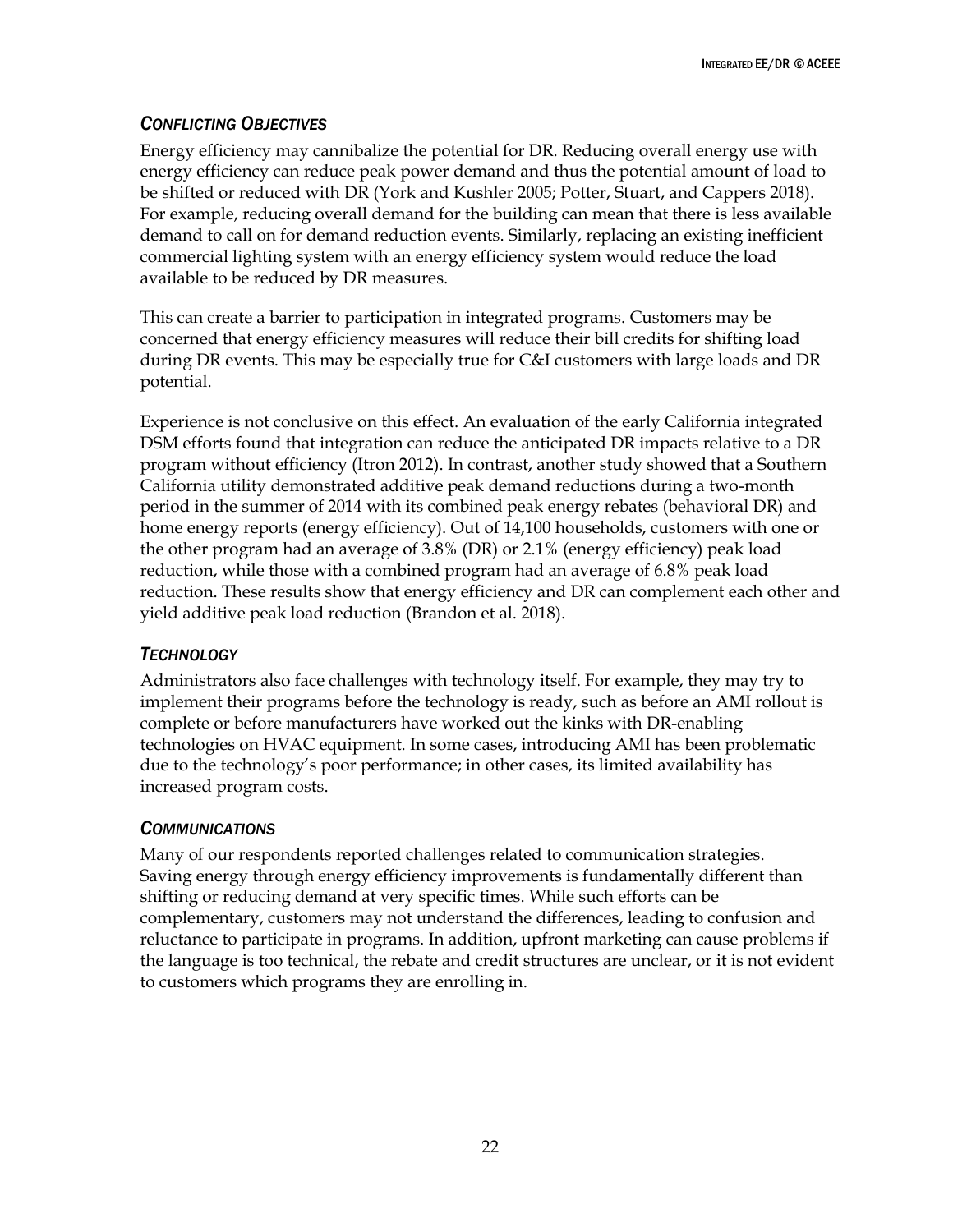# <span id="page-29-0"></span>Lessons Learned

Our interviews yielded a number of lessons learned and recommendations to facilitate the growth of integrated EE/DR programs. Similar points are found in Potter, Stuart, and Cappers (2018).

#### <span id="page-29-1"></span>*ADMINISTRATION*

The design and implementation of integrated EE/DR programs require much better coordination of program staff and resources. Utilities and other program administrators should make organizational changes to reduce bureaucratic hurdles and consolidate and integrate staff, funding, and other resources. Ideally, utilities should dedicate funding for integrated approaches and individual programs, but in any case they should distribute administrative costs across departments. Also, it is important to note that fully integrating funding streams for energy efficiency and DR may not make sense given the different inherent incentives utilities must pursue in DR versus energy efficiency strategies. However allocating funding for piloting integrated approaches and for specific programs can help to identify the benefits of doing so.

Another key is to formalize coordination among formerly separate teams. Several program administrators we interviewed had recently made internal changes to create a single team that delivers energy efficiency, DR, and DER programs together.

Effective integrated program design can address the potential conflict between energy efficiency and compensation for load shifting by offering customer and vendor incentives that fully recognize the value of a packaged EE/DR bundle. Programs should also look at buildings holistically, devise a particular strategy that will achieve optimum results, and communicate its benefits to the client.

### <span id="page-29-2"></span>*TECHNOLOGY*

AMI can be a critical foundation for integrated EE/DR programs as it can provide important time-of-use feedback to customers. Effective communications and thorough testing of AMI or enabling technologies can support a smooth program rollout.

Program administrators should frequently evaluate market options, customer preferences, and program design to ensure they are using the best available technologies. New products that are more cost effective or that have additional capabilities may come to market. As such new options become available, program administrators may want to allow customers to participate in "bring your own device" programs that allow any brand of smart thermostat, battery, pool pump, or water heater that they choose to buy. However these programs may require new contractor and customer training initiatives.

### <span id="page-29-3"></span>*COMMUNICATIONS*

Programs should create a positive customer experience through effective communication, simple processes, and knowledgeable contractors. Clear, proactive communications help create a positive customer experience and reduce the burden on utility call centers. Targeting, segmentation, and regularity are the keys to effective communication. Messaging must be relevant to targeted customers and be effective in motivating them to act. Utilities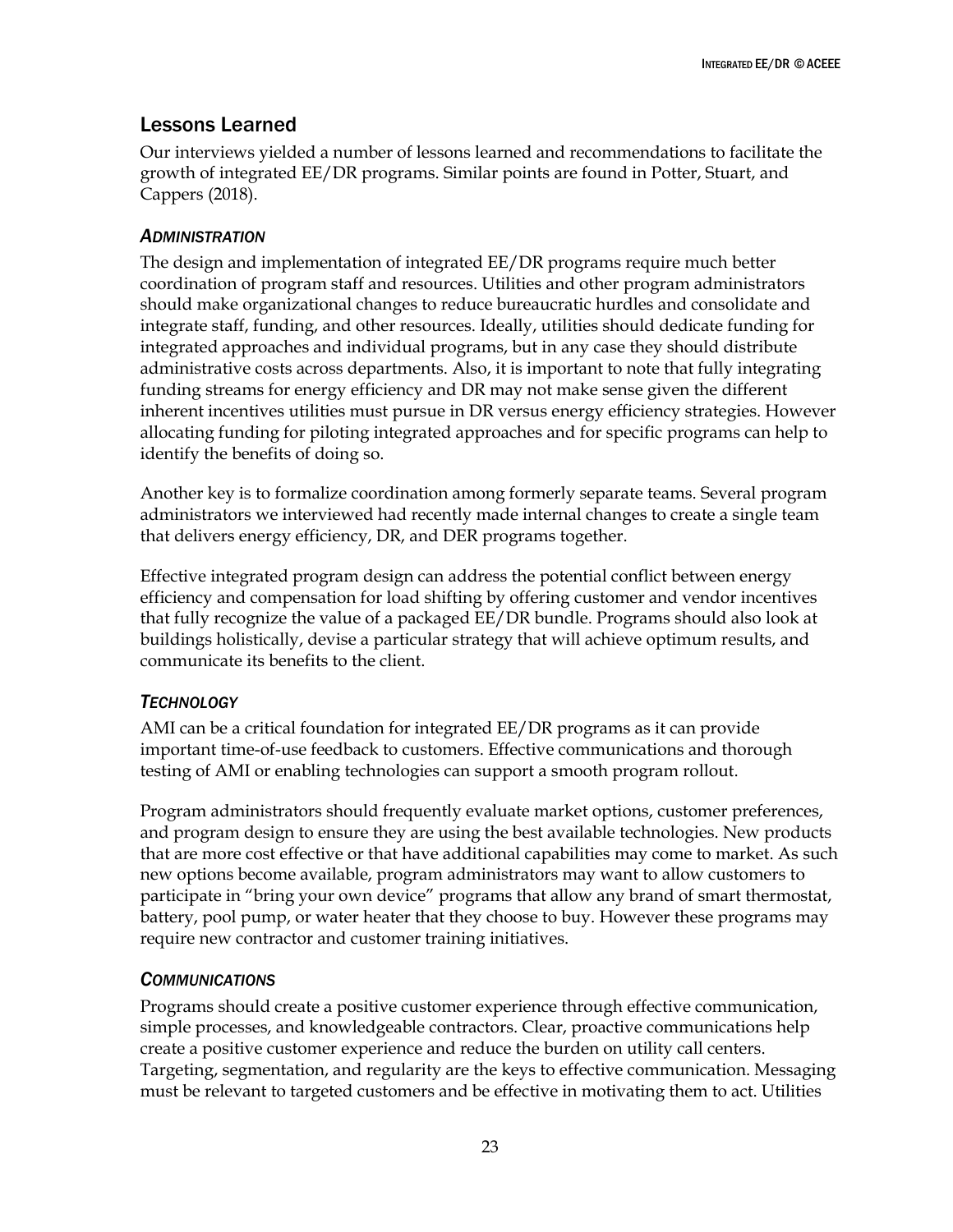can use AMI data for usage-based segmentation. They can target customers with promising usage patterns and avoid spending marketing efforts on those whose consumption—and in some cases, production—does not match the offerings. In any case, noneligible customers should definitely not receive marketing.

Many program administrators stressed the importance of reaching customers where they are and understanding various sales channels. For example, one program administrator noted that their team had success reaching customers through multiple channels, including working with manufacturers, via an online marketplace, through instant coupons at big box stores, and through direct installations via contractors. Multiple channels provide more opportunities to layer on new measures and programs as well as to integrate enrollment.

Regular communication with participating customers is vital to maintain their interest and engagement. Customers need regular feedback about their programs and the credits they will receive. Text messages and push notifications are very effective for some customers, while others may need to be reached by email or mailings. Simple messages with nontechnical language are critical for customer engagement. This is particularly true in communications about DR events, since not giving customers adequate advanced notice may increase opt-out for integrated programs.

Contractors that provide program services also need to communicate effectively with customers. Dedicated and knowledgeable contractors can educate customers about the technology and the program. Once contractors are in the customer's house or building, they should identify all possible program opportunities and be able to explain clearly the benefits of suggested changes.

## <span id="page-30-0"></span>Conclusions and Recommendations

Integrated EE/DR programs can build on existing knowledge, technology, and experience in working with utility customers to understand and manage their energy use. The overall motivations are the same---to reduce costs and increase customer value, while also improving grid flexibility and efficiency for utilities and grid operators. Integrating energy efficiency and DR is crucial to maximizing customer value from both energy and demand savings while optimizing grid management and resources. However utilities may face different motivations for pursuing energy efficiency and DR depending on system resources, market conditions, timing, and location. Such differences can be addressed by supportive regulation that aligns incentives with both utility and customer motivations and benefits.

The design and implementation of integrated EE/DR programs requires fundamental changes in the organization and operation of customer programs. For example, utilities can consolidate staffing and also work for related, supportive regulation and rate structures to help them better capture integration's value. Rapid advancements and proliferation of gridinteractive technologies allow utility operators to reshape customer load profiles with little to no noticeable loss of desired outputs or functions of electric devices and equipment, such as those that provide lighting, cooling, or heating. Further, they can reshape customer load profiles in a way that also delivers energy efficiency's bill savings, comfort, and health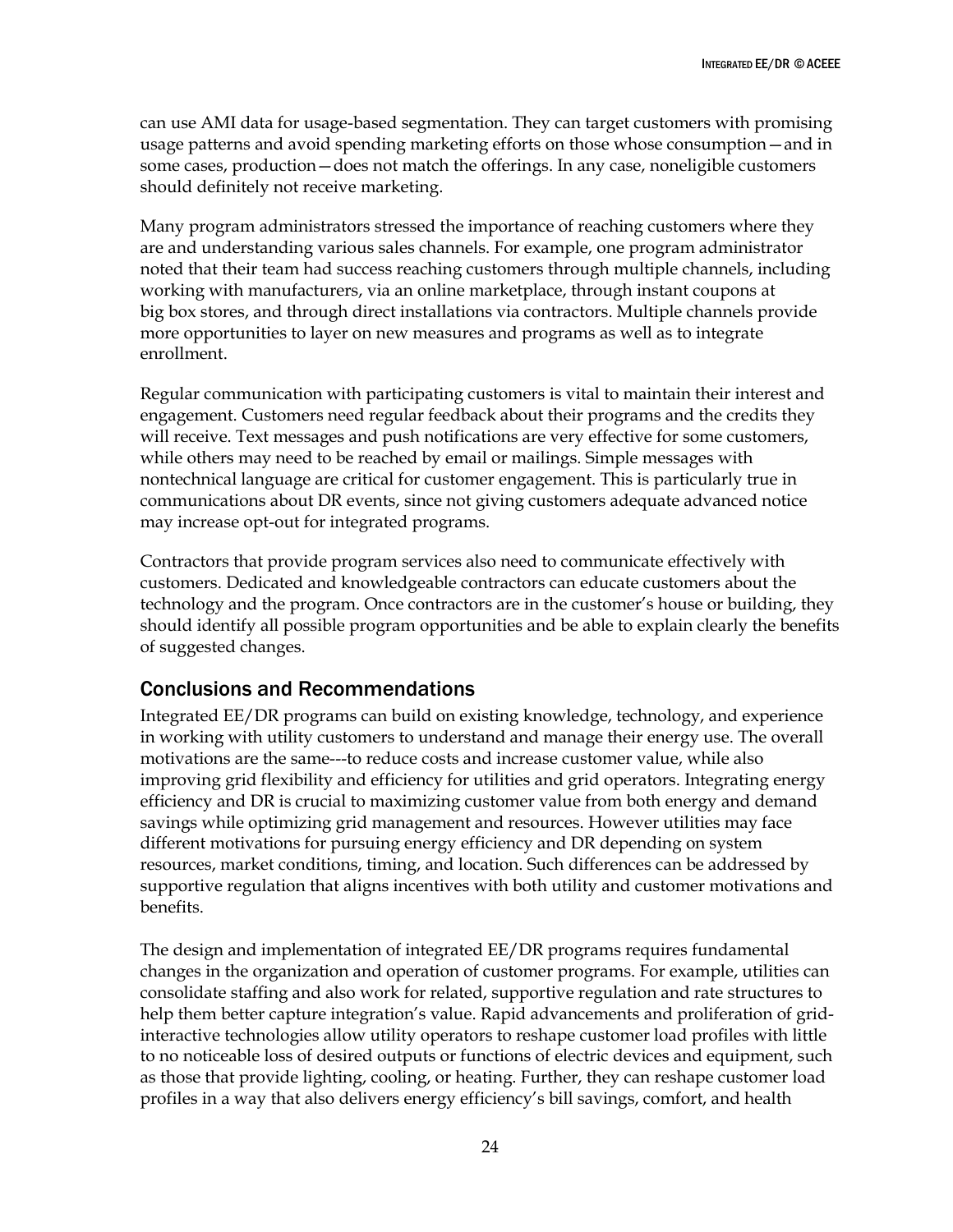benefits. To facilitate the growth of integrated EE/DR programs, we offer the following recommendations:

- Build support and understanding for integrated EE/DR programs among regulators, customers, stakeholders, and program allies by educating them about integrated programs' value and benefits.
- Address the potential conflict between energy efficiency and compensation for load shift through program designs that fully capture the value of integrated EE/DR resources.
- Enact regulatory changes that support integrated EE/DR programs, such as rates and rate structures that reflect time-varying costs.
- Enact organizational changes within utilities and other program administrators that support implementation of integrated EE/DR.
- Develop industry guidelines, metrics, and practices for assessing integrated EE/DR program impacts, value, and cost effectiveness.
- Document and share results from integrated EE/DR programs.
- Pursue integrated programs when the net benefits (e.g., fully capturing the resources' value streams, more efficient administration, a streamlined customer experience) outweigh the costs of integration.

We encourage utilities and other program administrators to work on these recommendations with regulators, grid operators, and other stakeholders. Doing so can improve the integration of EE/DR programs available to all types of customers and thereby realize multiple benefits for customers, utilities, and grid operators alike.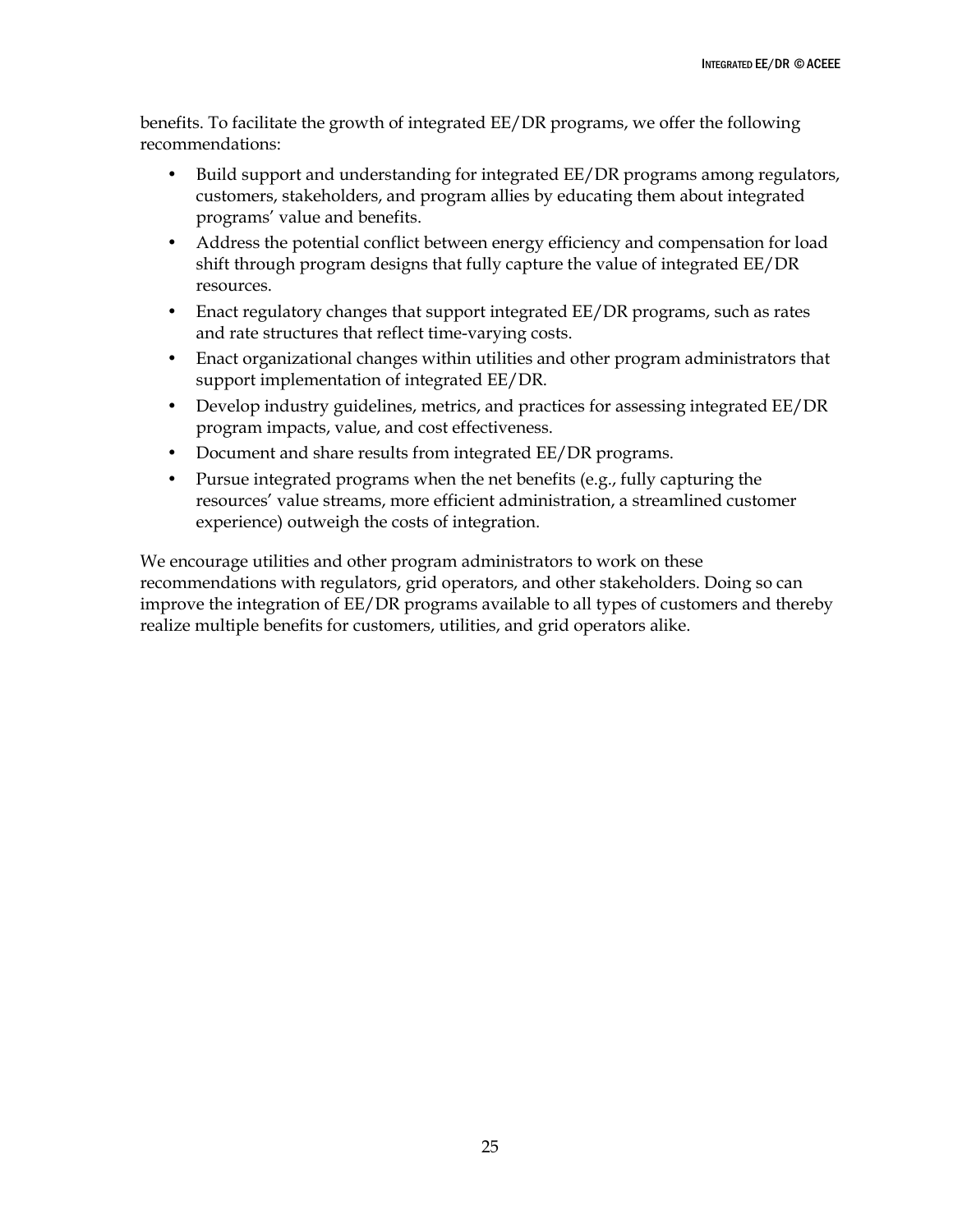### <span id="page-32-0"></span>**References**

- ACEEE. 2019. *A New Tool to Improve Energy Efficiency Practices: The Database of State Efficiency Screening Practices*. Washington, DC: ACEEE. [aceee.org/topic-brief/dsesp.](https://aceee.org/topic-brief/dsesp)
- AEP Ohio. 2018. *In the Matter of the Annual Portfolio Status Report under Rule 4901: 1-39-05 (C), Ohio Administrative Code, by Ohio Power Company.* Case No. 18-0835-EL-EEC, May 15. Columbus: Ohio PUC (Public Utilities Commission). [dis.puc.state.oh.us/CaseRecord.aspx?CaseNo=18-0835-EL-EEC.](https://dis.puc.state.oh.us/CaseRecord.aspx?CaseNo=18-0835-EL-EEC)

———. 2019b. "It's Your Power." [itsyourpowerohio.com/.](https://itsyourpowerohio.com/)

- Alstone, P., J. Potter, M. Piette, P. Schwartz, M. Berger, L. Dunn, S. Smith, M. Sohn, A. Aghajanzadeh, S. Stensson, J. Szinai, T. Walter, L. McKenzie, L. Lavin, B. Schneiderman, A. Mileva, E. Cutter, A. Olson, J. Bode, A. Ciccone, and A. Jain. 2017. *2025 California Demand Response Potential Study—Charting California's Demand Response Future: Final Report on Phase 2 Results.* Prepared by Berkeley Lab. Washington, DC: DOE. [drrc.lbl.gov/publications/2025-california-demand-response.](https://drrc.lbl.gov/publications/2025-california-demand-response)
- Ameren Missouri. 2019. "Peak Time Savings." Accessed June 17. [amerenmissourisavings.com/peaktime.](http://www.amerenmissourisavings.com/peaktime)
- Ampong, C., and D. Kunkel. 2018. *ComEd Summary Impact Evaluation Report—Energy Efficiency/Demand Response Plan: Program Year 2018 (CY2018).* April 30. Prepared by Navigant. Chicago: ComEd. [ilsagfiles.org/SAG\\_files/Evaluation\\_Documents/ComEd/ComEd\\_CY2018\\_Evaluation\\_](http://ilsagfiles.org/SAG_files/Evaluation_Documents/ComEd/ComEd_CY2018_Evaluation_Reports_Final/ComEd_CY2018_Summary_Evaluation_Report_2018-04-30_Final.pdf) [Reports\\_Final/ComEd\\_CY2018\\_Summary\\_Evaluation\\_Report\\_2018-04-30\\_Final.pdf.](http://ilsagfiles.org/SAG_files/Evaluation_Documents/ComEd/ComEd_CY2018_Evaluation_Reports_Final/ComEd_CY2018_Summary_Evaluation_Report_2018-04-30_Final.pdf)
- Baatz, B., G. Relf, and S. Nowak. 2018. *The Role of Energy Efficiency in a Distributed Energy Future.* Washington, DC: ACEEE. [aceee.org/research-report/u1802.](https://aceee.org/research-report/u1802)
- Bailey, D., P. Thakur, and R. Hill. 2019. *ComEd Smart Building Operations Pilot Impact Evaluation Report—Energy Efficiency/Demand Response Plan: Program Year 2018 (CY2018) (1/1/2018–12/31/2018)*. April 29. Prepared by Navigant. Chicago: ComEd (Commonwealth Edison). [ilsagfiles.org/SAG\\_files/Evaluation\\_Documents/ComEd/ComEd\\_CY2018\\_Evaluation\\_](http://ilsagfiles.org/SAG_files/Evaluation_Documents/ComEd/ComEd_CY2018_Evaluation_Reports_Final/ComEd_Smart_Building_Operations_Pilot_Impact_Evaluation_Report_2019-04-29_Final.pdf) [Reports\\_Final/ComEd\\_Smart\\_Building\\_Operations\\_Pilot\\_Impact\\_Evaluation\\_Report\\_2](http://ilsagfiles.org/SAG_files/Evaluation_Documents/ComEd/ComEd_CY2018_Evaluation_Reports_Final/ComEd_Smart_Building_Operations_Pilot_Impact_Evaluation_Report_2019-04-29_Final.pdf) [019-04-29\\_Final.pdf.](http://ilsagfiles.org/SAG_files/Evaluation_Documents/ComEd/ComEd_CY2018_Evaluation_Reports_Final/ComEd_Smart_Building_Operations_Pilot_Impact_Evaluation_Report_2019-04-29_Final.pdf)
- Baker, S. 2017. "Integrated Distributed Energy Resources Proceeding (R 14-10-003)." In *Workshop on Integrated Distributed Energy Resources*. San Francisco: California PUC (Public Utilities Commission). [cpuc.ca.gov/WorkArea/DownloadAsset.aspx?id=6442455025.](https://www.cpuc.ca.gov/WorkArea/DownloadAsset.aspx?id=6442455025)
- BGE (Baltimore Gas & Electric). 2018. *Q3 and Q4 2017 Semi-Annual EmPOWER Maryland Report of the Baltimore Gas and Electric Company*. Case No. 9154*,* January 31. Baltimore: Maryland PSC (Public Service Commission). [psc.state.md.us/search](https://www.psc.state.md.us/search-results/?keyword=9154&x.x=7&x.y=20&search=all&search=case)[results/?keyword=9154&x.x=7&x.y=20&search=all&search=case.](https://www.psc.state.md.us/search-results/?keyword=9154&x.x=7&x.y=20&search=all&search=case)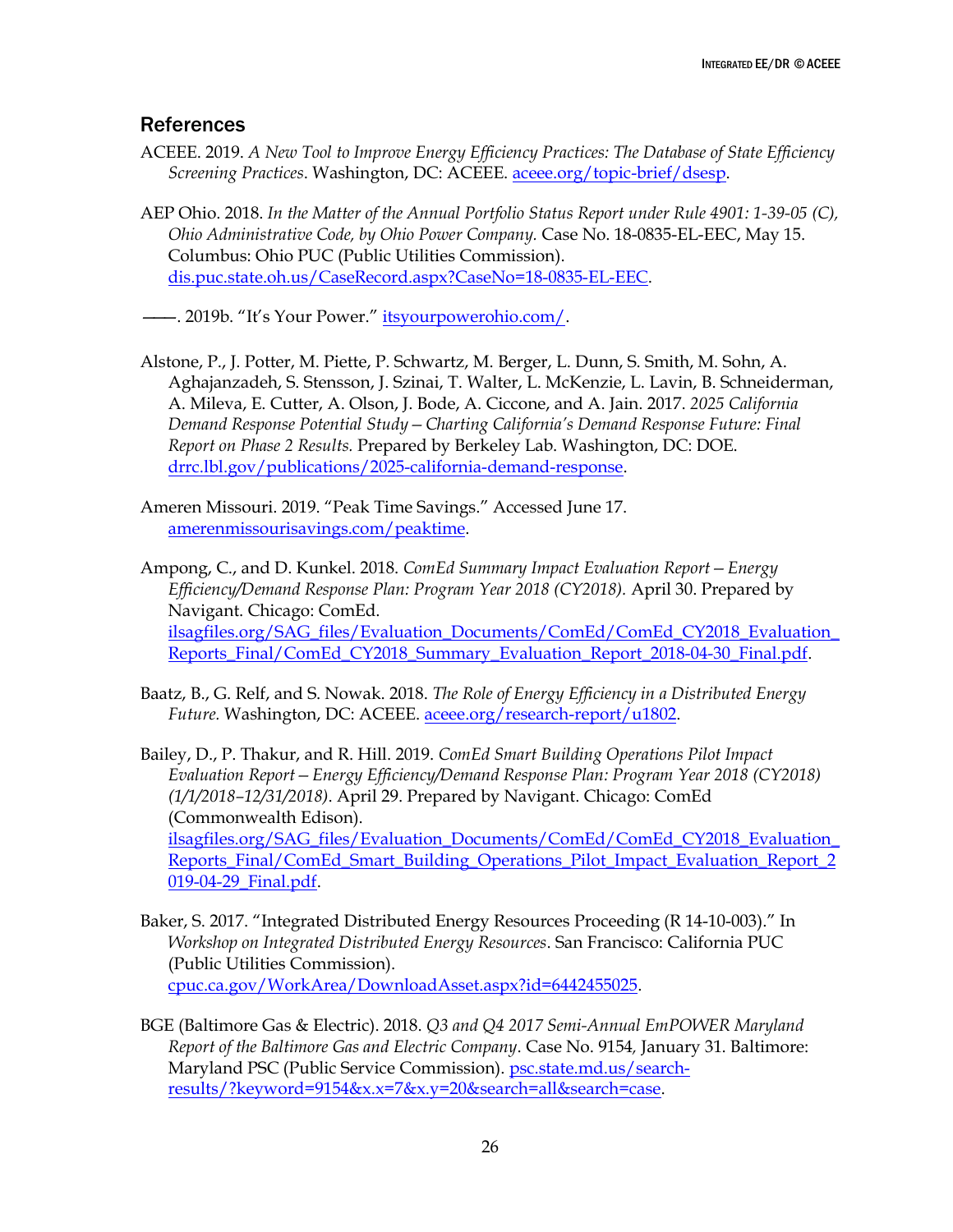- Brandon, A., J. List, R. Metcalfe, M. Price, and F. Rundhammer. 2018. "Testing for Crowd Out in Social Nudges: Evidence from a Natural Field Experiment in the Market for Electricity." *Proceedings of the National Academy of Sciences* 116 (12): 5293–8. [doi.org/10.1073/pnas.1802874115.](https://doi.org/10.1073/pnas.1802874115)
- Bronski, P., M. Dyson, M. Lehrman, J. Mandel, J. Morris, T. Palazzi, S. Ramirez, and H. Touati. 2015. *The Economics of Demand Flexibility: How "Flexiwatts" Create Quantifiable Value for Customers and the Grid*. Boulder: Rocky Mountain Institute. [rmi.org/insight/the-economics-of-demand-flexibility/.](https://rmi.org/insight/the-economics-of-demand-flexibility/)
- Buckley, B. 2016. "Putting More Energy into Peak Savings: Integrating Demand Response and Energy Efficiency Programs in the Northeast and Mid-Atlantic." In *Proceedings of the 2016 ACEEE Summer Study on Energy Efficiency in Buildings* 6: 1–13. Washington, DC: ACEEE. [aceee.org/files/proceedings/2016/data/papers/6\\_968.pdf.](https://aceee.org/files/proceedings/2016/data/papers/6_968.pdf)
- California PUC (Public Utilities Commission). 2019. "Integrated Distributed Energy Resources." [cpuc.ca.gov/General.aspx?id=10710.](https://www.cpuc.ca.gov/General.aspx?id=10710)
- Chew, B., E. Myers, T. Adolf, and E. Thomas. 2018. *Non-Wires Alternatives: Case Studies from Leading US Projects.* Framingham, MA: E4TheFuture, Smart Electric Power Alliance, and Peak Load Management Alliance. [sepapower.org/resource/non-wires-alternatives-case](https://sepapower.org/resource/non-wires-alternatives-case-studies-from-leading-u-s-projects/thank-you/)[studies-from-leading-u-s-projects/thank-you/.](https://sepapower.org/resource/non-wires-alternatives-case-studies-from-leading-u-s-projects/thank-you/)
- Con Edison (Consolidated Edison). 2018a. *BQDM Quarterly Expenditures & Program Report: Q2 2018.* Case 14-E-0302, August 29. Albany: New York DPS (Department of Public Service).

[documents.dps.ny.gov/public/Common/ViewDoc.aspx?DocRefId=%7BC63D4E53-](http://documents.dps.ny.gov/public/Common/ViewDoc.aspx?DocRefId=%7BC63D4E53-A72E-4D84-8CAB-9F2A5BC46E09%7D) [A72E-4D84-8CAB-9F2A5BC46E09%7D.](http://documents.dps.ny.gov/public/Common/ViewDoc.aspx?DocRefId=%7BC63D4E53-A72E-4D84-8CAB-9F2A5BC46E09%7D)

- ———. 2018b. *Consolidated Edison Distributed System Implementation Plan*. Case 16M-0411, July 31. Albany: New York PSC (Public Service Commission). [coned.com/-](https://www.coned.com/-/media/files/coned/documents/our-energy-future/our-energy-projects/distributed-system-implementation-plan.pdf?la=en) [/media/files/coned/documents/our-energy-future/our-energy-projects/distributed](https://www.coned.com/-/media/files/coned/documents/our-energy-future/our-energy-projects/distributed-system-implementation-plan.pdf?la=en)[system-implementation-plan.pdf?la=en.](https://www.coned.com/-/media/files/coned/documents/our-energy-future/our-energy-projects/distributed-system-implementation-plan.pdf?la=en)
- DEC (Duke Energy Carolinas). 2018. *Duke Energy Carolinas, LLC's Application for Approval of Demand-Side Management and Energy Efficiency Cost Recovery Rider*. Docket No. E-7, Sub 1164, March 7. Raleigh: North Carolina Utilities Commission. [https://starw1.ncuc.net/NCUC/PSC/PSCDocumentDetailsPageNCUC.aspx?Documen](https://starw1.ncuc.net/NCUC/PSC/PSCDocumentDetailsPageNCUC.aspx?DocumentId=fbe66182-ec14-4b12-9b70-a961aa00bf03&Class=Filing) [tId=fbe66182-ec14-4b12-9b70-a961aa00bf03&Class=Filing.](https://starw1.ncuc.net/NCUC/PSC/PSCDocumentDetailsPageNCUC.aspx?DocumentId=fbe66182-ec14-4b12-9b70-a961aa00bf03&Class=Filing)
- Dominion Energy. 2018. *Petition of Virginia Electric and Power Company for Approval to Implement New and Continue Existing Demand-Side Management Programs and for Approval of Two Updated Rate Adjustment Clauses Pursuant to 56-585.1. A 5 of the Code of Virginia.*  Case No. PUE-2016-00111, May 1. Richmond: State Corporation Commission. [www.scc.virginia.gov/docketsearch/DOCS/3l3501!.PDF.](http://www.scc.virginia.gov/docketsearch/DOCS/3l3501!.PDF)
- EIA (Energy Information Administration). 2018. "Annual Electric Power Industry Report, Form EIA-861 detailed data files." [eia.gov/electricity/data/eia861.](http://eia.gov/electricity/data/eia861)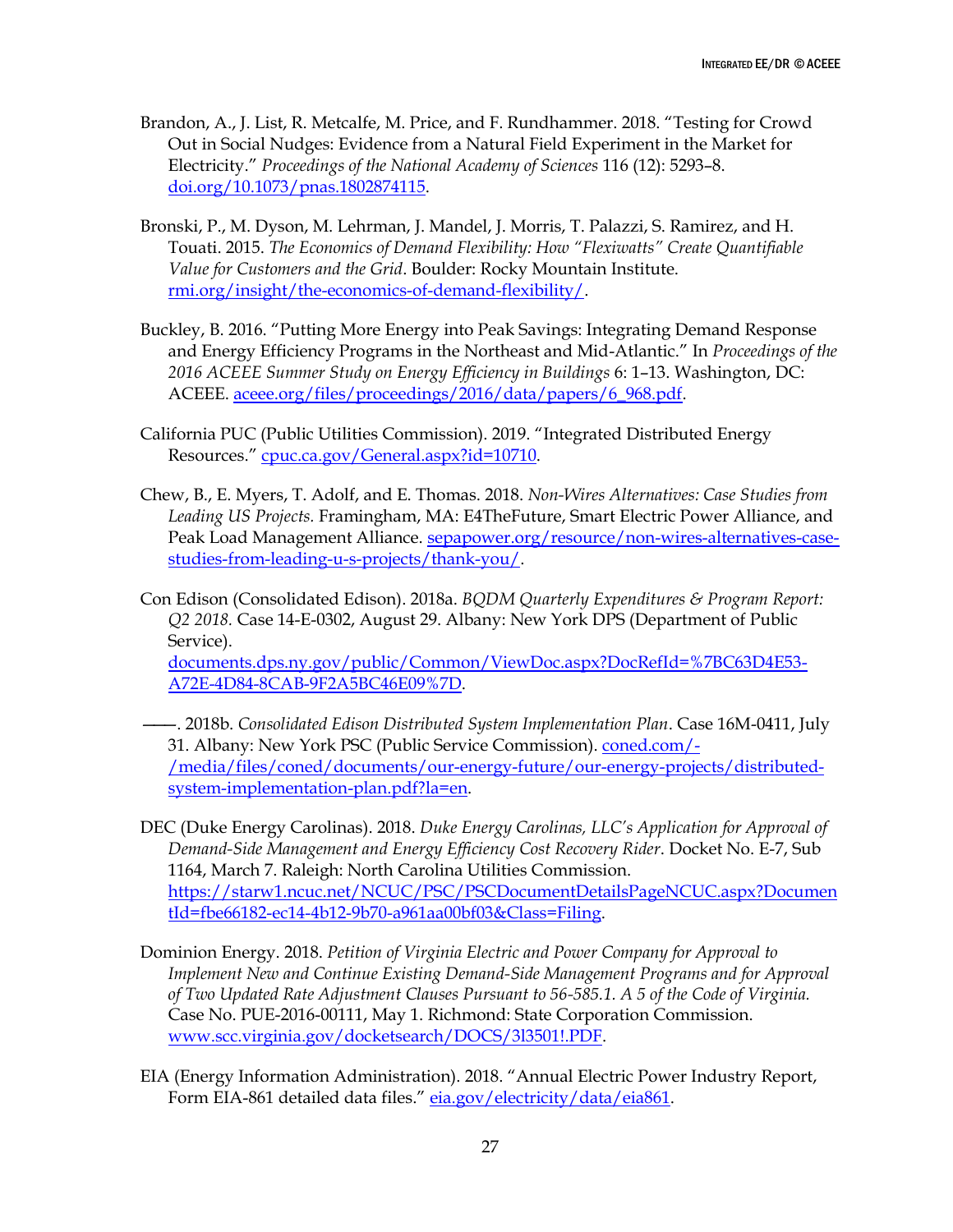- Energy Solutions. 2019. "Automated Demand Response (Auto-DR)." Accessed August. [energy-solution.com/project/automated-demand-response/.](https://energy-solution.com/project/automated-demand-response/)
- Entergy Arkansas. 2018. *In the Matter of the Application of Entergy Arkansas, Inc. for Approval of Energy Efficiency Programs and Energy Efficiency Cost Rate Rider*. Docket No. 07-085-TF, May 1. Little Rock: Arkansas PSC (Public Service Commission). [www.apscservices.info/EFilings/Docket\\_Search\\_Documents.asp?Docket=07-085-](http://www.apscservices.info/EFilings/Docket_Search_Documents.asp?Docket=07-085-TF&DocNumVal=662) [TF&DocNumVal=662.](http://www.apscservices.info/EFilings/Docket_Search_Documents.asp?Docket=07-085-TF&DocNumVal=662)
- EPRI (Electric Power Research Institute). 2009. *Assessment of Achievable Potential from Energy Efficiency and Demand Response Programs in the U.S. (2010–2030).* Palo Alto: EPRI[. ma](http://ma-eeac.org/wordpress/wp-content/uploads/14_-Assess.-of-Achievable-Pot.-from-EE-and-Demand-Response-2010-2013_Siddiqui_Study.pdf)[eeac.org/wordpress/wp-content/uploads/14\\_-Assess.-of-Achievable-Pot.-from-EE](http://ma-eeac.org/wordpress/wp-content/uploads/14_-Assess.-of-Achievable-Pot.-from-EE-and-Demand-Response-2010-2013_Siddiqui_Study.pdf)[and-Demand-Response-2010-2013\\_Siddiqui\\_Study.pdf.](http://ma-eeac.org/wordpress/wp-content/uploads/14_-Assess.-of-Achievable-Pot.-from-EE-and-Demand-Response-2010-2013_Siddiqui_Study.pdf)
- Evergreen Economics. 2015. "Memorandum: IDSM National Program Descriptions and Web Links." San Francisco: California PUC. [www.cpuc.ca.gov/WorkArea/DownloadAsset.aspx?id=10713.](http://www.cpuc.ca.gov/WorkArea/DownloadAsset.aspx?id=10713)
- Feldman, B., A. Esposito, and K. Ehrhardt-Martinez. 2018. *Utility Customer Engagement through DSM.* Chicago: Navigant. [navigantresearch.com/reports/utility-customer](https://www.navigantresearch.com/reports/utility-customer-engagement-through-dsm)[engagement-through-dsm.](https://www.navigantresearch.com/reports/utility-customer-engagement-through-dsm)
- Gold, R., A. Gilleo, and W. Berg. 2019. *Next Generation Energy Efficiency Resource Standards*. Washington, DC: ACEEE. [aceee.org/research-report/u1905.](https://aceee.org/research-report/u1905)
- Goldman, C., M. Reid, R. Levy, and A. Silverstein. 2010. *Coordination of Energy Efficiency and Demand Response*. Prepared by Berkeley Lab. Washington, DC: DOE. [emp.lbl.gov/sites/all/files/report-lbnl-3044e.pdf.](https://emp.lbl.gov/sites/all/files/report-lbnl-3044e.pdf)
- Holden, C. 2018. "US Will Have 88 Gigawatts of Residential Demand Flexibility by 2023." *Greentech Media,* October 4. [www.greentechmedia.com/articles/read/88-gigawatts-by-](https://www.greentechmedia.com/articles/read/88-gigawatts-by-2023-u-s-residential-flexibility-on-the-rise?utm_source=feedburner&utm_medium=feed&utm_campaign=Feed%3A+greentechmedia%2Fnews+%28Greentech+Media%3A+News%29#gs.leJ5aIo)[2023-u-s-residential-flexibility-on-the](https://www.greentechmedia.com/articles/read/88-gigawatts-by-2023-u-s-residential-flexibility-on-the-rise?utm_source=feedburner&utm_medium=feed&utm_campaign=Feed%3A+greentechmedia%2Fnews+%28Greentech+Media%3A+News%29#gs.leJ5aIo)[rise?utm\\_source=feedburner&utm\\_medium=feed&utm\\_campaign=Feed%3A+greentec](https://www.greentechmedia.com/articles/read/88-gigawatts-by-2023-u-s-residential-flexibility-on-the-rise?utm_source=feedburner&utm_medium=feed&utm_campaign=Feed%3A+greentechmedia%2Fnews+%28Greentech+Media%3A+News%29#gs.leJ5aIo) [hmedia%2Fnews+%28Greentech+Media%3A+News%29 -](https://www.greentechmedia.com/articles/read/88-gigawatts-by-2023-u-s-residential-flexibility-on-the-rise?utm_source=feedburner&utm_medium=feed&utm_campaign=Feed%3A+greentechmedia%2Fnews+%28Greentech+Media%3A+News%29#gs.leJ5aIo) gs.leJ5aIo.
- Itron. 2012. *2010–2012 CPUC Omnibus IDSM Process Evaluation, Final Report.* San Francisco: California PUC. [calmac.org/publications/CPUC\\_IDSM\\_FinalReport.pdf.](http://calmac.org/publications/CPUC_IDSM_FinalReport.pdf)
- Klingel, J. 2014. "The Value of Integrating Energy Efficiency and Demand Response." *Electric Light and Power*, July 3. [elp.com/articles/electric-light-and-power](https://www.elp.com/articles/electric-light-and-power-newsletter/articles/2014/july/the-value-of-integrating-energy-efficiency-and-demand-response.html)[newsletter/articles/2014/july/the-value-of-integrating-energy-efficiency-and-demand](https://www.elp.com/articles/electric-light-and-power-newsletter/articles/2014/july/the-value-of-integrating-energy-efficiency-and-demand-response.html)[response.html.](https://www.elp.com/articles/electric-light-and-power-newsletter/articles/2014/july/the-value-of-integrating-energy-efficiency-and-demand-response.html)
- Kushler, M., E. Vine, and D. York. 2002. *Energy Efficiency and Electric System Reliability: A Look at Reliability-Focused Energy Efficiency Programs Used to Help Address the Electricity Crisis of 2001*. Washington, DC: ACEEE. [aceee.org/research-report/u021.](http://aceee.org/research-report/u021)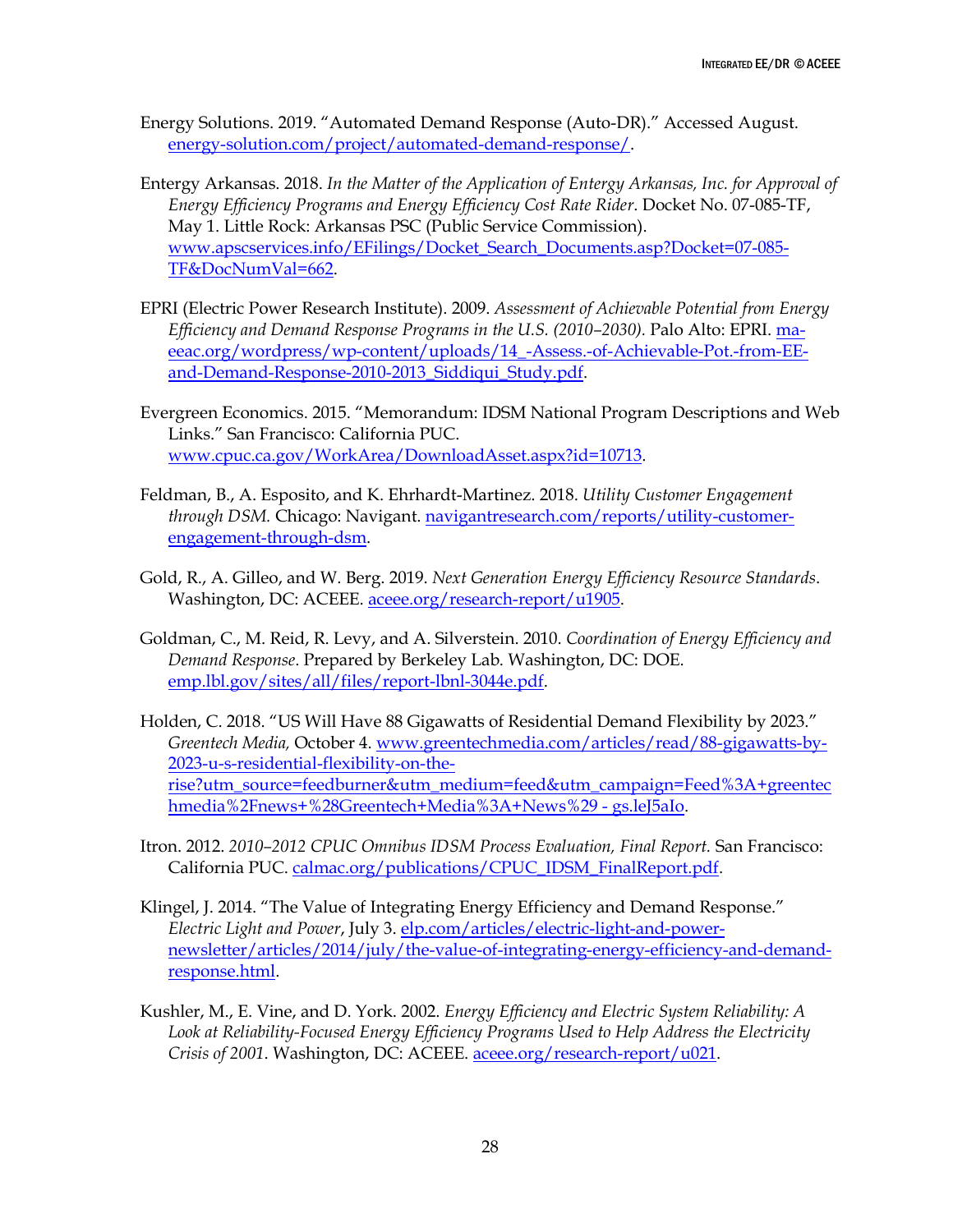LIPA (Long Island Power Authority). 2018. *Energy Efficiency and Renewable Energy Portfolios: 2017 Annual Evaluation Report (Volume II—Program Guidance Document)*. Prepared by Opinion Dynamics. Uniondale, NY: LIPA. [psegliny.com/aboutpseglongisland/legalandregulatory/-](https://www.psegliny.com/aboutpseglongisland/legalandregulatory/-/media/D0B169FF6D7A494CAD80B0079B7D78A4.ashx) [/media/D0B169FF6D7A494CAD80B0079B7D78A4.ashx.](https://www.psegliny.com/aboutpseglongisland/legalandregulatory/-/media/D0B169FF6D7A494CAD80B0079B7D78A4.ashx)

- Mass Save. 2018. *Massachusetts Joint Statewide Electric and Gas Three-Year Energy Efficiency Plan 2019–2021.* D.P.U. 18-110–D.P.U. 18-119, October 31. Boston: Massachusetts DPU (Department of Public Utilities)[. ma-eeac.org/wordpress/wp-content/uploads/Exh.-1-](http://ma-eeac.org/wordpress/wp-content/uploads/Exh.-1-Final-Plan-10-31-18-With-Appendices-no-bulk.pdf) [Final-Plan-10-31-18-With-Appendices-no-bulk.pdf.](http://ma-eeac.org/wordpress/wp-content/uploads/Exh.-1-Final-Plan-10-31-18-With-Appendices-no-bulk.pdf)
- Mims, N., T. Eckman, and C. Goldman. 2017. *Time-Varying Value of Electric Energy Efficiency*. Prepared by Berkeley Lab. Washington, DC: DOE. [emp.lbl.gov/sites/default/files/time-varying-value-of-ee-june2017.pdf.](https://emp.lbl.gov/sites/default/files/time-varying-value-of-ee-june2017.pdf)
- Michigan PSC (Public Service Commission). 2019. *Order*. Case No. U-20164, July 18. Lansing: Michigan PSC[. mi](https://mi-psc.force.com/sfc/servlet.shepherd/version/download/068t0000005H6uYAAS)[psc.force.com/sfc/servlet.shepherd/version/download/068t0000005H6uYAAS.](https://mi-psc.force.com/sfc/servlet.shepherd/version/download/068t0000005H6uYAAS)
- Mims Frick, N., I. Hoffman, C. Goldman, G. Leventis, S. Murphy, and L. Schwartz. 2019. Peak Demand Impacts from Electricity Efficiency Programs. Lawrence Berkeley National Laboratory[. emp.lbl.gov/publications/peak-demand-impacts-electricity.](https://emp.lbl.gov/publications/peak-demand-impacts-electricity)
- NAPEE (National Action Plan for Energy Efficiency). 2008. *National Action Plan for Energy Efficiency Vision for 2025: A Framework for Change.* Washington, DC: EPA (Environmental Protection Agency). [epa.gov/sites/production/files/2015-08/documents/vision.pdf.](https://www.epa.gov/sites/production/files/2015-08/documents/vision.pdf)
- National Grid. 2017. *Niagara Mohawk Power Corporation d/b/a National Grid—Updated 2017– 2020 Electric and Gas Energy Efficiency Transition Implementation Plan (ETIP).* Case 15-M-0252, December 22. Albany: New York PSC (Public Service Commission). [documents.dps.ny.gov/public/Common/ViewDoc.aspx?DocRefId={C9D7960C-C6BE-](http://documents.dps.ny.gov/public/Common/ViewDoc.aspx?DocRefId=%7bC9D7960C-C6BE-4B72-8FFC-0C666E034EC2%7d)[4B72-8FFC-0C666E034EC2}.](http://documents.dps.ny.gov/public/Common/ViewDoc.aspx?DocRefId=%7bC9D7960C-C6BE-4B72-8FFC-0C666E034EC2%7d)
- NEEP (Northeast Energy Efficiency Partnerships). 2016. *Efforts to Integrate Demand Response and Energy Efficiency Programs*. Lexington, MA: NEEP. [ct.gov/deep/lib/deep/energy/ces/NEEP\\_Demand\\_Resources\\_in\\_New\\_England\\_10-](https://www.ct.gov/deep/lib/deep/energy/ces/NEEP_Demand_Resources_in_New_England_10-27-16.pdf) [27-16.pdf.](https://www.ct.gov/deep/lib/deep/energy/ces/NEEP_Demand_Resources_in_New_England_10-27-16.pdf)
- NESP (National Efficiency Screening Project). 2019. *National Standard Practice Manual for Benefit–Cost Analysis of Distributed Energy Resources (NSPM for DERs)*. Framingham, MA: NESP. [nationalefficiencyscreening.org/wp-content/uploads/2019/06/NSPM-for-](https://nationalefficiencyscreening.org/wp-content/uploads/2019/06/NSPM-for-DERs.pdf)[DERs.pdf.](https://nationalefficiencyscreening.org/wp-content/uploads/2019/06/NSPM-for-DERs.pdf)
- Nevada Power. 2016. *Nevada Power Company 2016 Annual Demand Side Management Update Report*. Carson City: Nevada PUC (Public Utilities Commission). [pucweb1.state.nv.us/PDF/AxImages/DOCKETS\\_2015\\_THRU\\_PRESENT/2016-](http://pucweb1.state.nv.us/PDF/AxImages/DOCKETS_2015_THRU_PRESENT/2016-9/14597.pdf) [9/14597.pdf.](http://pucweb1.state.nv.us/PDF/AxImages/DOCKETS_2015_THRU_PRESENT/2016-9/14597.pdf)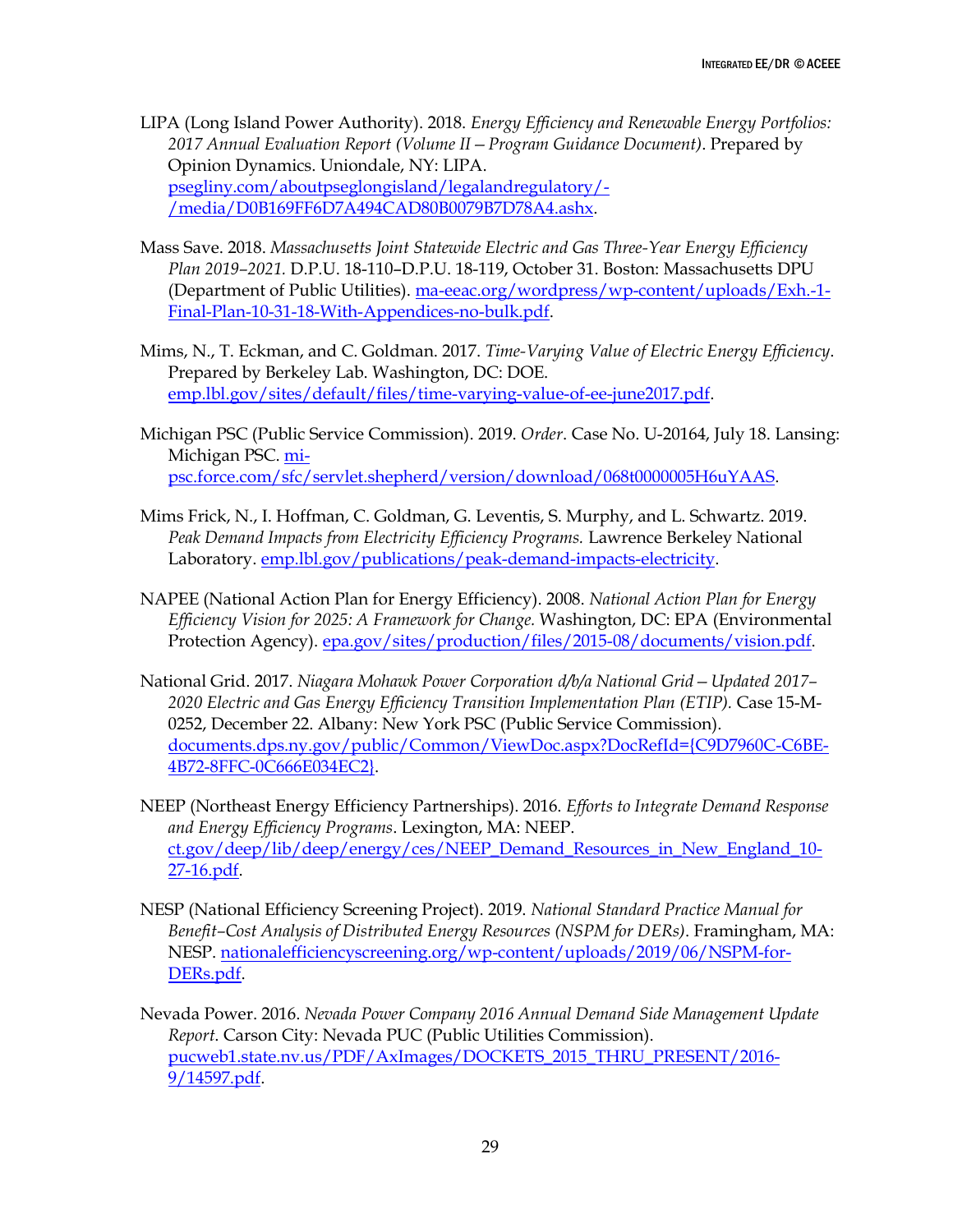- New York PSC (Public Service Commission). 2015. *Order Adopting Regulatory Policy Framework and Implementation Plan*. Case 14-M-0101, February 26. Albany: New York PSC[. documents.dps.ny.gov/public/Common/ViewDoc.aspx?DocRefId={0B599D87-](http://documents.dps.ny.gov/public/Common/ViewDoc.aspx?DocRefId=%7b0B599D87-445B-4197-9815-24C27623A6A0%7d) [445B-4197-9815-24C27623A6A0}.](http://documents.dps.ny.gov/public/Common/ViewDoc.aspx?DocRefId=%7b0B599D87-445B-4197-9815-24C27623A6A0%7d)
	- ———. 2017. *Order on Net Energy Metering Transition, Phase One Value of Distributed Energy Resources, and Related Matters*. Case 15-E-0751, March 9. Albany: New York PSC. [www.nyserda.ny.gov/-/media/NYSun/files/Original-Value-Stack-Order.pdf.](https://www.nyserda.ny.gov/-/media/NYSun/files/Original-Value-Stack-Order.pdf)
- ———. 2019. *Order Regarding Value Stack Compensation*. Case 15-E-0751, April 18. Albany: New York PSC. [www.nyserda.ny.gov/-/media/NYSun/files/Updated-Value-Stack-Order-](https://www.nyserda.ny.gov/-/media/NYSun/files/Updated-Value-Stack-Order-2019-04-18.pdf)[2019-04-18.pdf.](https://www.nyserda.ny.gov/-/media/NYSun/files/Updated-Value-Stack-Order-2019-04-18.pdf)
- Nowak, S., M. Molina, and M. Kushler. 2017. *Recent Developments in Energy Efficiency Evaluation, Measurement, and Verification*. Washington, DC: ACEEE. [aceee.org/recent](https://aceee.org/recent-developments-energy-efficiency-evaluation)[developments-energy-efficiency-evaluation.](https://aceee.org/recent-developments-energy-efficiency-evaluation)
- OG&E (Oklahoma Gas & Electric). 2018. *2017 Oklahoma Demand Programs Annual Report*. Oklahoma City: Oklahoma Corporation Commission. [occeweb.com/pu/EnergyEfficiency/2017OGEOKAnnualReportOGEADMReport.pdf.](http://www.occeweb.com/pu/EnergyEfficiency/2017OGEOKAnnualReportOGEADMReport.pdf)
- Oncor. 2018. *Oncor Electric Delivery Company LLC 2018 Energy Efficiency Plan and Report.* Project No. 48146, April 2. Austin: Texas PUC (Public Utilities Commission). [texasefficiency.com/index.php/regulatory-filings/oncor.](http://www.texasefficiency.com/index.php/regulatory-filings/oncor)
- PG&E (Pacific Gas & Electric). 2018. *2017 Energy Efficiency Annual Report*. Rulemaking 13-11- 005, May 1. San Francisco: California PUC. [eestats.cpuc.ca.gov/EEGA2010Files/PGE/AnnualReport/PGE.AnnualNarrative.2017.1.](http://eestats.cpuc.ca.gov/EEGA2010Files/PGE/AnnualReport/PGE.AnnualNarrative.2017.1.pdf) [pdf.](http://eestats.cpuc.ca.gov/EEGA2010Files/PGE/AnnualReport/PGE.AnnualNarrative.2017.1.pdf)
- Potter, J., E. Stuart, and P. Cappers. 2018. *Barriers and Opportunities to Broader Adoption of Integrated Demand Side Management at Electric Utilities: A Scoping Study*. Prepared by Berkeley Lab. Washington, DC: DOE. [eta](http://eta-publications.lbl.gov/sites/default/files/barriers_and_opps_idsm_final_03222108.pdf)[publications.lbl.gov/sites/default/files/barriers\\_and\\_opps\\_idsm\\_final\\_03222108.pdf.](http://eta-publications.lbl.gov/sites/default/files/barriers_and_opps_idsm_final_03222108.pdf)
- Relf, G., D. York, and M. Kushler. 2018. *Keeping the Lights On: Energy Efficiency and Electric System Reliability*. Washington, DC: ACEEE. [aceee.org/research-report/u1809.](https://aceee.org/research-report/u1809)
- Rogers, E., R. N. Elliot, S. Kwatra, D. Trombley, and V. Nadadur. 2013. *Intelligent Efficiency: Opportunities, Barriers, and Solutions*. Washington, DC: ACEEE[. aceee.org/research](https://aceee.org/research-report/e13j)[report/e13j.](https://aceee.org/research-report/e13j)
- SCE (Southern California Edison Company). 2018. *Southern California Edison Company's (U 338-E) 2017 Annual Report for Energy Efficiency Programs*. Rulemaking 13-11-005, May 1. [eestats.cpuc.ca.gov/Views/Documents.aspx?annual.](http://eestats.cpuc.ca.gov/Views/Documents.aspx?annual)
	- ———. 2019. "Our Preferred Resources Pilot." [sce.com/about-us/reliability/meeting](https://www.sce.com/about-us/reliability/meeting-demand/our-preferred-resources-pilot)[demand/our-preferred-resources-pilot.](https://www.sce.com/about-us/reliability/meeting-demand/our-preferred-resources-pilot)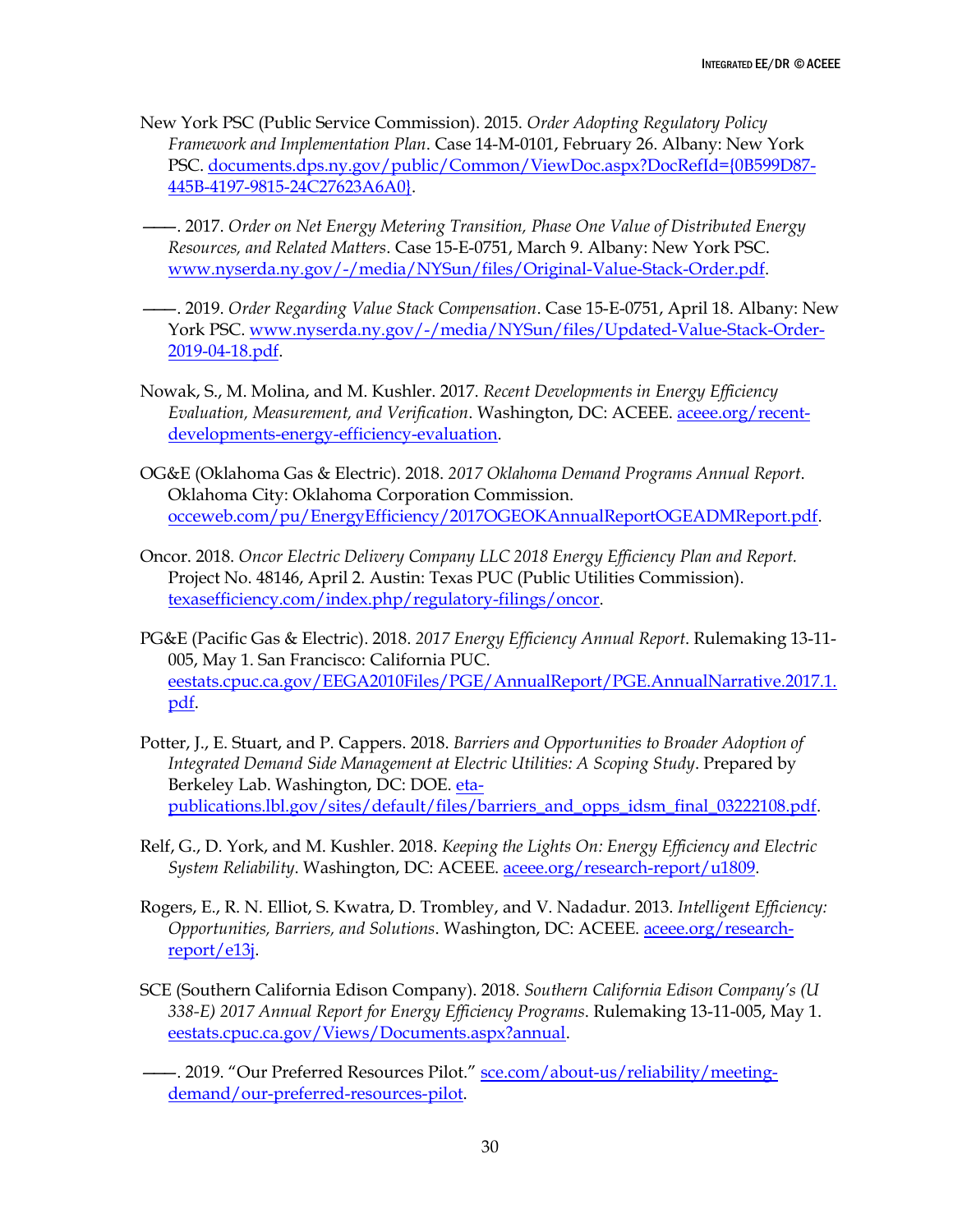- SDG&E (San Diego Gas & Electric). 2018. *San Diego Gas & Electric Company (U 902 M) Energy Efficiency Programs Annual Report 2017 Results.* Rulemaking 13-11-005, May 2. [eestats.cpuc.ca.gov/Views/Documents.aspx?annual.](http://eestats.cpuc.ca.gov/Views/Documents.aspx?annual)
- Stubbe, R. 2018. "Consumers Getting Hot for Smart Thermostats." *Bloomberg Businessweek*, January 2. [bloomberg.com/news/articles/2018-01-02/consumers-getting-hot-for-smart](https://www.bloomberg.com/news/articles/2018-01-02/consumers-getting-hot-for-smart-thermostats)[thermostats.](https://www.bloomberg.com/news/articles/2018-01-02/consumers-getting-hot-for-smart-thermostats)
- Vine, E. 2008. "Breaking Down the Silos: The Integration of Energy Efficiency, Renewable Energy, Demand Response and Climate Change." *Energy Efficiency* 1(1): 49–63. researchgate.net/publication/225452555\_Breaking\_down\_the\_silos\_The\_integration\_of [energy\\_efficiency\\_renewable\\_energy\\_demand\\_response\\_and\\_climate\\_change.](https://www.researchgate.net/publication/225452555_Breaking_down_the_silos_The_integration_of_energy_efficiency_renewable_energy_demand_response_and_climate_change)

Ward, K. 2019. *AEP Ohio Intelligent Home Program 2018 Evaluation Report*. Chicago: Navigant.

- Xcel Energy CO (Xcel Colorado). 2018. *Demand-Side Management Annual Status Report, Electric and Natural Gas Public Service Company of Colorado—2017*. Proceeding No. 16A-0512EG, March 31. [www.xcelenergy.com/staticfiles/xe](https://www.xcelenergy.com/staticfiles/xe-responsive/Company/Rates%20&%20Regulations/Regulatory%20Filings/2017-Colorado-DSM-Annual-Status-Report.pdf)[responsive/Company/Rates%20&%20Regulations/Regulatory%20Filings/2017-](https://www.xcelenergy.com/staticfiles/xe-responsive/Company/Rates%20&%20Regulations/Regulatory%20Filings/2017-Colorado-DSM-Annual-Status-Report.pdf) [Colorado-DSM-Annual-Status-Report.pdf.](https://www.xcelenergy.com/staticfiles/xe-responsive/Company/Rates%20&%20Regulations/Regulatory%20Filings/2017-Colorado-DSM-Annual-Status-Report.pdf)
- York, D., and M. Kushler. 2005. *Exploring the Relationship between Demand Response and Energy Efficiency: A Review of Experience and Discussion of Key Issues.* Washington, DC: ACEEE. [aceee.org/research-report/u052.](https://aceee.org/research-report/u052)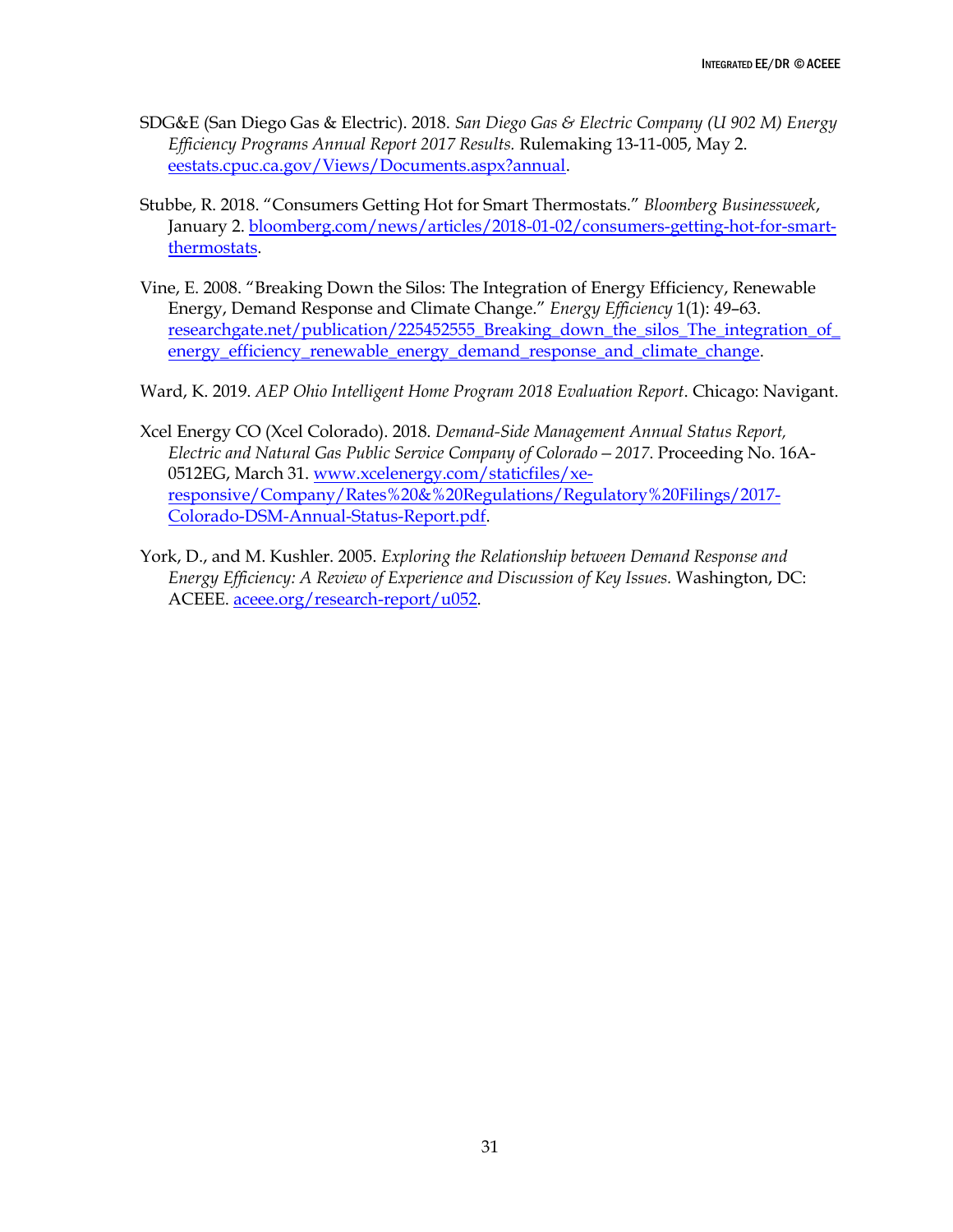# <span id="page-38-0"></span>Appendix A. Program Examples

Here we highlight five program examples and offer information on each program's history and design, measurable results, and challenges and successes. We also offer lessons learned to provide insights into what made these program models particularly successful. Our aim in choosing these case studies was to capture programs from different sectors, including common types with replicable models and those that offer important lessons.

### <span id="page-38-1"></span>*BGE: QUICK HOME ENERGY CHECK-UP WITH PEAKREWARDS*

In 2017, BGE rolled out a cross-promotional pilot that included the PeakRewards demand response (DR) program and Quick Home Energy Check-up (QHEC) program. BGE found that customers were satisfied with the simultaneous delivery of both energy efficiency and DR in the pilot, so it continued the approach in 2018. QHEC schedules appointments for single-family customers wishing to enroll in the PeakRewards program. Currently, technicians install the Ecobee 3 Lite smart Wi-Fi thermostat and energy efficiency measures such as LED bulbs, pipe insulation, and faucet aerators, Technicians also assess energy efficiency measures such as insulation, heating and cooling systems, lighting, and appliances. The smart Wi-Fi thermostat lets customers schedule heating and cooling, and use their smart device to control their home temperature when they are away. Customers can also participate in control season DR events from June 1 through September 30.

#### Program Performance

Table A1 shows the program's measurement and verification results from 2017 to 2018.

| Budget $(\$)$ | Actual<br>spending<br>( \$) | <b>Savings</b><br>goal<br>(MWh) | Actual<br>savings<br>(MWh) | Demand<br>savings<br>goal<br>(MW) | Actual<br>demand<br>savings<br>(MW) | Eligible<br>customers | Participants | Average<br>participation |
|---------------|-----------------------------|---------------------------------|----------------------------|-----------------------------------|-------------------------------------|-----------------------|--------------|--------------------------|
| 46.300.000    | 6.962.746                   | 15.797                          | 1,062                      | 284                               | 330                                 | 1.094.301             | 804.966      | 73.6%                    |

Table A1. The pilot program's 2017–2018 measurement and verification results

Source: BGE 2018

#### **Successes**

A primary driver for integrating the PeakRewards and QHEC programs is to increase customer satisfaction, a key performance indicator for Exelon, the utility's parent company. To meet this goal, BGE improved customer communication by using delivery channels that were impactful and relevant to the entire customer base. BGE found that customers were also satisfied with the shorter time commitment required in having one appointment for both programs. This creates cost savings for BGE, which can reduce the number of truck rolls associated with these programs.

BGE's integrated program taps into multiple value streams. Customers increase their bill savings through reduced energy use, DR payments, and beneficial rates. For example, BGE also has a residential peak-time rebate program with more than one million customers with smart meters enrolled. Customers with smart meters can participate in both programs and receive the higher of the two credits on event days. The integrated approach reduces the chance of outages and increases grid reliability for customers. BGE's cross-promotional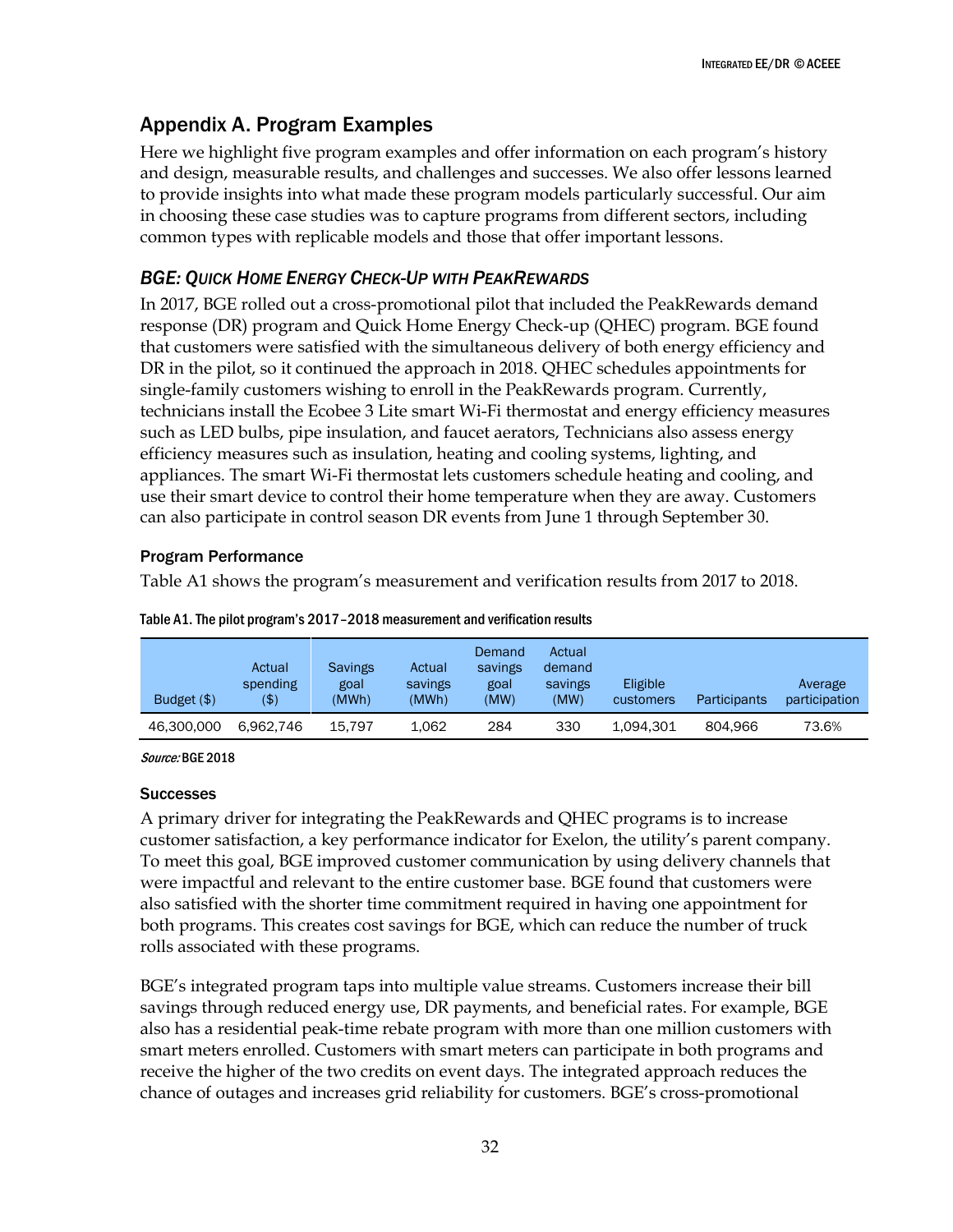structure and streamlined management and marketing leads to lower program costs. Table A2 shows the structure of BGE's smart thermostat programs.

| Program element                     | Optimization track*                                                                                                                                                                                        | Non-optimization track                                                                                                                                                                                     |
|-------------------------------------|------------------------------------------------------------------------------------------------------------------------------------------------------------------------------------------------------------|------------------------------------------------------------------------------------------------------------------------------------------------------------------------------------------------------------|
| One-time sign-on<br>bonus           | $$75 - $125**$                                                                                                                                                                                             | $$50 - $100$                                                                                                                                                                                               |
| Annual customer bill<br>credits     | $$50-$100**$                                                                                                                                                                                               | $$50 - $100$                                                                                                                                                                                               |
| Cost of thermostat                  | No additional cost                                                                                                                                                                                         | No additional cost                                                                                                                                                                                         |
| Sources of<br>information/education | • bgesmartenergy.com<br>• BGE OHEC Program<br>• BGE Home Performance with<br>Energy Star (HPwES)<br>• BGE HVAC Program<br>• BGE New Homes Concierge<br>Program<br>• BGESavings.com<br>• bgemarketplace.com | • bgesmartenergy.com<br>• BGE OHEC Program<br>• BGE Home Performance with<br>Energy Star (HPwES)<br>• BGE HVAC Program<br>• BGE New Homes Concierge<br>Program<br>• BGESavings.com<br>• bgemarketplace.com |

Table A2. BGE residential smart thermostat programs

\*The optimization program track uses data from the customer's smart thermostat to automatically make adjustments that are customized for their home. \*\*Bonus and bill credits depend on the cycling level selected for the optimization track. Source: BGE 2018.

#### Challenges and Lessons Learned

BGE conducts frequent question-and-answer sessions, performance evaluations, and weekly meetings to support technicians who required additional education and training to properly install DR technologies and conduct QHEC services. For accountability, technicians are required to send pictures of their installations to a supervisor and are financially responsible for incorrect installations (Amanda Janaskie, manager, Energy Efficient Programs, Baltimore Gas and Electric, pers. comm., April 16, 2019).

#### <span id="page-39-0"></span>*ENTERGY ARKANSAS: HOME ENERGY SOLUTIONS*

Entergy Arkansas integrated DR into its Energy Efficiency Home Energy Solutions offerings with an advanced thermostat DR pilot measure in 2016. Entergy Arkansas conducts home energy assessments and installs efficiency enhancing measures such as ductwork and home leak sealing, ceiling insulation, LED lighting, advanced power strips, water heater jackets, low-flow showerheads, and aerators at no out-of-pocket cost for qualifying customers through its original Home Energy Solutions program. For customers who choose to participate in the advanced thermostat DR pilot measure, a thermostat is installed by a qualified technician at no additional cost.

Entergy Arkansas utilizes Ecobee smart thermostats for this pilot as both an energy efficiency and a DR measure. Customers can use web-based tools to customize comfort settings and track energy savings. They can also participate in DR events throughout the control season, lowering their energy usage at peak times. The control season for this program is June 1–September 30. On average, three to five events occur each season; events take place on non-holiday weekdays between noon and 7:00 p.m. for up to four hours at a time (Heather Hendrickson, Entergy Arkansas, pers. comm., May 22, 2019).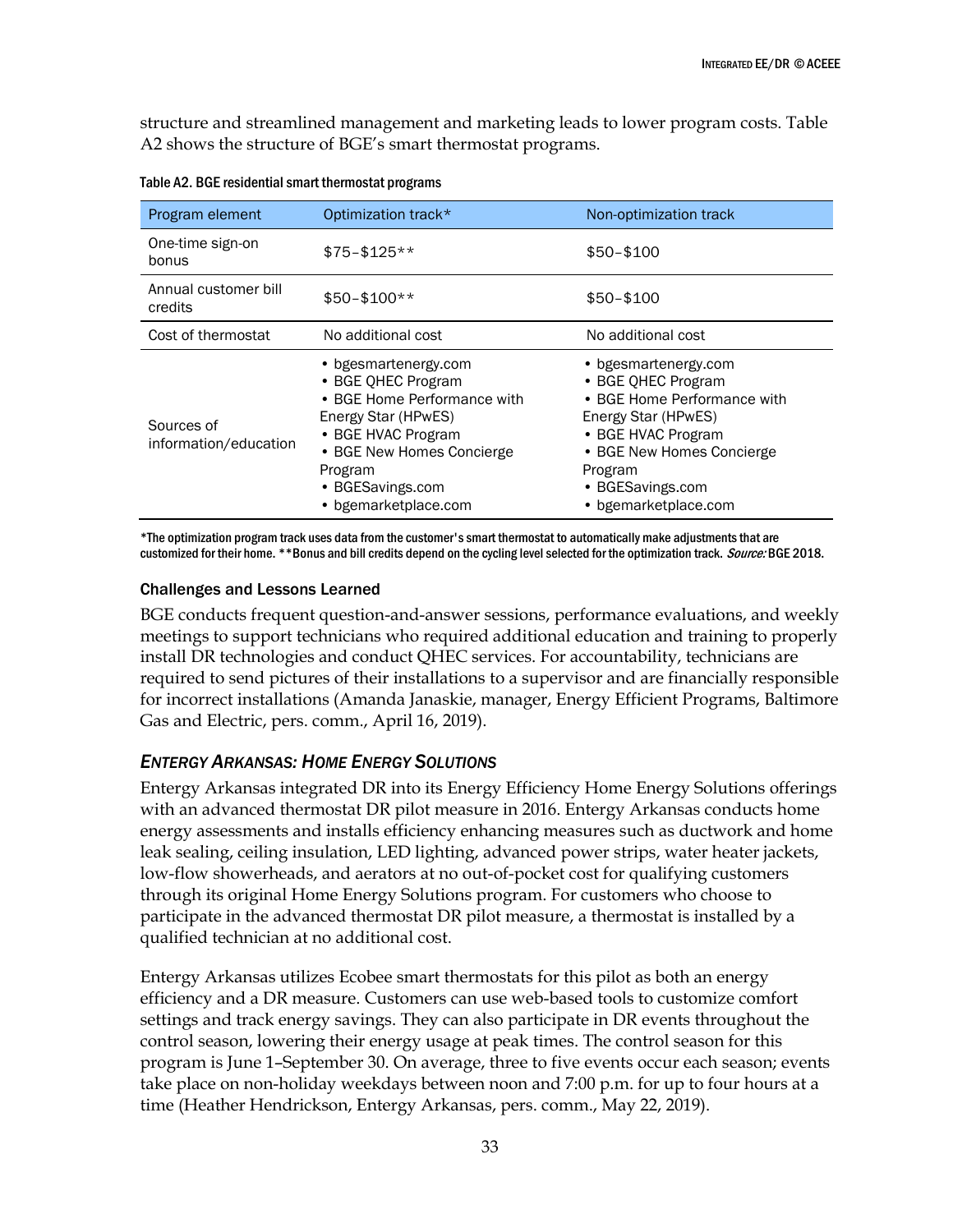#### Home Energy Solutions Program Performance

Table A3 shows program performance for the Home Energy Solutions program; the DR measures were incorporated in 2016.

| <b>Budget</b><br>(\$) | Actual<br>spending<br>(\$) | Savings goal<br>(MWh) | Actual<br>savings<br>(MWh) | Demand<br>savings goal<br>(MW) | Actual<br>demand<br>savings (MW) | Participants |
|-----------------------|----------------------------|-----------------------|----------------------------|--------------------------------|----------------------------------|--------------|
| 8,659,482             | 4.329.741                  | 4.011.00              | 13.935.56                  | 2.30                           | 5.23                             | 6.431        |
| 11,269,924            | 11,216,692                 | 15.811.00             | 16.642.35                  | 6.10                           | 5.56                             | 8,058        |
| 15,696,615            | 11,025,851                 | 23,973.00             | 25,204.63                  | 8.01                           | 7.21                             | 8,956        |
| 15,097,877            | 14,042,588                 | 25.612.00             | 24.842.38                  | 9.00                           | 8.54                             | 7.090        |
| 11,798,620            | 11,736,577                 | 22,638.74             | 25,757.46                  | 10.44                          | 10.12                            | 7,733        |

|  |  |  | Table A3. Home Energy Solutions program's measurement and verification results 2013-2017 |
|--|--|--|------------------------------------------------------------------------------------------|
|  |  |  |                                                                                          |

Source: Entergy Arkansas 2018

#### **Successes**

The Home Energy Solutions smart thermostat DR pilot measure deploys 1,500 units per year. Customers reduced energy usage at times of peak demand by allowing Entergy Arkansas to communicate with the devices; for participating in the program, the customers received DR incentives of \$25 per year. Customers can also customize comfort settings, track energy savings, and control room temperature from anywhere. During peak events, customers can lower energy usage. They can also use auto-away functionality to potentially lower usage while not at home. An Entergy Arkansas customer survey with 605 participants who had received the Ecobee thermostat showed that 77% were very satisfied with the overall program experience; 82% were very satisfied with the Ecobee thermostat compared to their old thermostat; and 97% are more likely to participate in other energy efficiency opportunities due to their experience with the Ecobee thermostat (Heather Hendrickson, Entergy Arkansas, pers. comm., May 22, 2019).

Entergy Arkansas employed a temperature rise control and demand reduction strategy with one-hour pre-cooling. Customers found this easy to understand, and they were relieved that there was a limit to how high the temperature would rise in their homes. In addition, precooling led to deep and immediate demand reduction. According to Entergy Arkansas' data, pre-cool and non-pre-cool strategies yielded identical immediate savings at the start of an event. However homes that had a 2-degree pre-cool had 16% greater kW savings in the fourth hour of an event than homes that did not pre-cool (Heather Hendrickson, Entergy Arkansas, pers. comm., May 22, 2019).

Another major benefit was effective customer messaging and increased program participation. Program administrators found it easier to communicate with customers about this measure and program, because they no longer had to explain the difference between energy efficiency and DR. Instead of using technical language and explanations, they marketed the advanced thermostat DR pilot measure and Home Energy Solutions program in clear and positive terms. They promoted customers' ability to lower energy use during peak demand times by allowing Entergy Arkansas to communicate with the device in those response events. They also conveyed the program's potential to improve the environment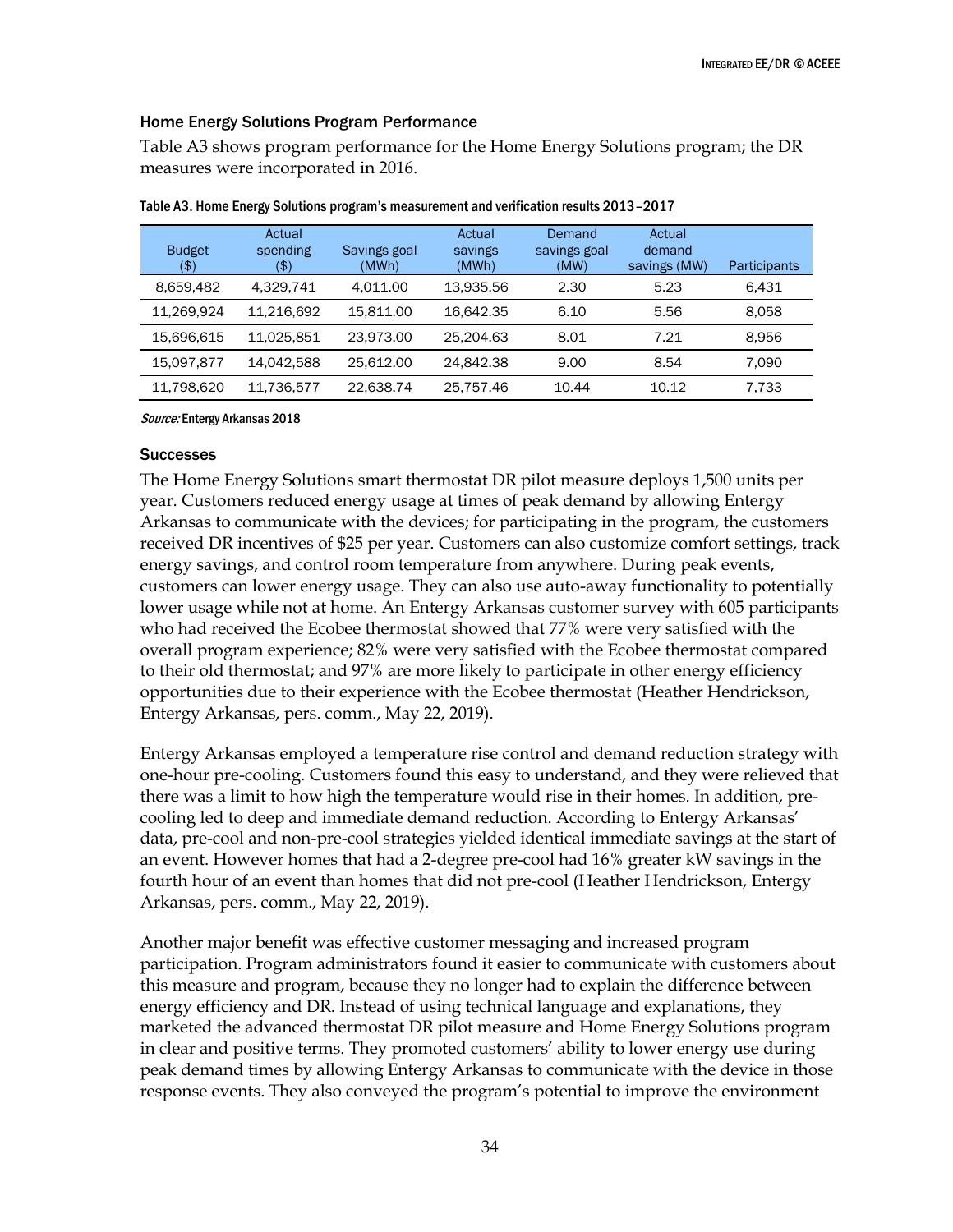by relieving transmission congestion during high peak times as well as deferring the need to build a power plant.

#### Challenges and Lessons Learned

Entergy Arkansas accomplished effective customer marketing, communication, and education. It learned that messaging is critical to increase customer participation. Instead of advertising the advanced thermostat measure with technical language, they highlighted for customers positive outcomes such as the ability to lower energy usage, improve the environment, and monitor and control their home's temperature from anywhere using smart devices or computers. Entergy Arkansas provided support and education materials to alleviate customer challenges. Qualified installers left behind frequently asked questions (FAQ) sheets, quick response (QR) codes, and survey materials. Entergy Arkansas' call center also followed up with customers a few days after installation with a welcome call. Customers can contact the call center with any questions or concerns as long as they are enrolled in the program. Entergy found that the best time to send out DR event communication was the evening before an event, using the customer's chosen mode of communication, so that customers could plan ahead.

Entergy Arkansas also learned the importance of providing education and training for its installers and call center representatives to support them with the new high-tech smart thermostat measure. It also required that trade allies engage in installation and customer communication training sessions to add smart thermostat knowledge and installation skills for connected devices to their HVAC installation expertise. For an additional accountability measure, installers are required to take a photo of the device after they have installed it (Jonathan Hoechst, Keith Canfield, and Heather Hendrickson, Entergy Arkansas, pers. comm., April 17, 2019).

### <span id="page-41-0"></span>*AEP OH: INTELLIGENT HOME AND DEMAND RESPONSE*

AEP Ohio launched the Intelligent Home and Demand Response pilot in November 2016 and rolled out the full-scale program in May 2017. This program gives single-family residential home owners the ability to view their electricity usage in real time and better understand opportunities for savings, including DR events. This program consists of a free mobile app, an in-home device called Energy Bridge, and connected equipment and devices. The Energy Bridge gives customer real-time energy usage data and serves as a hub for customers to control smart devices, such as smart thermostats, EV charging, water heating, and pool pumps through the IT'S YOUR POWER<sup>SM</sup> app. The app also includes a smart device store with eligible devices for the Intelligent Home and Demand Response program. To participate, customers must have an AMI electric meter, a smart phone, and a Wi-Fi connection to use the Energy Bridge. Customers can earn a \$20 credit toward the app's smart device store by participating in at least 10 DR events during the May–September control season.

#### Program Performance

Table A4 shows program performance for 2017. Because AEP Ohio made program changes throughout the startup year it did not report energy or demand savings data.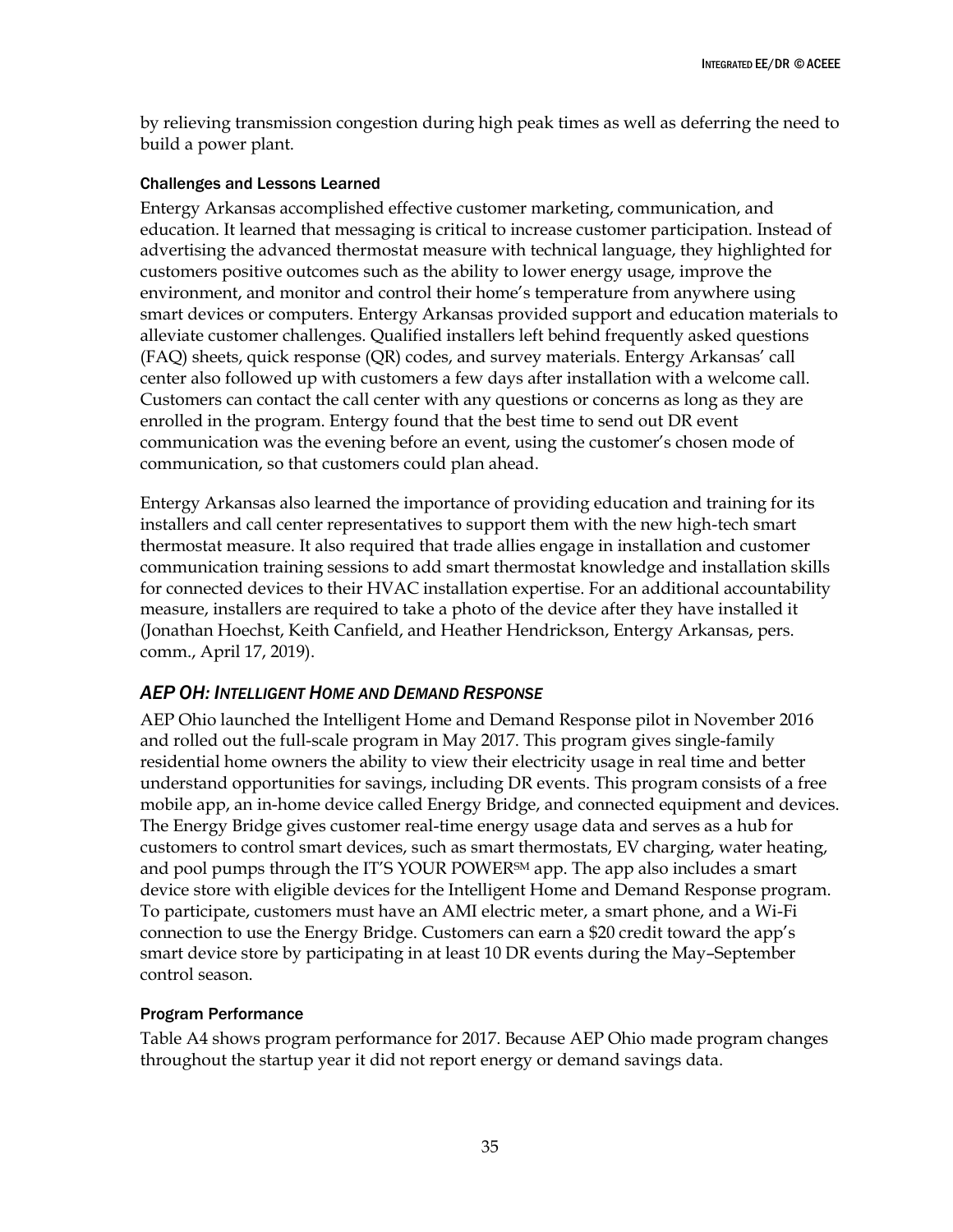| Budget $(\$)$ | Actual<br>spending<br>(\$) | <b>Savings</b><br>goal<br>(MWh)        | Actual<br>savings<br>(MWh) | Demand<br>savings<br>goal (MW)         | Actual<br>demand<br>savings<br>(MW) | Participants |
|---------------|----------------------------|----------------------------------------|----------------------------|----------------------------------------|-------------------------------------|--------------|
| 3,000,000     | 3,044,300                  | Did not<br>count<br>savings in<br>2017 |                            | Did not<br>count<br>savings in<br>2017 |                                     | 8,511        |

Table A4. Program measurement and verification results from 2017

Source: AEP Ohio 2018

Table A5 shows the program's 2018 savings and participant breakdown.

#### Table A5. Program results by segment for 2018

| Group                                 | Participants | Active | <b>Estimated</b><br>daily<br>energy<br>savings<br>(KWh) | Estimated<br>% savings | Annualized<br>total | Estimated<br>total<br>energy<br>savings<br>(MWh) | Total<br>peak<br>demand<br>savings<br>(KW) |
|---------------------------------------|--------------|--------|---------------------------------------------------------|------------------------|---------------------|--------------------------------------------------|--------------------------------------------|
| App                                   | 21,792       | 19.040 | $-0.17$                                                 | $-0.01$                |                     |                                                  |                                            |
| Energy Bridge + app                   | 9.260        | 8.395  | 0.23                                                    | 0.01                   | 84                  | 332                                              | 52                                         |
| Thermostat + Energy<br>Bridge $+$ app | 2.031        | 2.031  | 0.57                                                    | 0.02                   | 207                 | 237                                              | 505                                        |
| Total                                 | 21,792       | 21,790 |                                                         |                        |                     | 569                                              | 557                                        |

Participation numbers account for the quantity of devices installed at each household. Non-DR demand savings are derived using a 1.37 coincidence factor. Source: Ward 2019.

Table A6 shows the total program savings for 2018.

#### Table A6. Program results for 2018

| <b>Metric</b>                     | <b>Total MWh</b><br>savings | <b>Total kW</b><br>savings |
|-----------------------------------|-----------------------------|----------------------------|
| <b>Estimated total</b><br>Savings | 569                         | 557                        |
| Double-counted<br>Savings         | 64                          | 10                         |
| Total                             | 504                         | 547                        |

Non-DR demand savings are derived using a 1.37 coincidence factor. Source: Ward 2019.

Figure A1 breaks down savings and participation results by engagement level.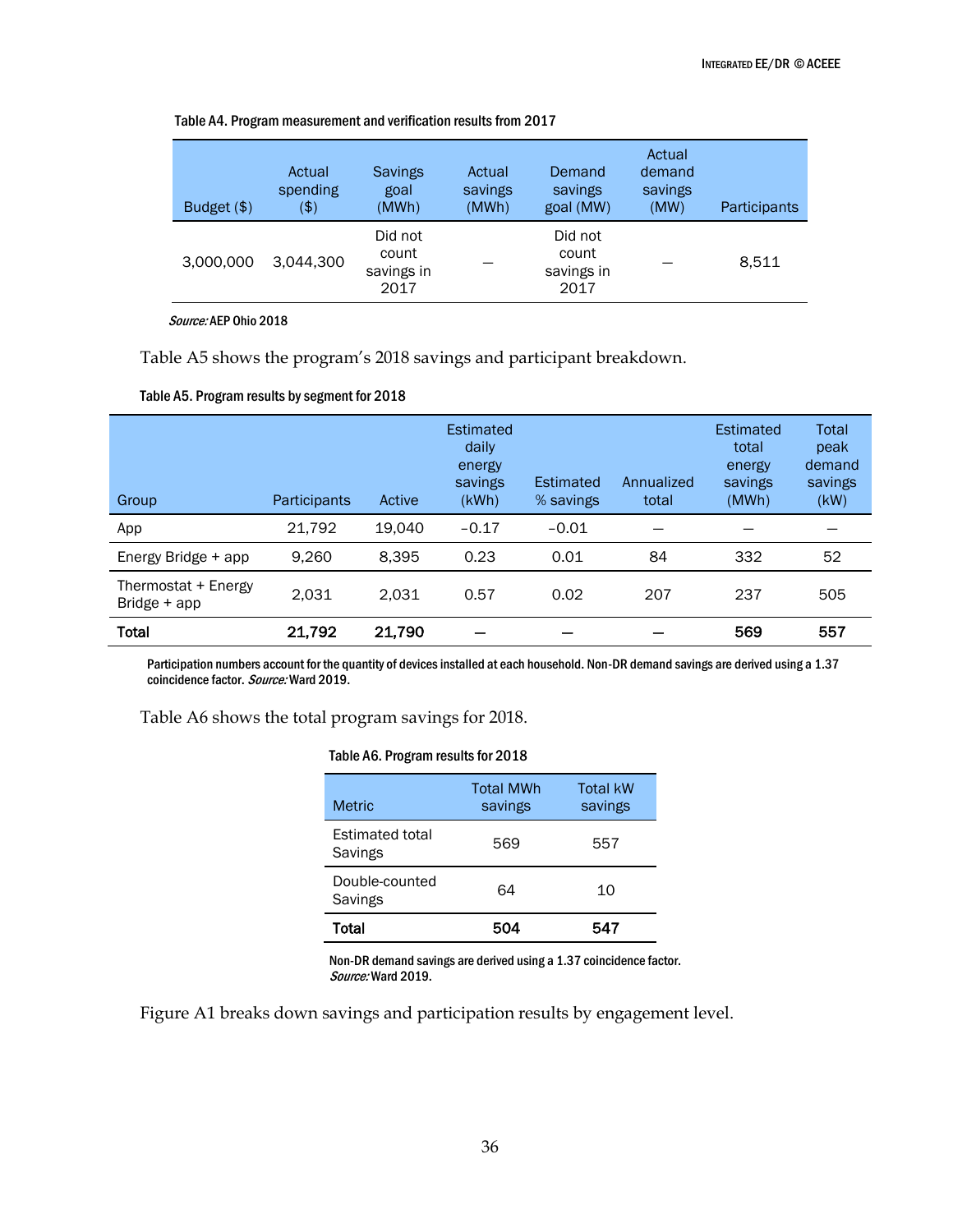

Figure A1. 2018 savings and participation by engagement level. *Source:* Ward 2019.

#### Drivers and Successes

AEP Ohio created this program in response to customer desires to better understand how to save energy. The Intelligent Home and Demand Response program is designed to increase customer satisfaction by addressing this need with real-time energy usage information and by giving customers a more connected home. The IT'S YOUR POWER app has increased ease of participation in energy-saving programs and has helped increase customer satisfaction, bill and energy savings, and education. AEP Ohio reduced program costs through streamlined marketing and management, which also led to increased program participation and satisfaction. This program complements AEP Ohio's ongoing AMI deployment efforts in that AMI program participation increases the eligible population for the Intelligent Home and Demand Response program.

#### Challenges and Lessons Learned

The program's target population is currently small because residential customers must have AMI to participate. AEP Ohio had planned to roll out an AMI program prior to the launch of the Intelligent Home and Demand Response program. However AMI deployment was delayed until four months after the Intelligent Home and Demand Response program launch, and the deployment did not fully reach the planned footprint. This made it difficult to grow the integrated program. Despite this barrier, more than 4% of the target population enrolled and participated in the program. Interviewees noted that this program would have been easier to roll out if an AMI rollout had been started (or completed) prior to launching the program because it would have created a larger eligible population. Additionally, knowing which customers would be eligible at which times would have allowed for more cost-effective, streamlined marketing.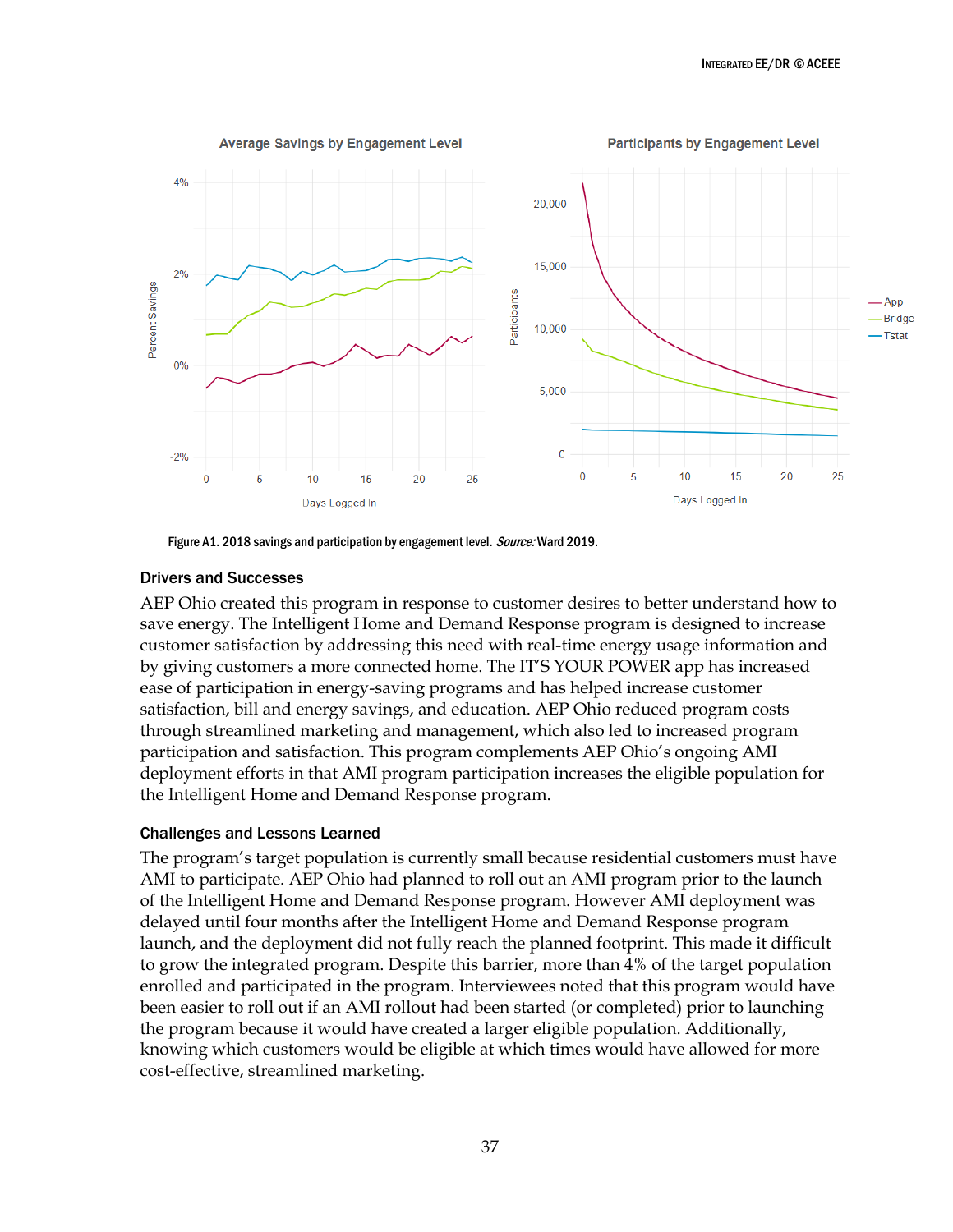Advances in AMI technology during the program's pilot stage created additional challenges. A new meter available in 2017 behaved differently than previous meter generations, and it did not connect, or bind, customers' Energy Bridges to their smart meters. After months of troubleshooting and bind failures, AEP Ohio was able to build in automated integration of the technologies. This challenge created customer satisfaction issues early in the program and potentially led to loss of participation, but it taught administrators the importance of testing AMI technologies before rolling them out. The program is improving and evolving, and AEP Ohio intends to add new features that will increase engagement with energy-saving behaviors. It also plans to launch a small-business solution pilot and to explore the possibility of an interface with AMI. (David Tabata and Deanna Gilliland, AEP OH, pers. comm., April 30, 2019).

### <span id="page-44-0"></span>*FORT COLLINS UTILITIES: PEAK PARTNERS*

The FCU Peak Partners initiative is a long-running portfolio of DR programs that use programmable Wi-Fi thermostats and electric water heater controllers to reduce peak demand. The thermostats and home energy monitors (available through the public library) also let customers view and manage their energy usage and create energy savings throughout the day. This portfolio is targeted at residential customers, but the utility has a commercial DR element to program as well, using OpenADR. In 2019, the portfolio launched a "bring your own thermostat" pilot, which was quickly fully subscribed. The program offers a free installation of a no-cost controllable thermostat that can be accessed remotely via an online portal. The customer is automatically enrolled in DR events, which are called less than 10 hours per month. The program is focused not only on peak demand reduction, but also on more granular daily load shifting. For DR events, the utility uses a 50% cycle for the thermostat and a 100% shutoff for the water heater. FCU also uses precooling strategies with capable thermostats.

For customers participating with electric water heaters, FCU offers three levels of savings: basic, default, and aggressive. These indicate the increasing amounts of time the water heater is controlled. The program also works in conjunction with the time-of-day (TOD) electric rate, which was deployed for all residential customers in October 2018. The TOD rate is revenue neutral and uses a three-times off- to on-peak price differential. Customers realize about 5% savings in their annual utility bill through their controlled DR-enabled water heaters.

A website for the portfolio allows customers to self-enroll in the thermostat program, provides information on how to use each piece of technology, and offers additional information on energy conservation and DR. It also allows customers to access their Peak Partners thermostat dashboard.

Starting in mid-2019, this portfolio of resources began being tested to support renewable integration operations by dispatching short events to respond to variability in solar and wind generation. This demonstration is in collaboration with Platte River Power Authority, FCU's generation and transmission partner.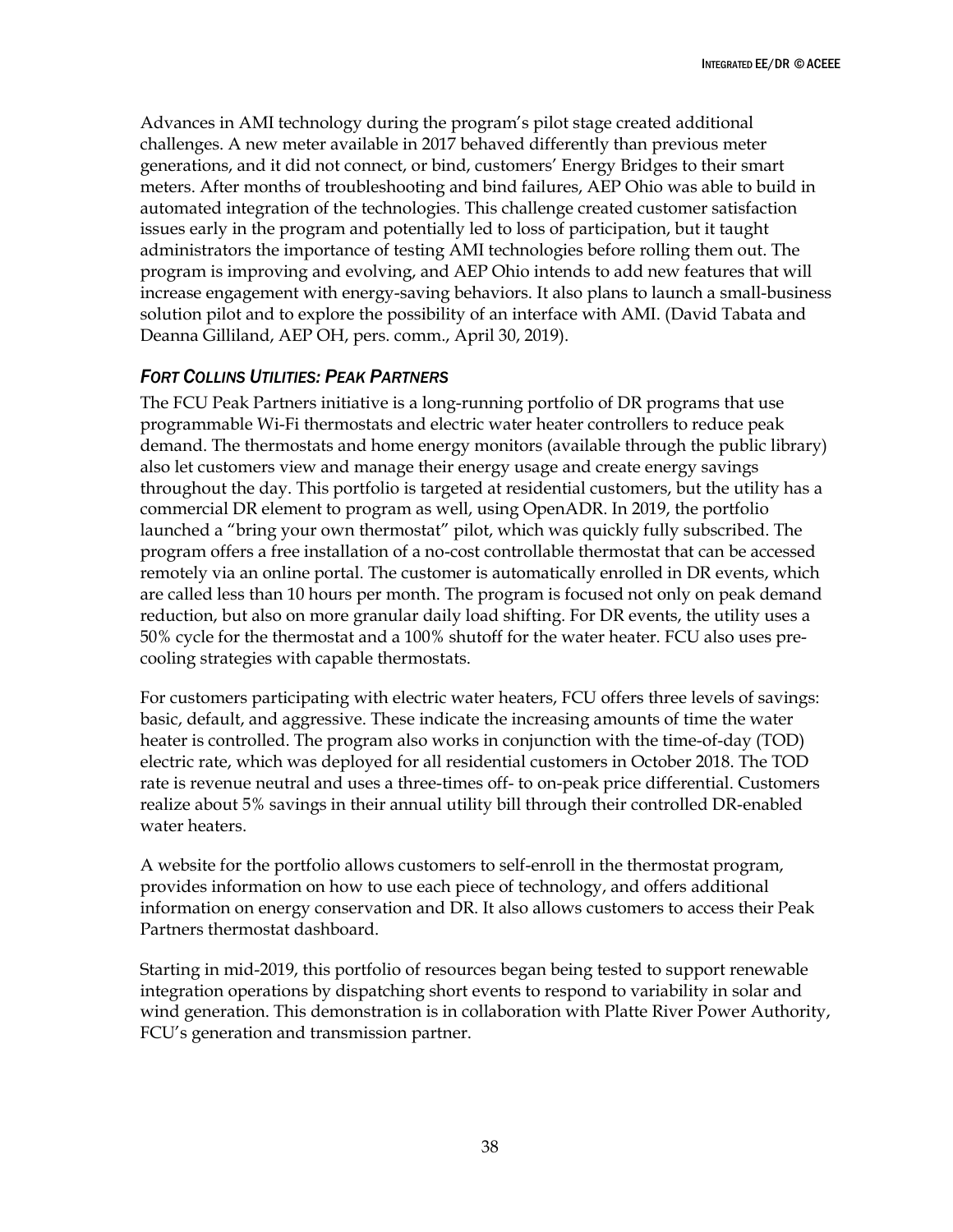#### Drivers and Successes

FCU is a municipal distribution utility with regulatory oversight by the City Council of Fort Collins. The utility acts within the policy environment set by the City Council, which includes a 2% annual efficiency portfolio savings target and goals to reduce GHG emissions 20% by 2020, 80% by 2030, and 100% by 2050, based on a 2005 baseline. The utility therefore designs its programs to align the priorities of customer needs, council policy goals, and utility operations.

FCU's structure allows it to integrate its programs more easily than some other utilities. The City Council's priorities encourage innovation and flexibility while maintaining best practices for reporting and evaluation. Additionally, FCU designs and reports on its programs at the portfolio level, which gives it more flexibility with program budgets and cost effectiveness. FCU program administrators noted that being a small utility also has advantages for integration. For example, they have an Energy Services team that covers energy efficiency, DR, distributed generation, green buildings, carbon accounting, and electric vehicles. They also noted that when they go into customer premises, they make sure to assess for any programs that the customer may be eligible for, including water efficiency measures.

#### Program Performance

The Peak Partners program has been successful at meeting its goals, with more than 1,500 thermostats and 2,000 water heaters enrolled. This represents approximately 50% of the eligible water heater population. FCU is running 15 time-of-day events per week and, after eight months of operations with 2,000 participants, it has had only one report of a loss of hot water. Customers have been satisfied with the program, which was an important goal; FCU has found that more than 75% of respondents were likely or very likely to recommend Peak Partners to a friend.

The program has also achieved energy and demand savings. For typical dispatch times and large populations (more than 200 units), the utility has observed population average curtailable loads in the range of 0.9 to 1.3 kW per air-conditioning unit and 0.3 to 0.5 kW per water heater (John Phelan and Pablo Bauleo, Fort Collins Utilities, pers. comm.. March 12, 2019).

#### Challenges and Lessons Learned

Because it is structured as a municipal utility, FCU's program administrators noted fewer challenges than other program administrators. However they did note that they've faced some technological challenges, mainly in the difficulty of integrating dissimilar distributed energy resources (DERs) into a single, unified software platform.

Some of FCU's model elements are replicable for other programs. Administrators note that the TOD rate has helped them to bring all of the program's elements together, particularly the daily load management strategy, which creates savings for customers. FCU has also seen particular value from the program's operational efficiencies and recommend that administrators do everything they can when they have a touchpoint with the customer. This may include direct installations, education, or enrollment in additional programs. The utility also plans to add new DERs—such as storage and electric vehicles—to the program.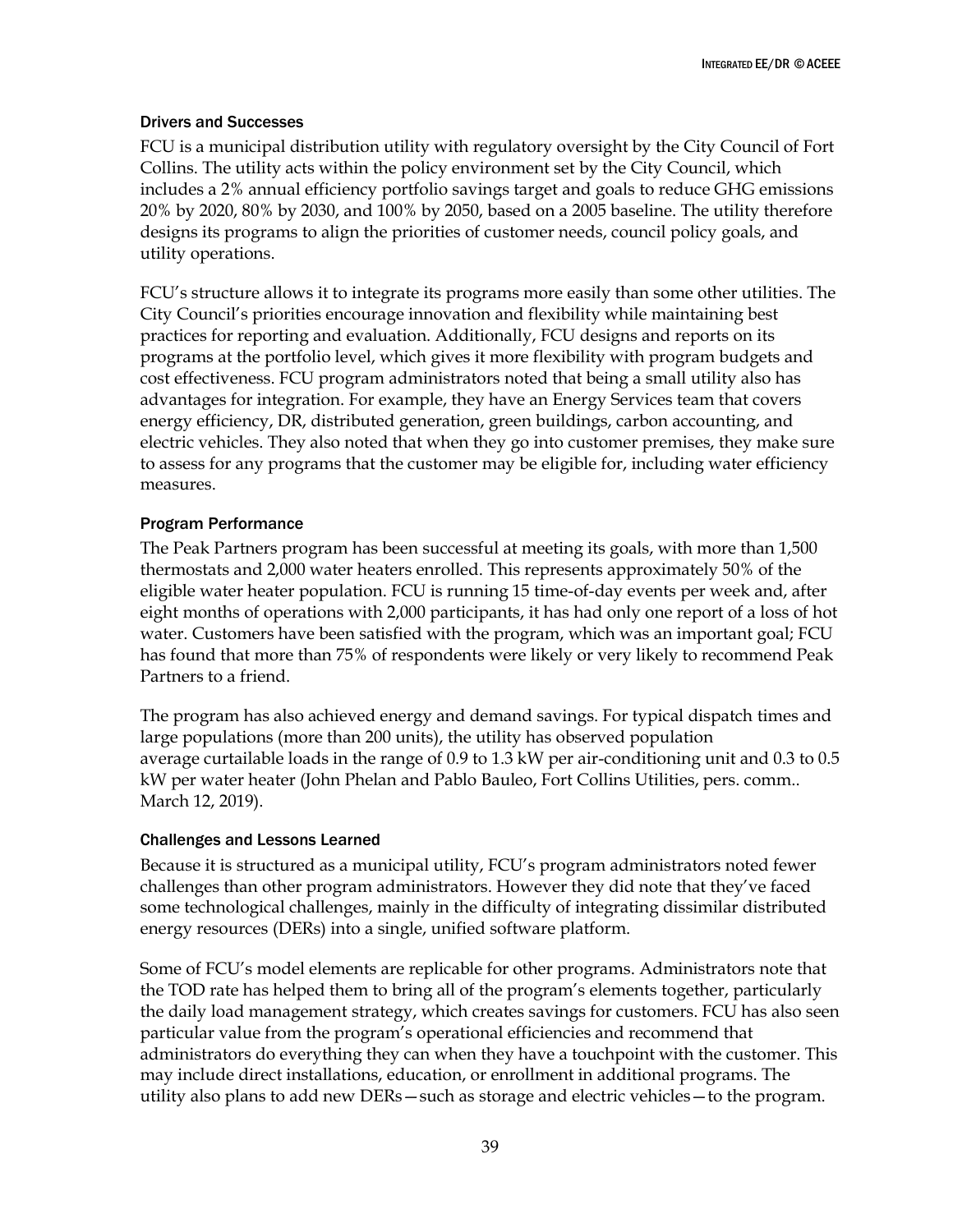# Appendix B. Details of Integrated Programs

Table B1 shows all the programs identified as having some element of integration based on a review of 44 utility demand-side management (DSM) reports, a call for examples, and additional research. The table includes a program description and our interpretation of the program's integration level.

#### Table B1. Integrated programs

<span id="page-46-0"></span>

| Program<br>administrator | Program name         | Program description                                                                                                                                                                                                                                                                                                         | Integration level                            | Reference               | Additional resources                       |
|--------------------------|----------------------|-----------------------------------------------------------------------------------------------------------------------------------------------------------------------------------------------------------------------------------------------------------------------------------------------------------------------------|----------------------------------------------|-------------------------|--------------------------------------------|
| AEP OH                   | It's Your Power      | This program uses smart<br>appliances and connected devices<br>and an app to provide customers<br>with energy management<br>information (EE), as well as an in-<br>home device that allows<br>customers to participate in DR<br>events.                                                                                     | Single program<br>offering both EE and<br>DR | AEP OH 2019b            | www.itsyourpowerohio.com                   |
| Ameren<br>Missouri       | Peak Time<br>Savings | Ameren Missouri is in the early<br>stages of developing integrated<br>EE/DR programs for single-family<br>customers. Customers with<br>qualifying thermostats will save<br>energy through programmable<br>learning thermostats and will be<br>simultaneously enrolled in an<br>automated DR program for cooling<br>systems. | Single program<br>offering both EE and<br>DR | Ameren Missouri<br>2018 | www.amerenmissourisavings.com/peakt<br>ime |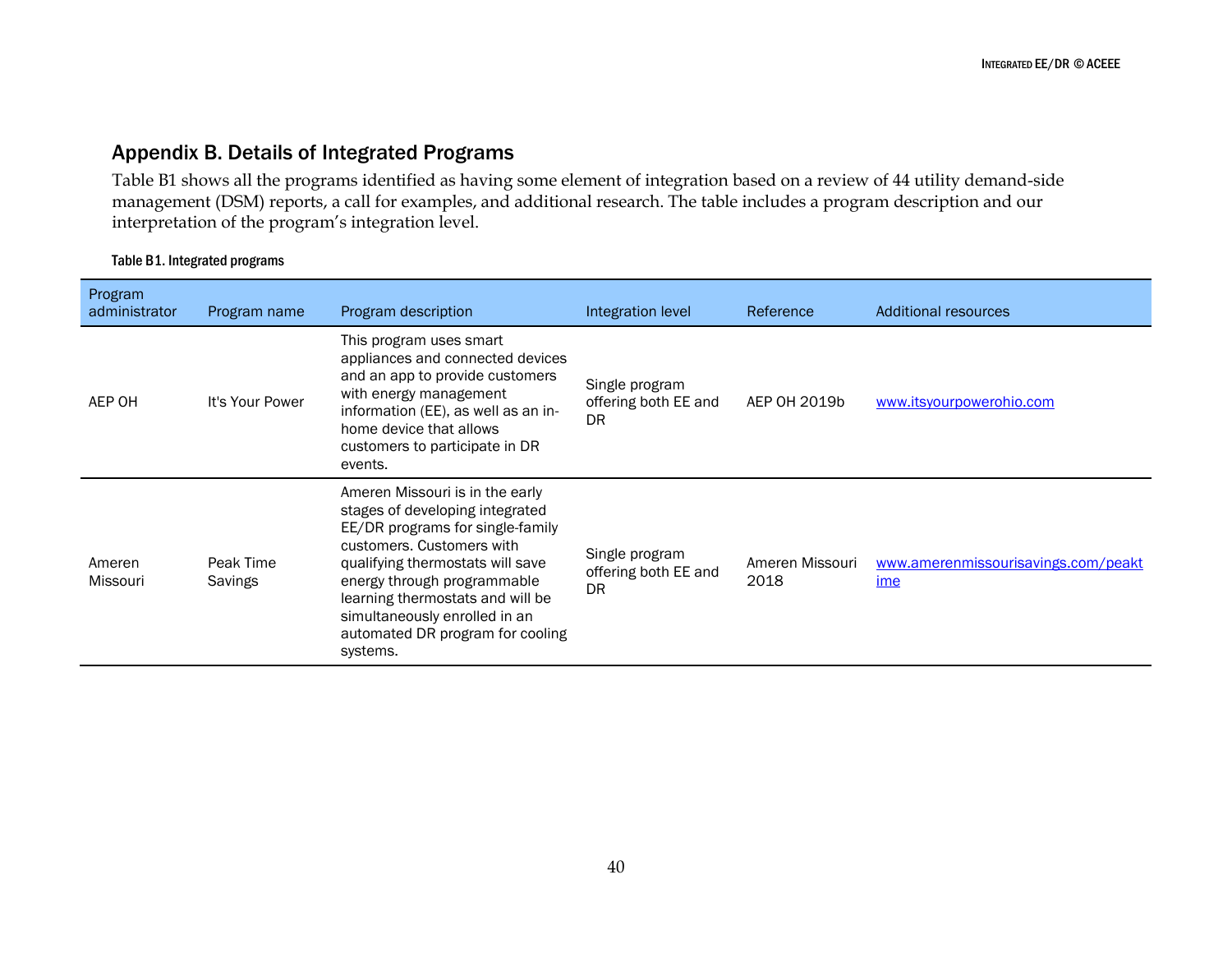| Program<br>administrator | Program name                                      | Program description                                                                                                                                                                                                                                                                                                                                                                                                                                                                | Integration level                                                                                              | Reference                         | <b>Additional resources</b>                                                                                                      |
|--------------------------|---------------------------------------------------|------------------------------------------------------------------------------------------------------------------------------------------------------------------------------------------------------------------------------------------------------------------------------------------------------------------------------------------------------------------------------------------------------------------------------------------------------------------------------------|----------------------------------------------------------------------------------------------------------------|-----------------------------------|----------------------------------------------------------------------------------------------------------------------------------|
| <b>BGE</b>               | Smart thermostat<br>programs                      | BGE offers multiple smart<br>thermostat programs (three<br>residential and one for small<br>business). For example, customers<br>can receive a free smart<br>thermostat for enrolling in the<br>utility's PeakRewards DR program,<br>and all qualified thermostats are<br>eligible for the "optimization tract"<br>that achieves ongoing energy<br>savings. The programs ensure that<br>customers with qualifying<br>thermostats can enroll in all<br>eligible EE and DR programs. | Cross-promotion                                                                                                | <b>BGE 2018</b>                   | www.bgesmartenergy.com/residential/s<br>mart-thermostats                                                                         |
| ComEd                    | Smart thermostat<br>programs                      | ComEd offers smart thermostats<br>as a part of multiple program<br>offerings and uses thermostats<br>that are eligible for both EE and<br>DR programs. The programs are<br>cross-promoted. The utility is<br>working to integrate the<br>enrollment process through an<br>online marketplace.                                                                                                                                                                                      | Cross-promotion                                                                                                | Ampong and<br>Kunkel 2019         | www.aceee.org/sites/default/files/pdf/<br>conferences/eer/2017/Stoll_Session2C<br>EER17_Oct_31.pdf                               |
| ComEd                    | <b>Smart Buildings</b><br><b>Operations Pilot</b> | This is a real-time energy<br>optimization program for large<br>buildings that primarily focuses on<br>energy reductions. Implementers<br>provide building operators with<br>both energy and demand savings<br>targets.                                                                                                                                                                                                                                                            | Stated recognition of<br>latent energy or<br>demand reduction<br>capabilities (real-time<br>energy management) | Bailey, Thacker,<br>and Hill 2019 | blogs.edf.org/energyexchange/2017/0<br>9/12/pilot-program-will-use-data-to-<br>transform-the-efficiency-of-chicago-<br>buildings |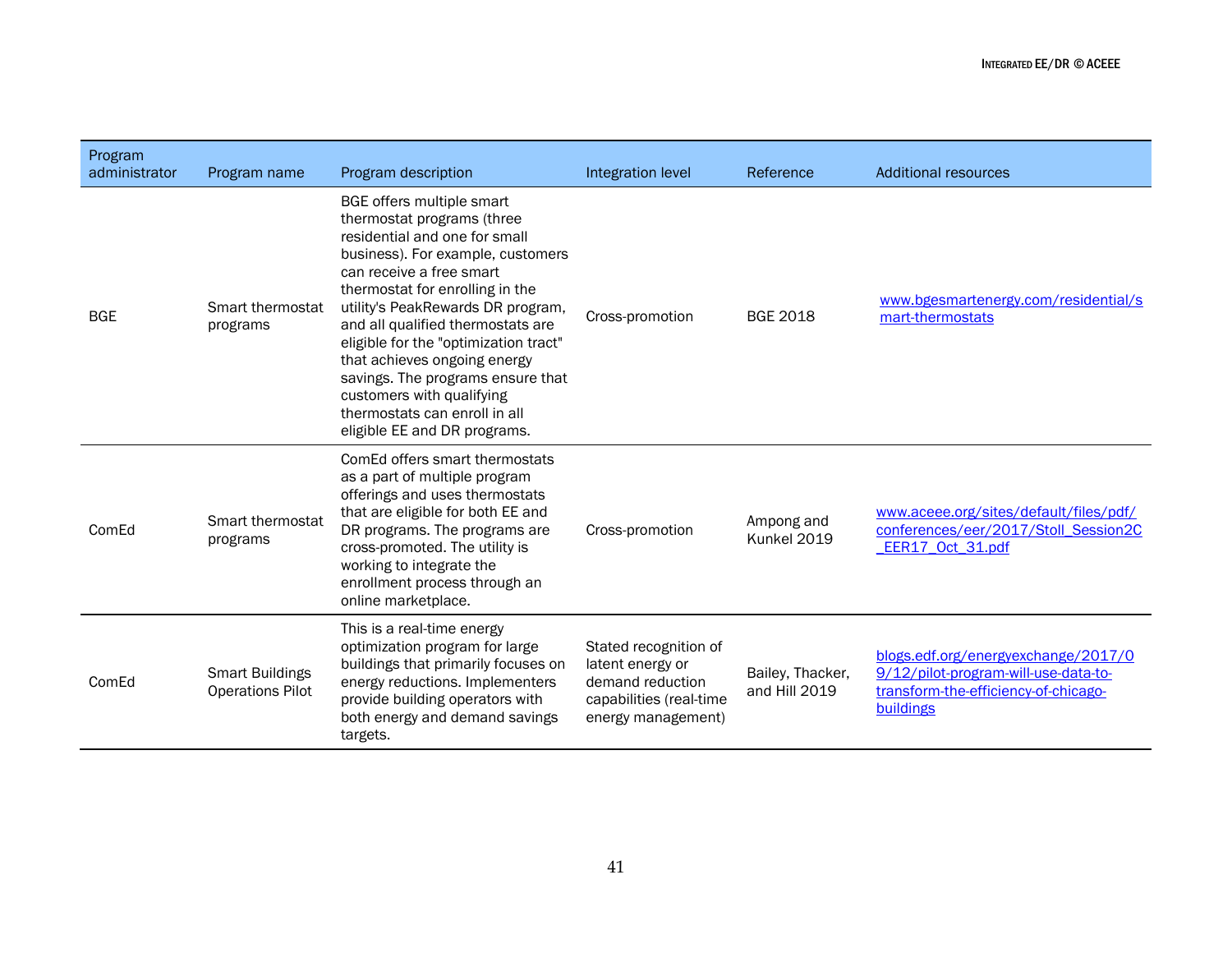| Program<br>administrator                      | Program name                                                                             | Program description                                                                                                                                                                                                                                                                                                                                                                                                                                                                    | Integration level                                                             | Reference               | <b>Additional resources</b>                                                                                                         |
|-----------------------------------------------|------------------------------------------------------------------------------------------|----------------------------------------------------------------------------------------------------------------------------------------------------------------------------------------------------------------------------------------------------------------------------------------------------------------------------------------------------------------------------------------------------------------------------------------------------------------------------------------|-------------------------------------------------------------------------------|-------------------------|-------------------------------------------------------------------------------------------------------------------------------------|
| ConEd                                         | <b>Brooklyn Queens</b><br>Demand<br>Management<br>Nonwires<br>Solution Program<br>(BQDM) | BQDM is an NWS program that<br>leverages customer- and utility-<br>sited EE and DR resources<br>solicited through an auction, along<br>with other DERs, to offset the<br>need for a new substation.                                                                                                                                                                                                                                                                                    | Leveraging EE,<br>demand response,<br>and other DERs for a<br>targeted need   | Con Edison<br>2018a     | www.coned.com/en/business-<br>partners/business-<br>opportunities/brooklyn-queens-<br>demand-management-demand-<br>response-program |
| ConEd                                         | BYOT/DLC                                                                                 | ConEd is coordinating its direct<br>load control DR program and its<br>Bring Your Own Thermostat EE<br>program through dual-enrollment<br>at the point of purchase.                                                                                                                                                                                                                                                                                                                    | Administrative<br>coordination                                                | Con Edison<br>2018b     | www.nyrevconnect.com/utility-<br>profiles/consolidated-edison                                                                       |
| Dominion<br>Energy                            | Smart<br>Thermostat<br>Program                                                           | Dominion Energy's Smart<br>Thermostat Program, approved to<br>begin in 2019, will offer rebates,<br>education, and dual EE and DR<br>program enrollment for customers<br>who purchase smart thermostats.                                                                                                                                                                                                                                                                               | Administrative<br>coordination                                                | Dominion Energy<br>2018 | www.scc.virginia.gov/docketsearch/DOC<br>S/3I3501!.PDF                                                                              |
| <b>Duke Carolinas</b><br>and Duke<br>Progress | EnergyWise<br><b>Business</b>                                                            | Duke offers its EnergyWise<br>Business program in North and<br>South Carolina. The program is a<br>more traditional commercial HVAC<br>cycling DR program. The program<br>description states that customers<br>who choose to use a smart<br>thermostat for the program rather<br>than a direct load control switch<br>can also utilize the thermostat's<br>EE capabilities, such as by setting<br>schedules and receiving energy<br>conservation tips and<br>communications from Duke. | Stated recognition of<br>latent energy or<br>demand reduction<br>capabilities | <b>DEC 2018</b>         | www.duke-<br>energy.com/business/products/energy<br>wise-business                                                                   |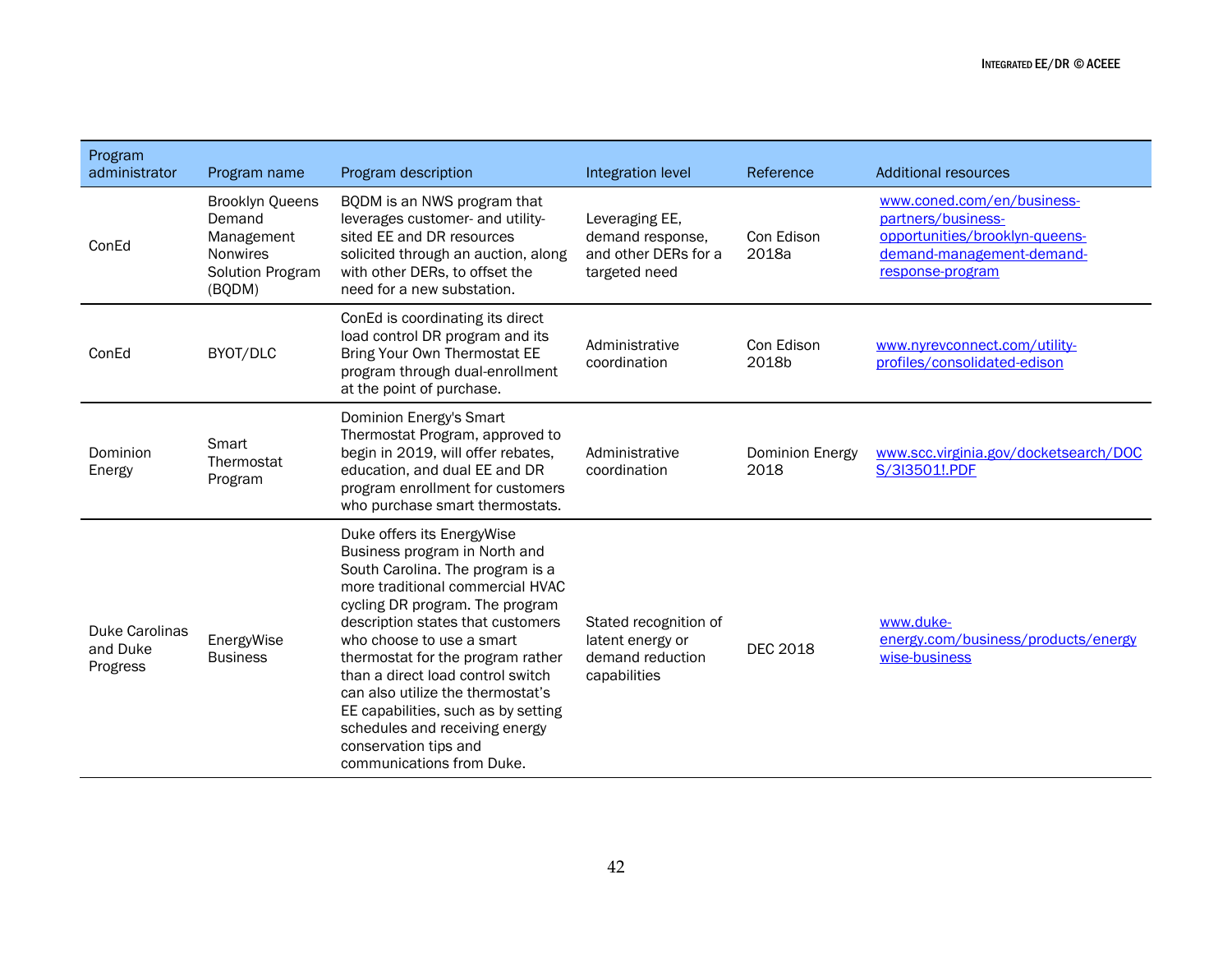| Program<br>administrator                | Program name                                                                       | Program description                                                                                                                                                                                                                                                                                      | Integration level                                                                                  | Reference                | Additional resources                                                                                              |
|-----------------------------------------|------------------------------------------------------------------------------------|----------------------------------------------------------------------------------------------------------------------------------------------------------------------------------------------------------------------------------------------------------------------------------------------------------|----------------------------------------------------------------------------------------------------|--------------------------|-------------------------------------------------------------------------------------------------------------------|
| Entergy<br>Arkansas                     | Home Energy<br>Solutions                                                           | In 2016, Entergy Arkansas added<br>smart thermostats, which can<br>participate in DR events, to its<br>Home Energy Solutions EE<br>program.                                                                                                                                                              | Administrative<br>coordination                                                                     | Entergy Arkansas<br>2018 | www.entergy-<br>arkansas.com/your_home/save_money<br>/ee/home-energy-solutions                                    |
| Eversource<br>Massachusetts             | Delivery<br>Pathways for<br>Residential<br>Direct Load<br><b>Control Offerings</b> | The Massachusetts 2019-2021<br>EE plan states that administrators<br>will aim to facilitate enrollment in<br>both EE and DR programs for<br>technologies that are eligible for<br>both.                                                                                                                  | Cross-promotion                                                                                    | Mass Save 2018           | ma-eeac.org/wordpress/wp-<br>content/uploads/Exh.-1-Final-Plan-10-<br>31-18-With-Appendices-no-bulk.pdf           |
| <b>Fort Collins</b><br><b>Utilities</b> | <b>Peak Partners</b>                                                               | Peak Partners is a portfolio of DR<br>programs employing<br>programmable Wi-Fi thermostats<br>and electric water heater<br>controllers to reduce peak<br>demand. The program<br>simultaneously offers<br>programmable thermostats and<br>energy monitors to create energy<br>savings throughout the day. | Single program                                                                                     | Call for examples        | www.fcgov.com/utilities/residential/con<br>serve/energy-efficiency/peak-partners                                  |
| <b>LIPA</b>                             | Home Energy<br>Management<br>Program                                               | LIPA's Home Energy Management<br>behavior program offers home<br>energy reports with the stated<br>goals of reducing energy usage,<br>increasing awareness of and<br>enrollment in EE and DR<br>programs, augmenting peak-hour<br>energy savings, and increasing<br>program satisfaction.                | Stated recognition of<br>latent energy or<br>demand reduction<br>capabilities, cross-<br>promotion | <b>LIPA 2018</b>         | www.psegliny.com/aboutpseglongisland<br>/legalandregulatory/-<br>/media/D0B169FF6D7A494CAD80B00<br>79B7D78A4.ashx |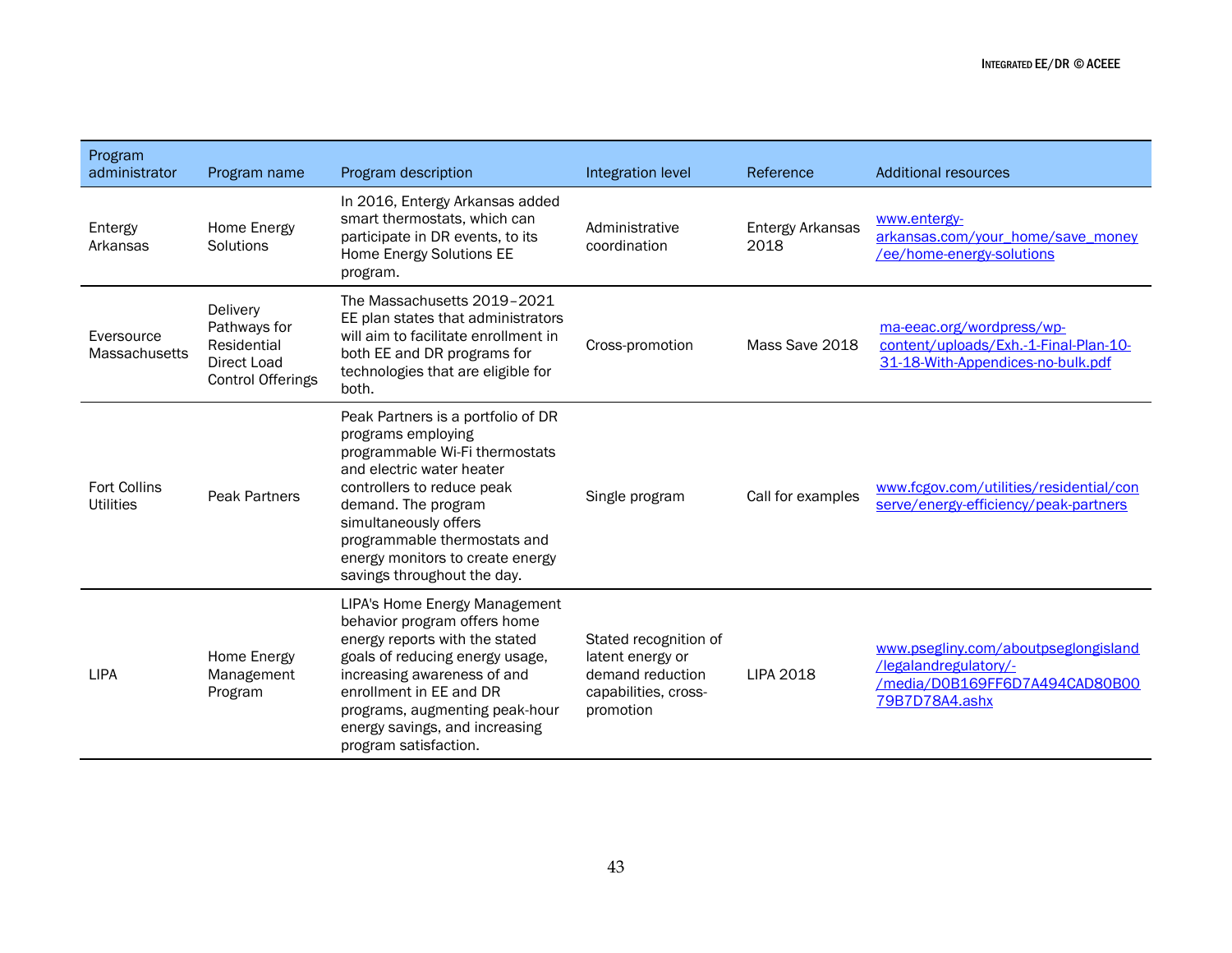| Program<br>administrator  | Program name                                                                                                                                    | Program description                                                                                                                                                                                                                                                                           | Integration level                                   | Reference                          | <b>Additional resources</b>                                                   |
|---------------------------|-------------------------------------------------------------------------------------------------------------------------------------------------|-----------------------------------------------------------------------------------------------------------------------------------------------------------------------------------------------------------------------------------------------------------------------------------------------|-----------------------------------------------------|------------------------------------|-------------------------------------------------------------------------------|
| National Grid<br>New York | Electric C&I<br>Retrofit Program                                                                                                                | National Grid's C&I retrofit<br>program has outlined a goal for<br>2018-2020 to promote<br>connected technologies for the<br>purposes of enrolling customers in<br>DR programs.                                                                                                               | Cross-promotion                                     | <b>National Grid</b><br>2017       | www.nyrevconnect.com/utility-<br>profiles/national-grid                       |
| <b>NV Energy</b>          | <b>NV Energy</b><br>PowerShift<br>Commercial<br><b>Energy Services</b><br>-Integrated<br>Energy Efficiency<br>and Demand<br>Response<br>(EE/DR) | NV Energy's PowerShift program<br>offers customers multiple savings<br>opportunities through a single<br>program and a single<br>appointment. This includes<br>rebates for energy-efficient<br>equipment, energy assessments,<br>and smart thermostats that can<br>be enrolled for DR events. | Single program<br>offering both EE and<br><b>DR</b> | Nevada Power<br>2016 DSM<br>Report | www.nvenergy.com/save-with-<br>powershift                                     |
| OG&E                      | Research study:<br>Storage for Low<br>Income/Senior/<br>Multifamily<br>DR/EE                                                                    | OG&E conducted a research study<br>on the cost efficiencies for low-<br>income and multifamily energy<br>storage systems to act as an EE<br>measure and to participate in DR<br>programs.                                                                                                     | Research                                            | OG&E 2018                          | occeweb.com/pu/EnergyEfficiency/201<br>70GEOKAnnualReportOGEADMReport.p<br>df |
| Oncor                     | <b>Commercial Load</b><br>Management<br><b>Standard Offer</b><br>Program                                                                        | Third-party providers administer<br><b>Oncor's Commercial Load</b><br>Management Standard Offer<br>Program and can simultaneously<br>offer EE programs.                                                                                                                                       | Administrative<br>coordination                      | <b>Oncor 2018</b>                  | www.oncoreepm.com/load-<br>management-program.aspx                            |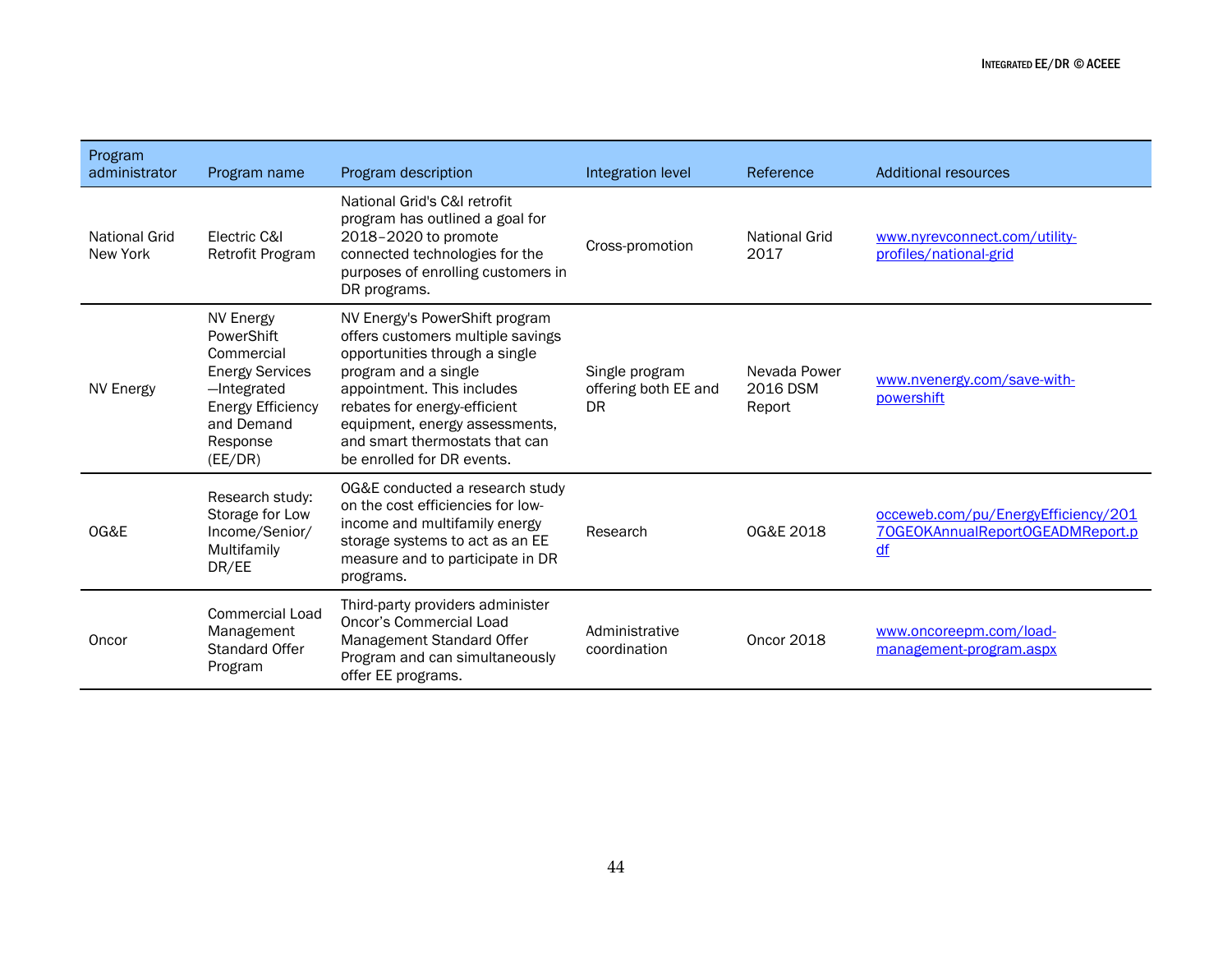| Program<br>administrator | Program name                            | Program description                                                                                                                                                                                                                                                                                                                                                                                                                                                                                                                                                                                       | Integration level              | Reference       | <b>Additional resources</b>                                                                                                                   |
|--------------------------|-----------------------------------------|-----------------------------------------------------------------------------------------------------------------------------------------------------------------------------------------------------------------------------------------------------------------------------------------------------------------------------------------------------------------------------------------------------------------------------------------------------------------------------------------------------------------------------------------------------------------------------------------------------------|--------------------------------|-----------------|-----------------------------------------------------------------------------------------------------------------------------------------------|
| PG&E                     | Integrated<br>Demand Side<br>Management | PG&E offers multiple programs<br>with elements of integration as a<br>part of California's statewide<br>Integrated Demand Side<br>Management (IDSM, now IDER)<br>initiative. The company has<br>offered smart thermostats with EE<br>and DR capabilities, conducted<br>research on how to use smart<br>thermostats to allow other<br>technologies to participate in DR<br>events, and has established a<br>single contact point for multifamily<br>programs. These efforts span<br>multiple programs, including the<br>Zero Net Energy Builder<br>Demonstration program and the<br>commercial EE program. | Administrative<br>coordination | PG&E 2018       | eestats.cpuc.ca.gov/EEGA2010Files/PG<br>E/AnnualReport/PGE.AnnualNarrative.2<br>017.1.pdf http://eestats.cpuc.ca.gov/Vi<br>ews/Documents.aspx |
| <b>SCE</b>               | Integrated<br>Demand Side<br>Management | SCE offers multiple programs with<br>elements of integration as a part<br>of California's statewide IDSM<br>(now IDER) initiative. The company<br>has worked to coordinate program<br>administration on its website,<br>offering audit tools for small<br>business and residential<br>customers; coordinating<br>integrated applications; and<br>coordinating marketing,<br>education, and outreach efforts.                                                                                                                                                                                              | Administrative<br>coordination | <b>SCE 2018</b> | eestats.cpuc.ca.gov/Views/Documents.<br>aspx?annual                                                                                           |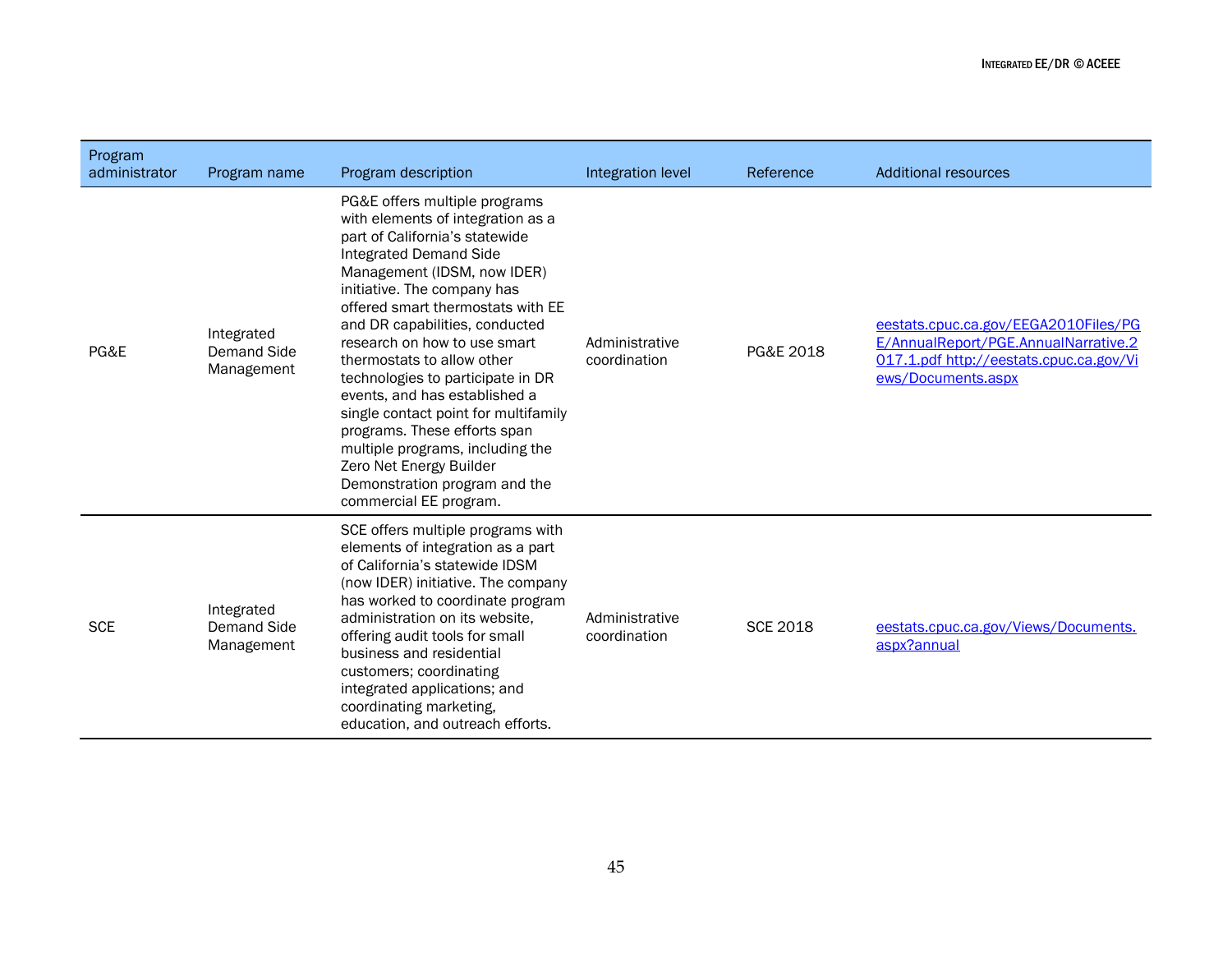| Program<br>administrator                                | Program name                                   | Program description                                                                                                                                                                                                                                                                                                                                                                                           | Integration level                                           | Reference                        | <b>Additional resources</b>                                                           |
|---------------------------------------------------------|------------------------------------------------|---------------------------------------------------------------------------------------------------------------------------------------------------------------------------------------------------------------------------------------------------------------------------------------------------------------------------------------------------------------------------------------------------------------|-------------------------------------------------------------|----------------------------------|---------------------------------------------------------------------------------------|
| <b>SCE</b>                                              | Preferred<br><b>Resources Pilot</b><br>Program | <b>SCE's Preferred Resources Pilot</b><br>study has determined that the<br>company may defer a new gas<br>power plant by acquiring EE, DR,<br>and other DERs.                                                                                                                                                                                                                                                 | Leveraging EE, DR,<br>and other DERs for a<br>targeted need | <b>SCE 2019</b>                  | www.sce.com/about-<br>us/reliability/meeting-demand/our-<br>preferred-resources-pilot |
| SDG&E                                                   | Local IDSM<br>ME&O-Local<br>Marketing (EE)     | SDG&E offers multiple programs<br>with elements of integration as a<br>part of California's statewide IDSM<br>(now IDER) initiative. The company<br>has conducted extensive outreach<br>to promote comprehensive energy<br>solutions for understanding and<br>managing energy usage, including<br>with DERs, and has run a home<br>energy report behavioral program<br>that recommends EE and DR<br>programs. | Cross-promotion                                             | SDG&E 2018                       | eestats.cpuc.ca.gov/Views/Documents.<br>aspx?annual                                   |
| Water and<br>power utility<br>in Southern<br>California | Study on social<br>nudges                      | This program targeted households<br>during peak times through calls<br>and emails with a type of<br>behavioral DR called a peak energy<br>report, and also provided<br>customers with home energy<br>reports with comparative energy<br>usage information that encourages<br>energy-efficient behaviors.                                                                                                      | Single program offering both<br>EE and DR                   | <b>Brandon</b><br>et al.<br>2018 | www.pnas.org/content/116/12/5293                                                      |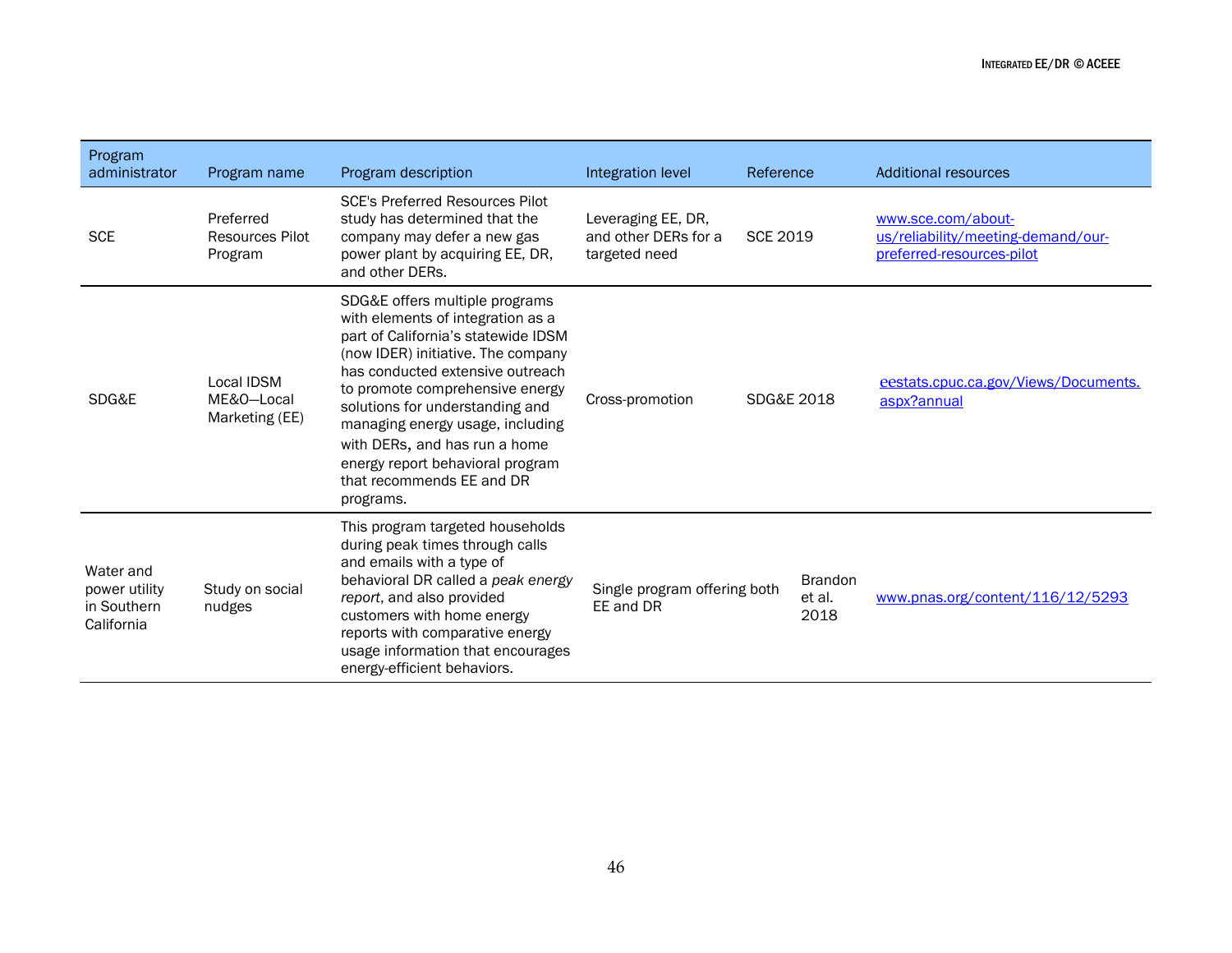| Program<br>administrator | Program name                           | Program description                                                                                                                                                                                                                                                                    | Integration level           | Reference              | Additional resources                                                                                                          |
|--------------------------|----------------------------------------|----------------------------------------------------------------------------------------------------------------------------------------------------------------------------------------------------------------------------------------------------------------------------------------|-----------------------------|------------------------|-------------------------------------------------------------------------------------------------------------------------------|
| Xcel Energy CO           | Energy<br>Management<br><b>Systems</b> | Xcel Energy Colorado offers an<br>Energy Management System and<br>consultation and rebates to<br>commercial customers. Incentives<br>are available for peak demand<br>reductions and energy reductions.<br>Both electric and natural gas<br>customers are eligible for the<br>program. | Administrative coordination | Xcel<br>Energy<br>2018 | www.xcelenergy.com/programs and re<br>bates/business programs and rebates<br>/equipment_rebates/energy_managem<br>ent systems |